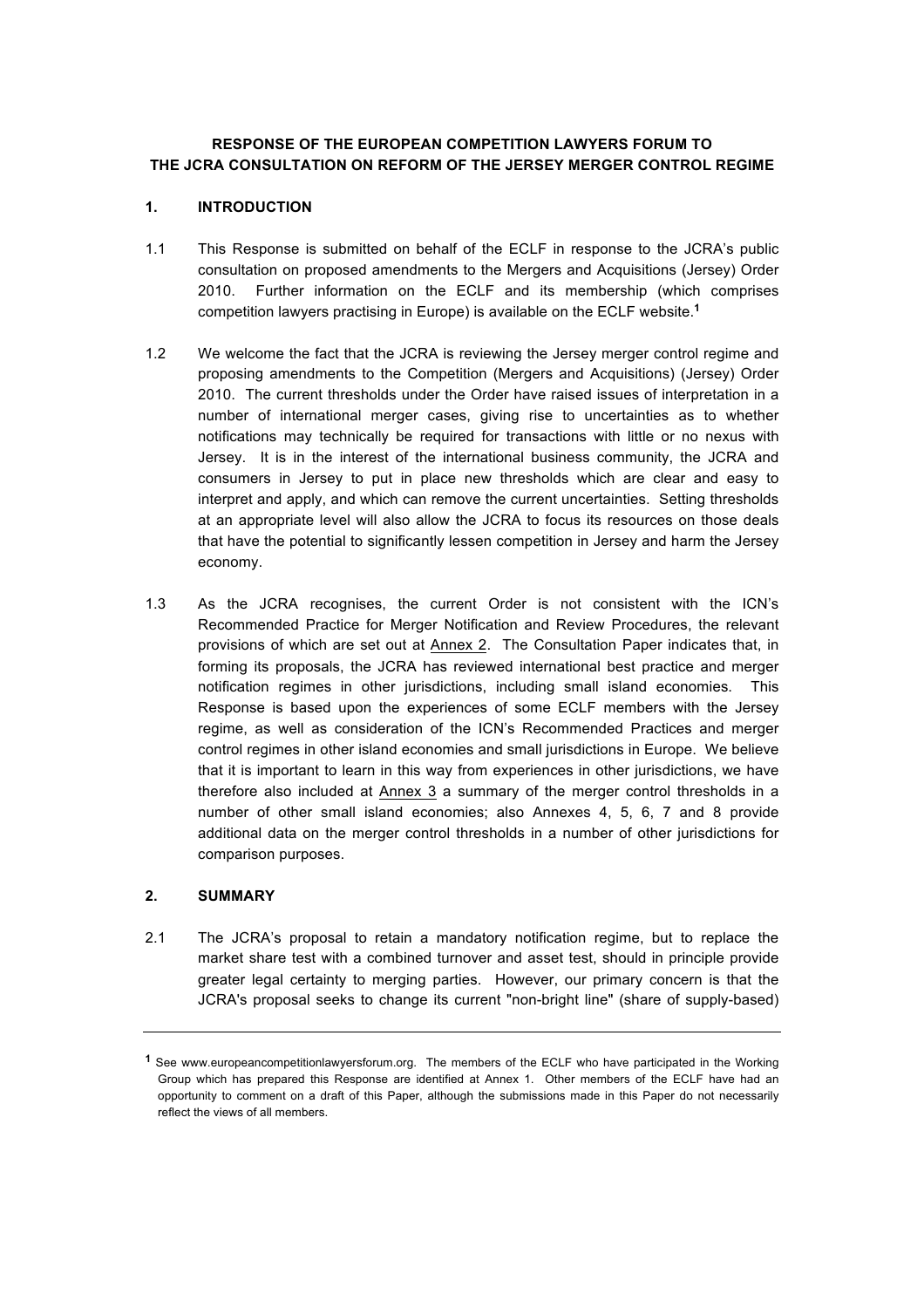test, that is not compliant with ICN principles, with a new "bright line" (turnover/assetsbased) test that is also not compliant with ICN principles. In particular, a bright-line test that nevertheless catches (a potentially large number of) "no overlap" transactions in which only one party has sales to Jersey customers would inevitably catch a large number of transactions that will simply never raise material competition issues in Jersey, the review of which is therefore a suboptimal use of the JCRA's resources. By definition, the proposed test catches transactions without any domestic horizontal overlap, and even the very small number of non-horizontal mergers that raise concerns would generally involve some level of activity (and therefore turnover) on the part of both acquirer and target in Jersey in order to pose a vertical or conglomerate concern in Jersey.

- 2.2 Our second concern is that it is extremely difficult to set a turnover or asset threshold that both captures the kinds of transactions the JCRA would want to review and screens out those that are a poor use of its scarce resources - without imposing unnecessary costs on businesses in respect of transactions with little, if any, nexus to Jersey.
- 2.3 For these reasons, we urge the JCRA to consider the flexibility of a voluntary regime, as set out in Part 3 below. Should a wholly voluntary regime not find favour, we would urge the adoption of a hybrid approach, with a voluntary regime at the very least applicable in respect of foreign-to-foreign mergers, in other words, those in which neither the acquirer nor the target has (material) assets in Jersey.
- 2.4 Although either a pure or hybrid voluntary regime would require changes in the primary legislation, this may well be a better solution than to revise the current thresholds under a mandatory notification regime. Moreover, a hybrid approach would allow the compulsory notification of genuine domestic-to-domestic transactions involving horizontal mergers of retailers, wholesalers or other providers based in Jersey; it would also allow compulsory notification of the acquisition of providers of essential services, which could include not only utilities providers but also providers of transport to or from Jersey. As noted at Part 5 below, we urge public consultation on the scope of any such "essential services".
- 2.5 We suggest that any mandatory notification thresholds which could therefore be set relatively low, but would require at least two parties to achieve sales to Jersey customers and/or to hold assets in Jersey - would catch 80-95% or more of potentially problematic transactions from the perspective of protecting competition and consumers in Jersey.
- 2.6 These thresholds could be supplemented with the ability for merging parties in foreignto-foreign transactions to notify (a small proportion of) mergers of "pure importers", to seek comfort from the JCRA where actual or perceived antitrust risks arise. As we envisage it, the JCRA could - as the UK, Australian, New Zealand and Singaporean authorities do - equally retain the power to investigate mergers falling outside any mandatory notification thresholds where it has reasons to believe that competition in Jersey might be harmed. Crucially, however, merging parties would not be subject to sanctions for failure to notify transactions that fall outside the mandatory notification thresholds. The experience of the jurisdictions mentioned above suggests that selfassessment and notification, coupled with the authority's *ex officio* power to investigate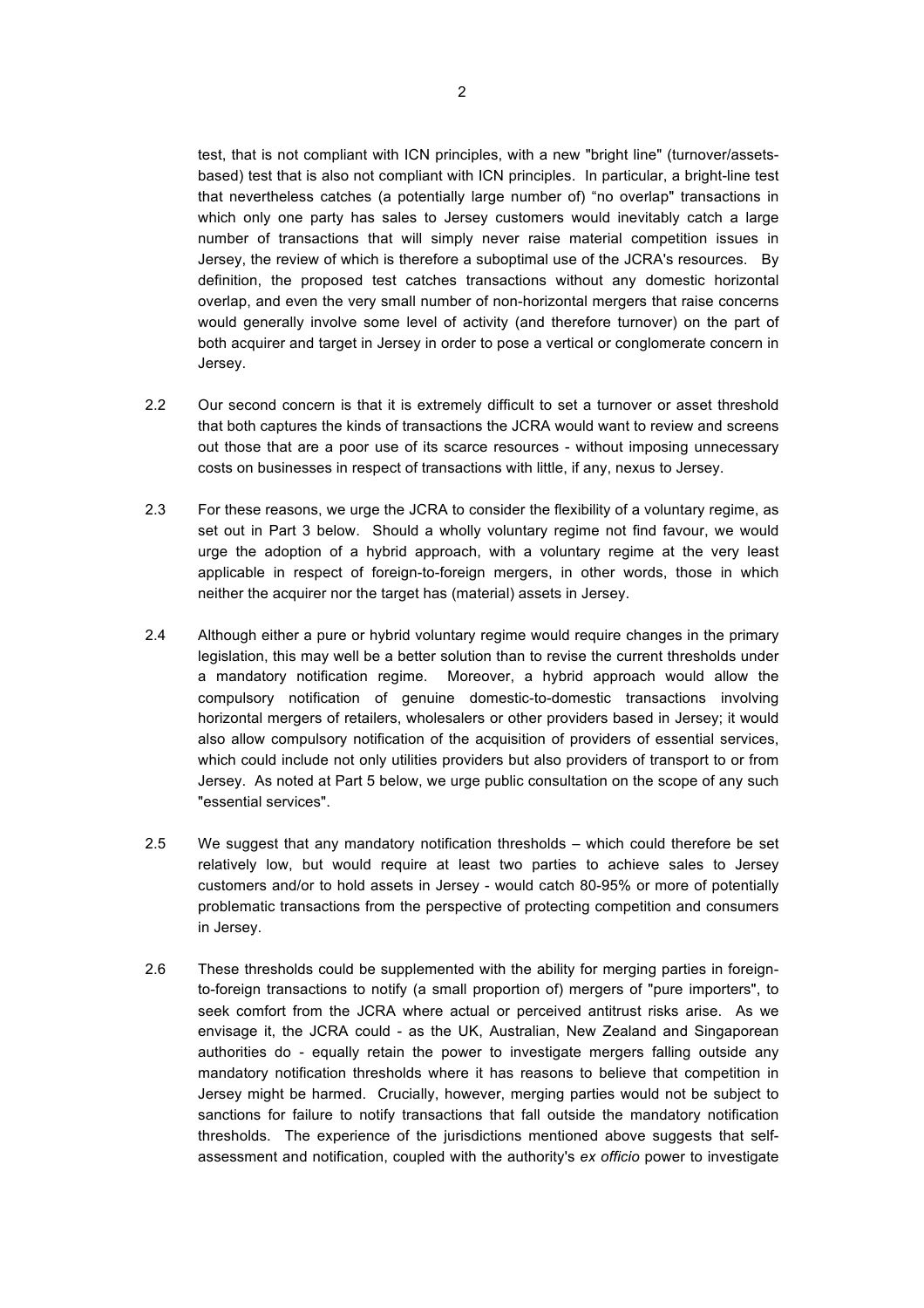a select number of cases of its own volition, can work very effectively, especially if resources are not diverted towards the review of large numbers of transactions that raise no issues.

2.7 If the JCRA feels unable to propose such a change in favour of either a wholly voluntary or hybrid part-mandatory, part-voluntary regime at this stage in the development of the regime, we alternatively urge the JCRA to propose amendments to the Order to ensure that a retained wholly mandatory regime is substantially more in line with the ICN Recommended Practices and international best practice; these issues are addressed further at Parts 4 to 6 below.

### **3. BENEFITS OF MOVING TO A VOLUNTARY NOTIFICATION REGIME**

- 3.1 The JCRA states in the Consultation Paper that changes to the current thresholds should enable it "*to concentrate its resources on those mergers and acquisitions that have the greatest likelihood of substantially lessening competition in Jersey*". **<sup>2</sup>** It also recognises that another aim of the proposed changes "*is to make it easier for merged parties to know if they should notify*".**3** In its accompanying press release, the JCRA observed that the changes should "*reduce the number of large multi-national mergers being reviewed by the JCRA*", recognising that "*in terms of resolving any competition issues that may arise, international mergers are generally assessed by the competition authorities in larger jurisdictions which may be a more appropriate forum than the JCRA*" and that "*the added value to the Jersey economy for the JCRA to always review such mergers is less obvious*".
- 3.2 We believe that the realisation of these aims can be most effectively achieved in Jersey by the introduction of a voluntary notification regime, for the following reasons:
	- (i) The regulatory burden and cost placed on merging or acquiring parties, particularly in pure foreign-to-foreign transactions, would be less than under a mandatory notification regime. Voluntary notification would allow parties to determine whether it is appropriate not to notify transactions with little or no competitive impact on the Jersey economy. This would provide commercial certainty for transacting undertakings, with an ensuing positive effect on local investment (whilst not detracting from the possibility that the JCRA could deter and resolve anti-competitive transactions already completed, through the use of information gathering activities and the ability to impose hold-separate obligations); and
	- (ii) A voluntary system would permit the JCRA to focus its resources on those transactions most likely to harm the Jersey economy. Moreover, as we discuss in Part 4 below, the thresholds proposed in the Consultation Paper are

**<sup>2</sup>** Consultation Paper, paragraph 3.

**<sup>3</sup>** Consultation Paper, paragraph 4.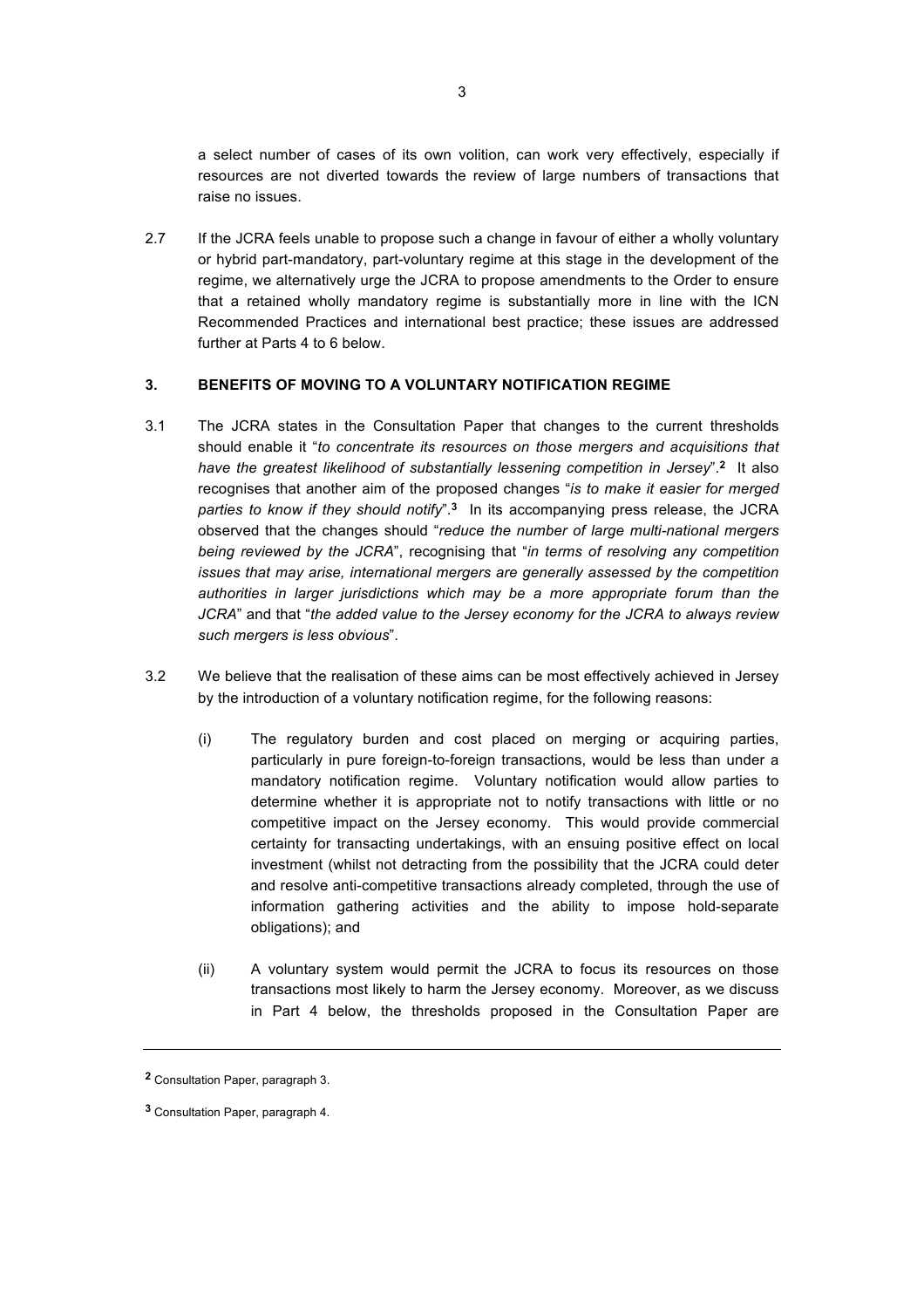unworkable given their inconsistency with the ICN Recommended Practices; however, if they are amended to accord with international best practice, a system of voluntary notification may more adequately allow the review of mergers which fall below any revised mandatory thresholds but which might nonetheless require scrutiny to ensure they have no anti-competitive effect on the Jersey market. A voluntary system would allow merging parties to determine whether it is appropriate to notify a transaction that does not raise genuine competitive concerns. In this way, the JCRA will be able to concentrate its resources on genuinely problematic mergers. At the risk of stating the obvious: commercial undertakings do not wish to avoid notification of mergers or acquisitions with anti-competitive effects in Jersey; rather, they are reluctant to notify non-problematic mergers which may hit mandatory thresholds on the basis of local turnover but where there are no substantive competition issues in Jersey.

- 3.3 The benefits of a voluntary regime have recently been discussed in the context of the BIS Consultation on UK Merger Reform. **<sup>4</sup>** Although the economies of the UK and Jersey are clearly different, we believe that the support shown by legal practitioners for the retention of the voluntary system in the UK gives weight to the ECLF's proposal for the introduction of a voluntary notification system in Jersey. In addition, we refer to the published response of the OFT which has many years of experience of dealing with voluntary merger notification: "*the [voluntary notification system] is a system that balances the ability to resolve and deter anti-competitive transactions that do most harm to competition, with a system that imposes a limited burden on business and provides the certainty that enables business to invest and innovate with confidence*". **<sup>5</sup>** Moreover, "*the OFT believes that the current voluntary notification system balances the need to identify, and prevent or remedy, anti-competitive mergers with the aim of avoiding undue regulatory burden on business and undue financial burden on the taxpayer.*"**<sup>6</sup>** Indeed, to the extent that the UK Government would be minded to introduce some form of compulsory notification, the OFT has stated that it considers a 'hybrid' model to be preferable to a full mandatory notification regime.
- 3.4 This support from legal practitioners (and the OFT) is based on the fact that a voluntary regime compensates for drawbacks by increased emphasis on intelligence functions and the ability to require hold-separate undertakings. Our understanding is that the JCRA is already well versed in tracking transactions notified abroad, for example in the UK and Europe, and that this monitoring function would enable transactions with potentially anti-competitive effects in Jersey to be picked up early.

**<sup>6</sup>** OFT Response, paragraph 3.3.

**<sup>4</sup>** BIS Consultation on Merger Reform: A Competition Regime for Growth : A Consultation on Options for Reform (March 2011).

**<sup>5</sup>** A Competition Regime for Growth : A Consultation on Options for Reform: The OFT's Response to the Government's consultation (June 2011), paragraph 1.19.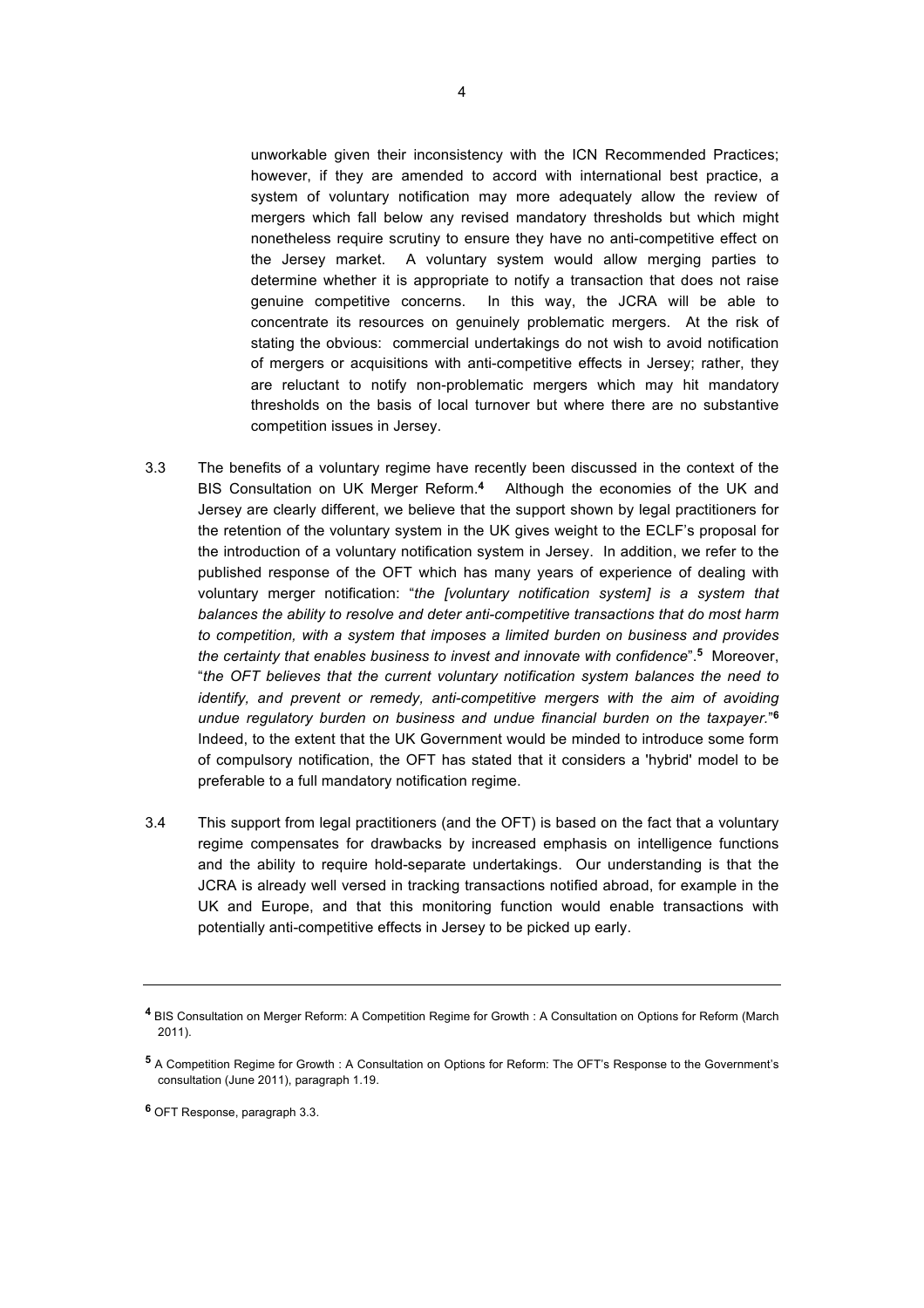- 3.5 We believe that if the ECLF's proposal for a voluntary regime were be introduced, the level of the proposed threshold outlined in the Consultation Paper would be of less concern (provided, as discussed in Part 4 below, that a dual-limb test were introduced), as merging parties would be able to assess when it would be appropriate not to notify a transaction that genuinely does not raise competitive concerns.
- 3.6 As a final point, we note that a number of island economies the UK, Australia, New Zealand and Singapore – operate voluntary regimes. Singapore is the most recent island economy to choose a voluntary regime and is, in some ways, most akin to Jersey. Perhaps what these regimes share is a sense of proportionality and focus of scarce resources that emphasises extensive investigation of the relatively few cases that do raises competition issues (many of which are domestic-domestic, or foreigndomestic, rather than foreign-to-foreign transactions) rather than incurring public and private resources on a much larger number of transactions that self-evidently do not raise any competition issues.

### **4. PROPOSED AMENDMENTS TO THE JURISDICTIONAL THRESHOLDS**

### *A. The move from the share of supply test to a turnover and assets test*

- 4.1 Notwithstanding the arguments for voluntary notification set out in Parts 2 and 3, we also consider below the proposed amendments to the mandatory notification system as contemplated within the parameters of the Consultation Paper.
- 4.2 The JCRA's proposal envisages abolishing the current "share of supply test" (which potentially involved assessing merging parties' respective share of the supply or purchase of each product and service they supply or provide in Jersey) and instead introducing a combined local turnover and asset test. If the JCRA continues to operate a mandatory notification regime, we welcome the JCRA's proposal to move away from the current "share of supply" test towards more objectively quantifiable criteria. The need for mandatory notification merger regimes to use objectively quantifiable criteria is well documented. As noted by the JCRA at paragraph 4 of the Consultation Paper, this should limit the burden placed on transacting undertakings (whilst ensuring that mergers and acquisitions which would result in a substantial restriction of competition in Jersey are caught).
- 4.3 The proposed amendments do, however, raise four issues which need to be reviewed and addressed if the JCRA is to achieve the objectives of improving certainty and complying with the ICN Recommended Practices. These are: (i) the proposal for a combined threshold test; (ii) the concept of turnover; (iii) the setting of an appropriate threshold level; and (iv) the proposal for an asset test. These points are discussed in more detail below.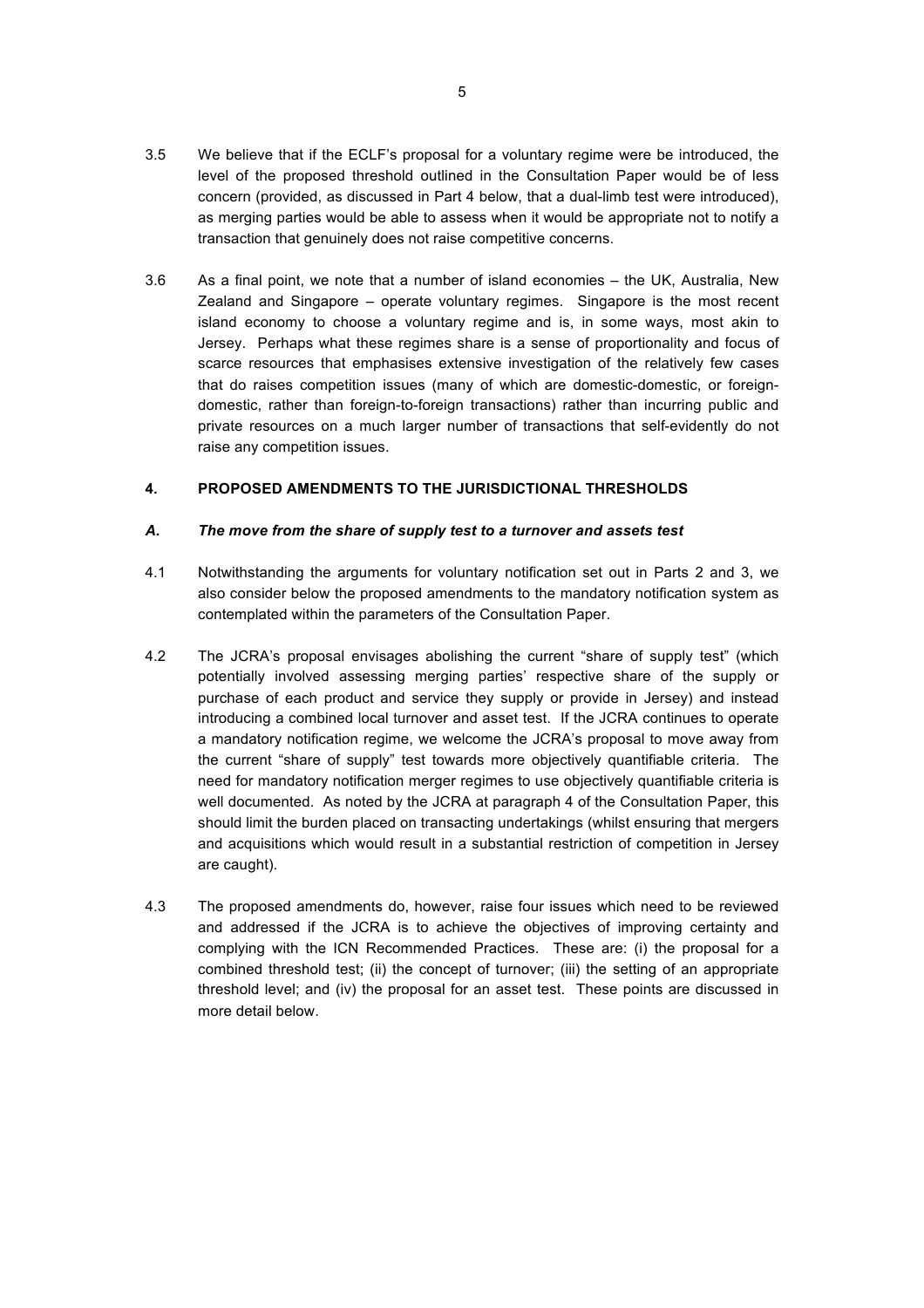### *B. The proposed combined threshold test*

- 4.4 The proposed turnover test is stated as: "*where, in the most recent financial year, total turnover in Jersey of all of the undertakings involved in the merger or acquisition is at least £2 million*."**<sup>7</sup>**
- 4.5 This combined turnover test should be reconsidered for at least three reasons, namely:
	- (i) The JCRA has indicated concern that the existing Order is inconsistent with the ICN Recommended Practices; however, the proposed single combined test will also be inconsistent with this benchmark;
	- (ii) The use of a threshold which can be met by only one party is very rare within Europe and does not accord with international best practice. It would effectively give the JCRA universal jurisdiction to review virtually all deals carried out anywhere in the world by multinational groups present in Jersey; and
	- (iii) False positives; this threshold is liable to catch a large number of mergers and acquisitions which do not raise competitive issues and will strain the resources of the JCRA.

### *ICN consistency*

- 4.6 The proposed turnover threshold, which does not differentiate between the turnover of an acquiring undertaking and that of the acquired undertaking, is inconsistent with recommendation I(C) of the ICN Recommended Practices and related comments. The ICN recommends that determination of a transaction's nexus to a jurisdiction should be, "*based on activity within that jurisdiction, as measured by reference to the activities of at least two parties to the transaction in the local territory and/or by reference to the activities of the acquired business in the local territory"* (emphasis added). **<sup>8</sup>** The JCRA's proposed combined threshold, which can be met by the turnover of only one party, is inconsistent with this recommendation.
- 4.7 The ICN notes that an approach which requires significant local activities by each of *at least two* parties to the transaction as a predicate for notification represents an appropriate local nexus and, specifically, that:
	- (i) Notification should not be required solely on the basis of the acquiring firm's local activities. This view was reiterated by the ICN Merger Working Group in its 2008 report to the ICN Annual Conference, "Setting Notification

**<sup>7</sup>** The ECLF notes that this wording is ambiguous and potentially interpreted either as a single combined turnover test, whereby all parties together must have turnover in Jersey of £2 million, or as an individual threshold whereby each party must have turnover in Jersey of £2 million. Our understanding is that a combined turnover test is proposed, and our comments in the remainder of this Paper are based on this premise.

**<sup>8</sup>** ICN Recommended Practices, Section I(C).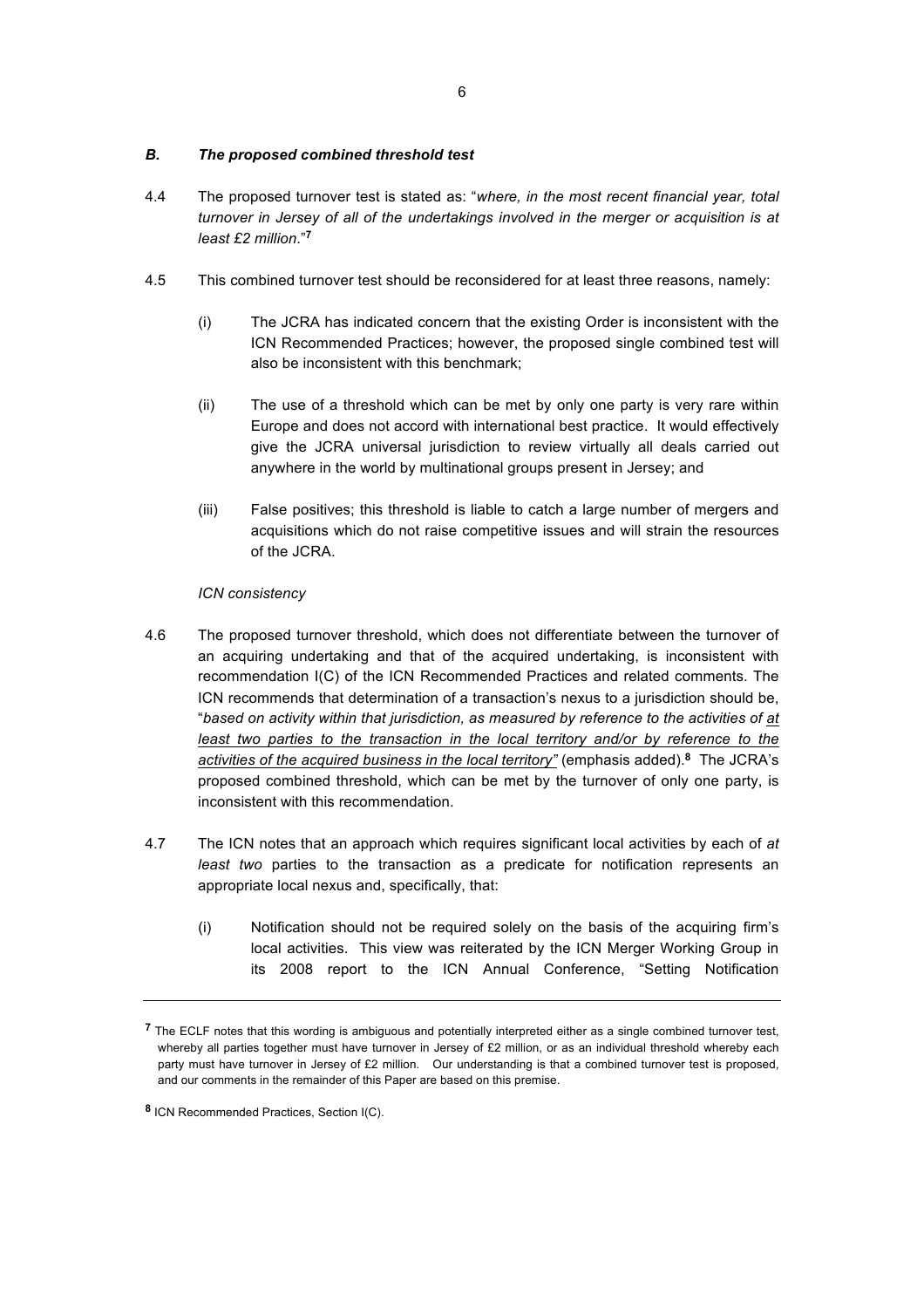Thresholds".**9** Since the JCRA's proposed amended thresholds do not differentiate between the turnover of the acquiring undertaking and the acquired undertaking, the threshold could be triggered solely by virtue of the acquiring firm's turnover (i.e. the thresholds would catch transactions where the acquiring firm already has turnover in Jersey of £2 million).**10** This is not in accordance with the ICN Recommended Practices which note that, as the likelihood of adverse effects from transactions in which only the acquirer has the requisite nexus is remote, the burdens associated with a notification requirement are not usually warranted.

- (ii) If the local nexus requirement can be satisfied by the activities of the acquired business alone, the requisite threshold should be *sufficiently high* so as to ensure that notification will not be required for transactions lacking a potentially material effect on the local economy. **<sup>11</sup>** The Consultation Paper does not address this issue specifically by reference to the acquired business, given that the currently proposed turnover/asset threshold could be satisfied by the acquiring business or the acquired business (or both). However we note that the threshold looks particularly low when compared with the few regimes which do solely use a combined threshold or a threshold by reference to either one of the parties (details of European jurisdictions which use such an approach are set out at Annex 5). These jurisdictions are discussed at paragraphs 4.11 - 4.14 below.
- 4.8 Practically speaking, the requirement to notify a transaction where the acquirer alone has turnover in Jersey of £2 million creates an excessive regulatory burden on international businesses and runs counter the declared objective of the proposed amendment to the Order to enable the JCRA to concentrate its resources on those mergers and acquisitions that have the greatest likelihood of substantially lessening competition in Jersey. It could technically require them to notify very small acquisitions and/or acquisitions of companies outside of, and with no competitive effects in, Jersey (or to run the risk of offending the JCRA should they disregard the mandatory notification requirement). **<sup>12</sup>** The price of setting thresholds to capture the possibility that an acquisition of a target firm outside of Jersey may remove a potential entrant to the Jersey market would be to impose unnecessary transaction costs on the overwhelming

**<sup>9</sup>** ICN Merger Working Group Notification & Procedures Subgroup, "Setting Notification Thresholds for Merger Review", Report to the ICN Annual Conference, April 2008 at page 14.

**<sup>10</sup>** ICN Recommended Practices, I(C), Comment 3. By reasoning that "*the JCRA have assumed that the acquired party is in general the smaller of the two parties in such transactions and as such the turnover of the acquiring business is likely to be higher than that of the acquired business*", the JCRA has explicitly contemplated a situation where the thresholds can be met solely on the basis of the acquiring party's turnover threshold.

**<sup>11</sup>** ICN Recommended Practices, I(C), Comment 2.

**<sup>12</sup>** Indeed, the fact that filing fees would be payable for such notifications means that the Jersey regime could be characterised as an attempt to impose an extraterritorial tax on foreign businesses, thereby reducing the incentives for multinational groups to consider Jersey as a place for business.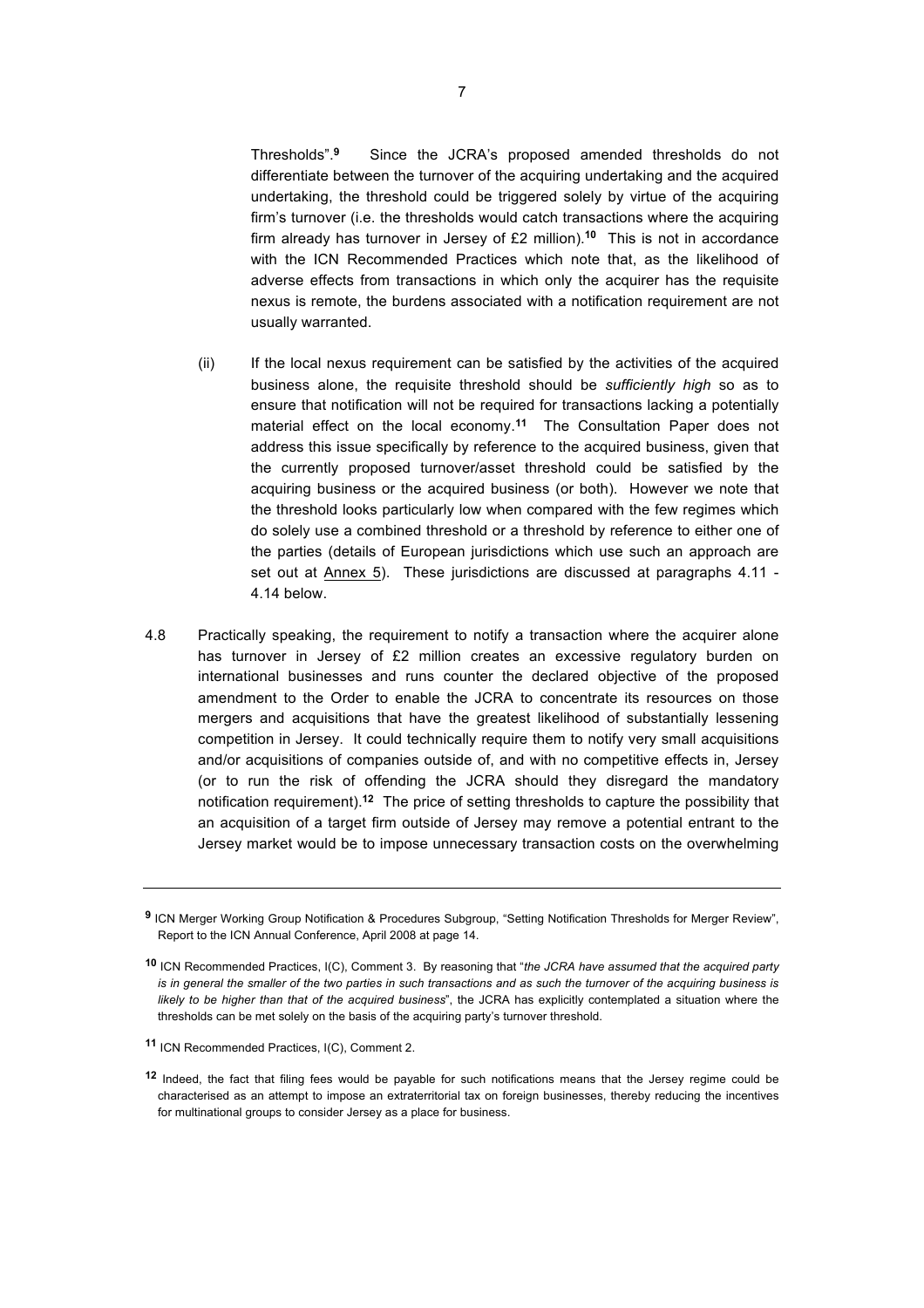majority of transactions which do not pose any appreciable risks of competitive harm in Jersey. For example, such a test would appear to require multinational groups which happen to have sales of £2 million (and some minor assets) in Jersey to notify the JCRA of any acquisitions, no matter how small, anywhere else in the world (even if all the target's sales are in markets far away from the Channel Islands).**13** Accordingly, a threshold which can be satisfied by the acquiring party alone should only be set where the authority would otherwise be deprived of jurisdiction, the threshold is very high and there are other objectively-based limiting filters.**14** The proposed thresholds do not meet these requirements: the £2 million threshold is not "very high" and there are no objectively limiting filters. Any concerns about the behaviour or practices of a firm already dominant in a Jersey market should not be dealt with by a mandatory merger notification regime but could instead be addressed by the JCRA *ex post,* using Jersey's abuse of dominance legislation and procedures.**<sup>15</sup>**

### *International precedents*

- 4.9 The ICN recommends that when setting thresholds, *"similarly situated jurisdictions may provide useful guidance*". The Consultation Paper explicitly states that the proposed amendments are based upon a review of the merger regimes of other jurisdictions. Annex B and Annex C of the Consultation Paper purport to provide a review of international best practice.
- 4.10 As a preliminary point, we note that the data provided at Annex C of the Consultation Paper contains a number of errors; for example, Indonesia, Nigeria and the UK are listed as having mandatory regimes.**16** We invite the JCRA to reconsider the proposed

**<sup>13</sup>** We note that the proposed asset test (which we address at paragraphs 4.26 et seq. below) could also be satisfied solely by the acquiring party and does not therefore add sufficient local nexus to alleviate this concern.

**<sup>14</sup>** ICN Recommended Practices I(C) Comment 4.

**<sup>15</sup>** ICN Recommended Practices I(C) Comment 4.

**<sup>16</sup>** Nigeria has not yet implemented any merger control system, existing rules in this country only require that M&A deals between companies incorporated in the country are notified to the stock market regulator; Indonesia has a voluntary ex-ante merger control system without thresholds, the mandatory system is only an ex-post control. Other errors include: first, the incorrect application of exchange rates largely overstate the actual threshold in several jurisdictions and, more in particular, figures for each of Denmark, Spain, Greece, Indonesia (ex-post control), Ukraine, Taiwan, and Serbia appear to be simply incorrect; second, the figure used for the Canadian "one company with" is, in fact, the worldwide aggregate figure, and not the individual figure; third, the figure against Poland for aggregate domestic (£10.7 million) is, in fact, the figure for a de minimus exemption based on the target company's turnover in Poland the actual aggregate domestic figure is €50m; fourth, the regimes in Slovenia and Argentina are not premised solely on aggregate domestic turnover - in Slovenia there is also a limb which requires the target to have domestic turnover of  $61$  million and in Argentina there are multiple exceptions that in practice require that target has a significant presence in the country; fifth, the table does not account for multiple alternative thresholds (for example, Bulgaria's threshold can be met by two companies meeting the threshold or, alternatively, the target); sixth, the table does not take into account that most jurisdictions with thresholds that are based on the aggregate turnover of one or more parties also apply a local effects doctrine whereby target or at least two parties should have a local presence in the country, e.g. Argentina, Austria, Italy, and Germany; and seventh, the regime for Malta, in addition to the aggregate domestic threshold, also requires each of the undertakings concerned to have a domestic turnover of at least 10%. of the combined turnover in Malta.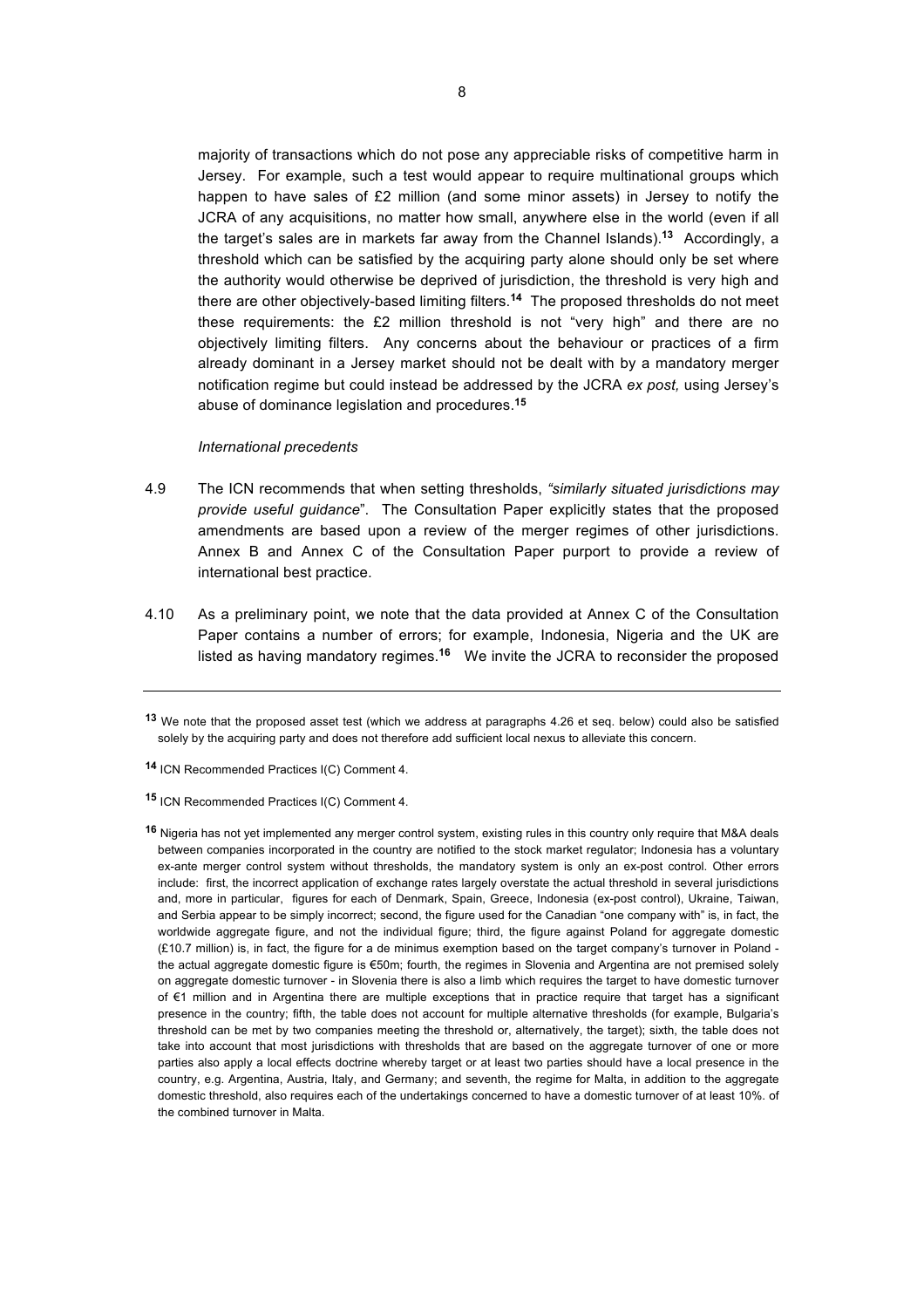combined threshold test after a closer analysis of other regimes and taking into account more accurate information about the thresholds applied in "similarly situated jurisdictions". These inaccuracies appear to have led the JCRA to propose a threshold test that has been abandoned**<sup>17</sup>** or is being amended**<sup>18</sup>** in the few countries where it has ever been applied.

- 4.11 The Consultation Paper highlights three European countries with a turnover threshold which can be met by either one of the parties to a transaction. While we are in fact aware of eight European jurisdictions (nine including Greenland), as identified at Annex 5, with a turnover threshold which can be met by either one of the parties to a transaction,**<sup>19</sup>** at least 21 European countries use a mechanism which determines jurisdiction by reference to the turnover of each of at least two parties, and six European countries determine jurisdiction by reference to the target only (see Annex 4). **<sup>20</sup>** As regards the countries in Annex 5, it must be stressed that several countries in these list have either developed a local test doctrine (whereby only concentrations without a strong local nexus are notified)**<sup>21</sup>** or submitted draft amendments to modify thresholds. **22**
- 4.12 In addition, there are four jurisdictions (Czech Republic, Denmark, Slovakia and Turkey) which have alternative threshold tests. The first threshold test for three of these jurisdictions**<sup>23</sup>** is an aggregate turnover test combined with a requirement for each of at least two parties to have turnover of *x* in the relevant jurisdiction. The second alternative threshold test either refers to turnover of target alone (Czech Republic) or, in the case of Denmark, Slovakia and Turkey, stipulates that at least one party has worldwide turnover of *x* and at least one other party has domestic turnover of *y*. It is worth noting that for this second limb, the threshold level is significantly higher than the corresponding level which must be met by each of at least two of the parties.
- 4.13 The current state of national competition regimes in Europe does not, therefore, provide support for a single, combined turnover threshold, but instead adds further weight to the ICN Recommended Practices and support for a position where the turnover threshold be applied separately to each of (at least two of) the merging entities.

**<sup>17</sup>** Inter alia, Germany, Latvia, and Malta.

**<sup>18</sup>** Inter alia, Cyprus, and Ukraine.

**<sup>19</sup>** Albania, Austria, Cyprus, Greenland, Italy, Macedonia, Montenegro, Serbia and Ukraine. The threshold level in these jurisdictions is considered at paragraphs 4.22 et seq. below.

**<sup>20</sup>** In Czech Republic the test is either by reference to the domestic turnover of each of at least two parties, or the domestic turnover of the target. We have therefore included it in Annex 4 as both an example of a jurisdiction where the threshold can be met by just the target and as an example of a European country with an alternative threshold test.

**<sup>21</sup>** Inter alia, Austria and Italy.

**<sup>22</sup>** Inter alia, Cyprus and Ukraine.

**<sup>23</sup>** Czech Republic, Denmark and Slovakia.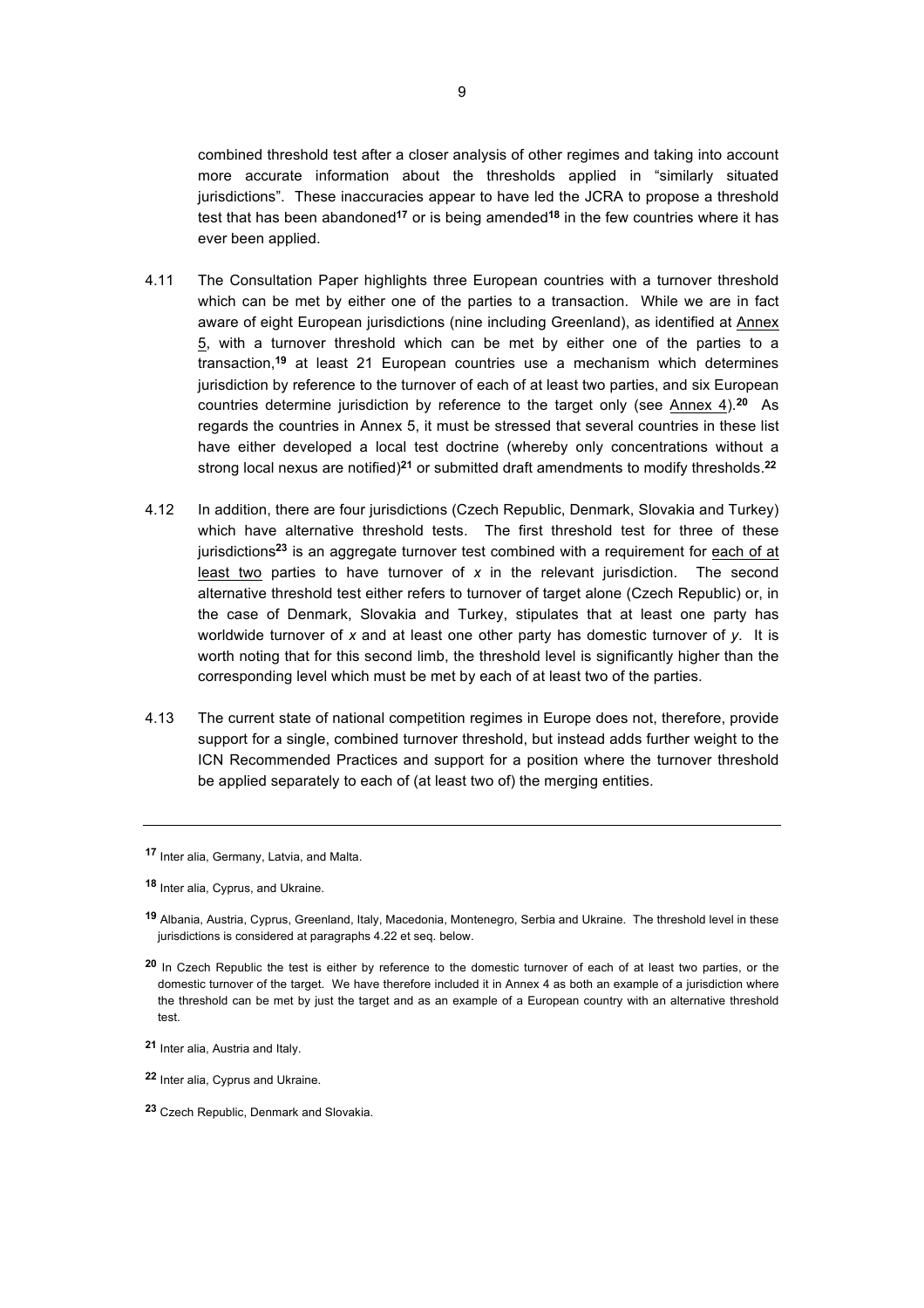4.14 In line with the JCRA approach, we have also conducted a survey of other island economies around the world (Annex 3), the findings of which reinforce the conclusion that the threshold test in Jersey should be applied separately to each of (at least two of) the merging entities. Of the other island economies which employ a turnover threshold, Malta, Iceland, the Faroe Islands, and the French Départements d'Outre-Mer (and some of the Collectivités d'Outre-Mer) use a threshold test which takes account of the domestic turnover of each, of at least two, of the merging entities. Only Greenland and Cyprus use a test which can be satisfied by only one of the parties; however, the latter is taking steps to correct this. Furthermore, we consider it relevant to draw the attention of the JCRA to the jurisdictional test developed by Malta, a country that applies a relatively low combined turnover threshold but does not require the notification of deals without a material local nexus. After several years of experience applying a threshold similar to the one being proposed by the JCRA, the Maltese authorities introduced a second threshold that is well suited for a small economy: each of the undertakings concerned should have turnover in Malta equivalent to at least 10% of parties' combined turnover in Malta. This is an innovative turnover-based threshold that is easy to apply, requires the presence of at least two parties in the island and, more importantly, adjusts itself automatically to the size of the deal, capturing only those deals with a material impact. **24**

### *False positives*

- 4.15 As the JCRA observes in the Consultation Paper, *"even a relatively high turnover threshold would still capture many international mergers*". We query whether a combined threshold of £2 million turnover in Jersey represents a "relatively high" threshold (see below, paragraph 4.22), although we note that this figure is based upon an exercise of historical benchmarking undertaken by the JCRA. The suggested use of an asset test to screen mergers which do not have a high likelihood of substantially lessening competition in Jersey, is, for the reasons discussed in further detail below, an unsuitable screening mechanism.
- 4.16 We submit that a more appropriate mechanism for identifying transactions which affect competition in Jersey would be, as the ICN has recognised, *"[a] notification system that focuses on the parties' combined domestic revenues plus the domestic revenues of at least two parties*". This is borne out by international experience, for example, in Belgium (as set out in  $Annex 6$ ). The experience from Belgium's merger threshold reforms shows that a two-limb turnover threshold which examines the domestic turnover of each of at least two of the merging entities should have the effect of catching only mergers which could raise substantive competition concerns within the country. There is no obvious reason to suppose that the same would not be true for Jersey; the only difference between the reform process in Belgium and Jersey would be with regard to

**<sup>24</sup>** As the turnover of each party must represents at least 10% of the combined turnover of the parties in Malta, in small deals (e.g. £2 million of combined turnover) each party must have £200,000 or more in the island, but in large deals (e.g. £15 million of combined turnover) each party must have £1.5 million or more in Malta.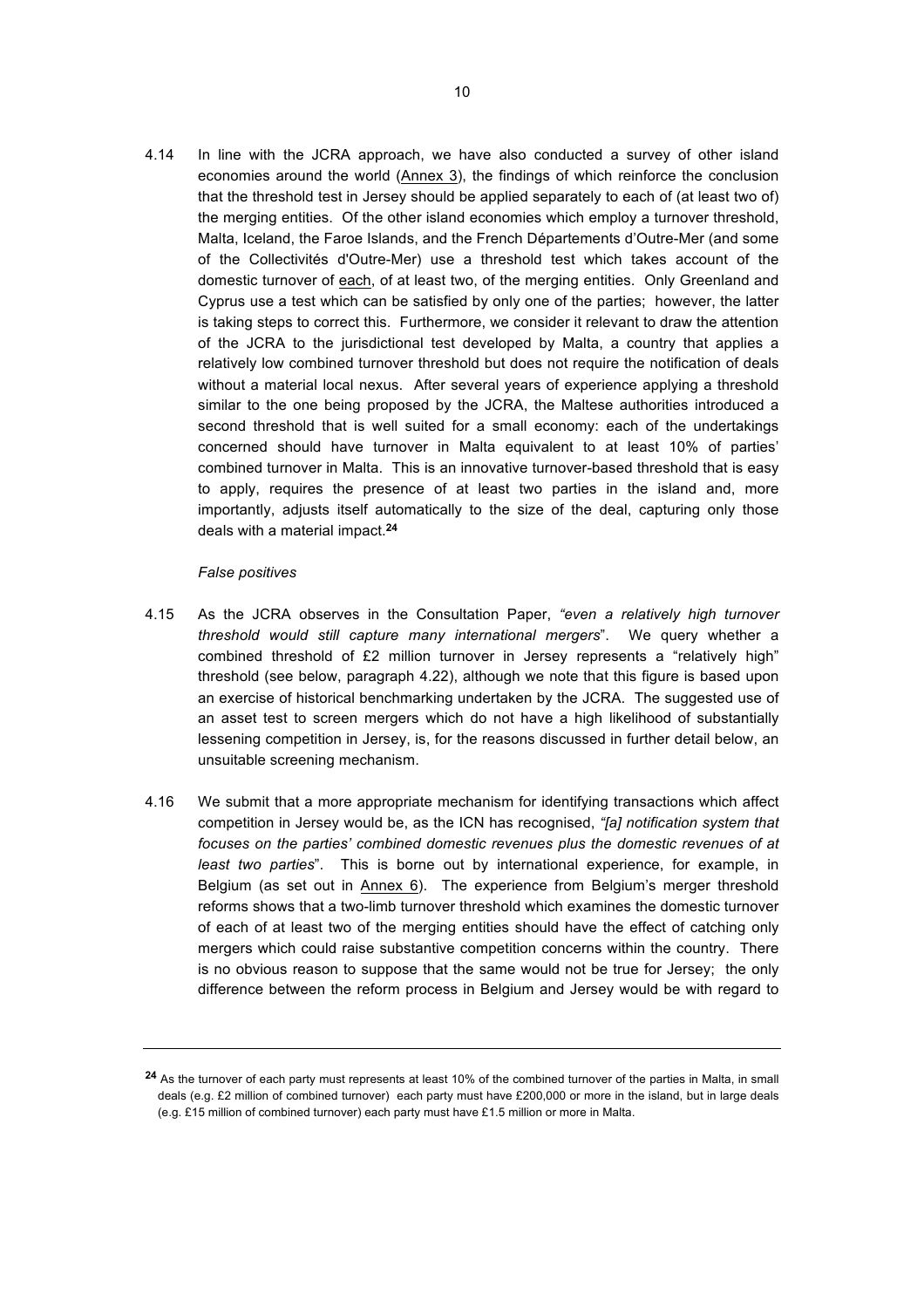the setting of an appropriate level of the combined and individual notification thresholds to reflect Jersey's comparatively smaller economy.

- 4.17 Another country offering precedent for the benefits of a dual-limb test is Germany, who amended their previous single-party threshold to a dual-limbed test to respond to the fact that, under the previous legislation, many concentrations with limited impact in Germany had to be notified to the BKartA (on average only about 4% of the notifications led to Phase II assessments), resulting in legal and administrative fees for the undertakings concerned and an increased workload for the BKartA in assessing unproblematic cases. The purpose of the reform was therefore to concentrate the BKartA's merger control work on cases of significance for the German economy and to exclude cases with only marginal competitive effects in Germany. **25**
- 4.18 We therefore recommend that, in addition to the combined turnover test, there should be separate thresholds relating to turnover in Jersey for each of at least two of the parties. This proposal: (i) conforms with the ICN Recommended Practices; (ii) is supported by current practices in the majority of European jurisdictions and certain island economies (see Annex 3 and Annex 4); and (iii) should generate a sufficient local nexus to avoid the capture of non-problematic transactions. Setting such thresholds will also remove the requirement for a separate asset test as proposed by the JCRA (although we discuss, in Part 5, potential approaches for regimes involving so-called "essential services").

### *C. The concept of turnover*

- 4.19 In parallel with setting appropriate notification thresholds, it is important that the JCRA adopts clear and sensible guidance as to the relevant turnover to be used to determine whether a turnover threshold has been reached. It is understood that the JCRA has previously, in practice, interpreted the concept of turnover in Jersey to include sales of products made outside Jersey but then imported into Jersey by a third party (so-called "indirect sales" in Jersey) when calculating the current share of supply test. We believe that the new thresholds should focus only on turnover derived from direct sales into Jersey for the following reasons:
	- (i) Even the current Order refers to "the supply...of goods...supplied to...persons in Jersey" (at paragraphs 2(a), 3(b) and 4 of the Order). It does not state that supplies made to persons outside Jersey should be deemed to be made in Jersey if they are subsequently supplied by another person in Jersey;

**<sup>25</sup>** A concentration must be notified in Germany if: the combined worldwide turnover of the parties to the concentration exceeds €500 million; domestic turnover of at least one party exceeded €25 million; and the domestic turnover of another party exceeded  $\epsilon$ 5 million. The previous thresholds were: a combined worldwide turnover of more than  $\epsilon$ 500 million; and one undertaking generated a turnover of more than €25 million in Germany.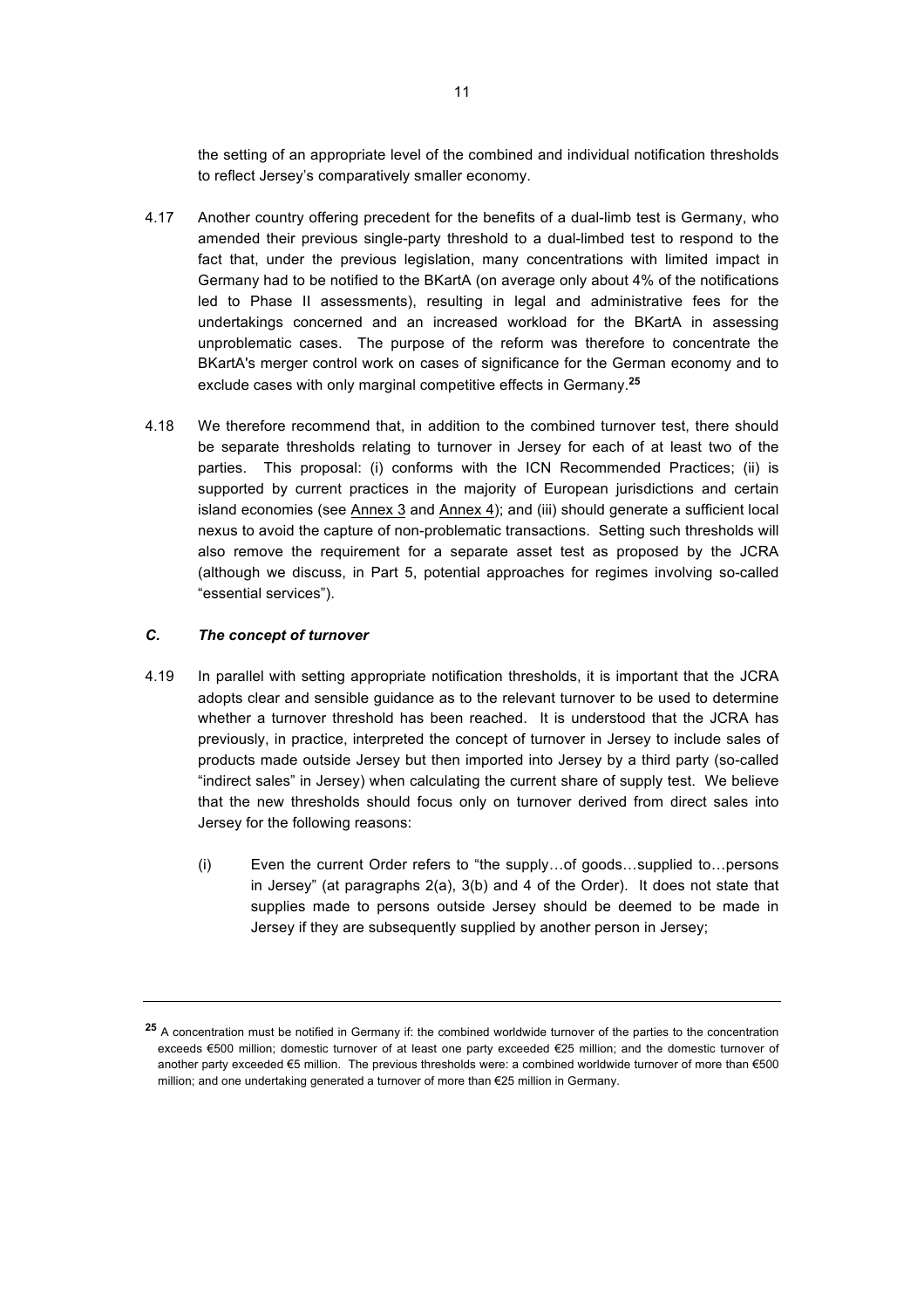- (ii) Taking into account turnover derived from indirect sales would have the effect of double-counting a party's sales. For example, if a party supplies goods to a wholesaler in the UK, who then exports those goods to Jersey, that party would be treated as though it had supplied the same goods both in the UK directly (e.g. for the purposes of whether the UK's merger control thresholds are satisfied) and in Jersey (indirectly);
- (iii) Taking into account indirect sales also has the disadvantage that it can prevent the parties from being able to self-assess their notification obligations, as an undertaking has no clear visibility as to the final destination of its products once it has sold them to a customer. This information is certainly not available from the parties' accounts which are the general source of data for ascertaining whether multiple filings may be required for international deals. Further, the obligation to identify indirect sales to Jersey is not in line with the ICN Recommended Practices which highlight the need for clear thresholds based on information that is readily accessible to the merging parties; and
- (iv) We are not aware of any other merger regime anywhere in the world which regards indirect sales outside the jurisdiction as relevant for the jurisdictional purposes of ascertaining whether domestic turnover or market share thresholds are satisfied.
- 4.20 Indeed, including a party's indirect sales as part of the threshold requirement for filing in Jersey would appear to run contrary to the ICN's Recommended Practices which provide that merger control authorities should not assert jurisdiction over transactions with no nexus with the jurisdiction concerned (in terms of appreciable activity in the local territory). It is best practice, across Europe, for turnover calculations to only consider direct sales into the relevant country; Annex 7 details some illustrative examples where the direct nature of such sales is explicitly stated.
- 4.21 We therefore believe that any domestic turnover calculations should only consider turnover derived from sales made by the parties in Jersey.

### *D. The need for an appropriate turnover threshold*

- 4.22 We recognise that the size of the Jersey economy, as well as the exercise of benchmarking of historical transactions, has informed the JCRA's proposed £2 million threshold. This threshold level would be of particular concern if the JCRA were to interpret "turnover in Jersey" as including turnover derived from indirect sales. In any event, the proposed £2 million level appears low when compared to other jurisdictions which operate: (a) a domestic turnover threshold which can be met by either one of the parties (for a list of these jurisdictions, see Annex 5); and (b) thresholds based on the domestic turnover of at least two parties to the transaction or the target (for a list of these jurisdictions, see Annex 4).
- 4.23 By way of example, the alternative jurisdictional tests in Serbia offer support for the proposition that, where a threshold can be satisfied by one party alone, the threshold level should be higher than if a threshold is required to be satisfied by each of at least two parties. The test in Serbia is: "(i) combined worldwide turnover of c. £90m (€100m);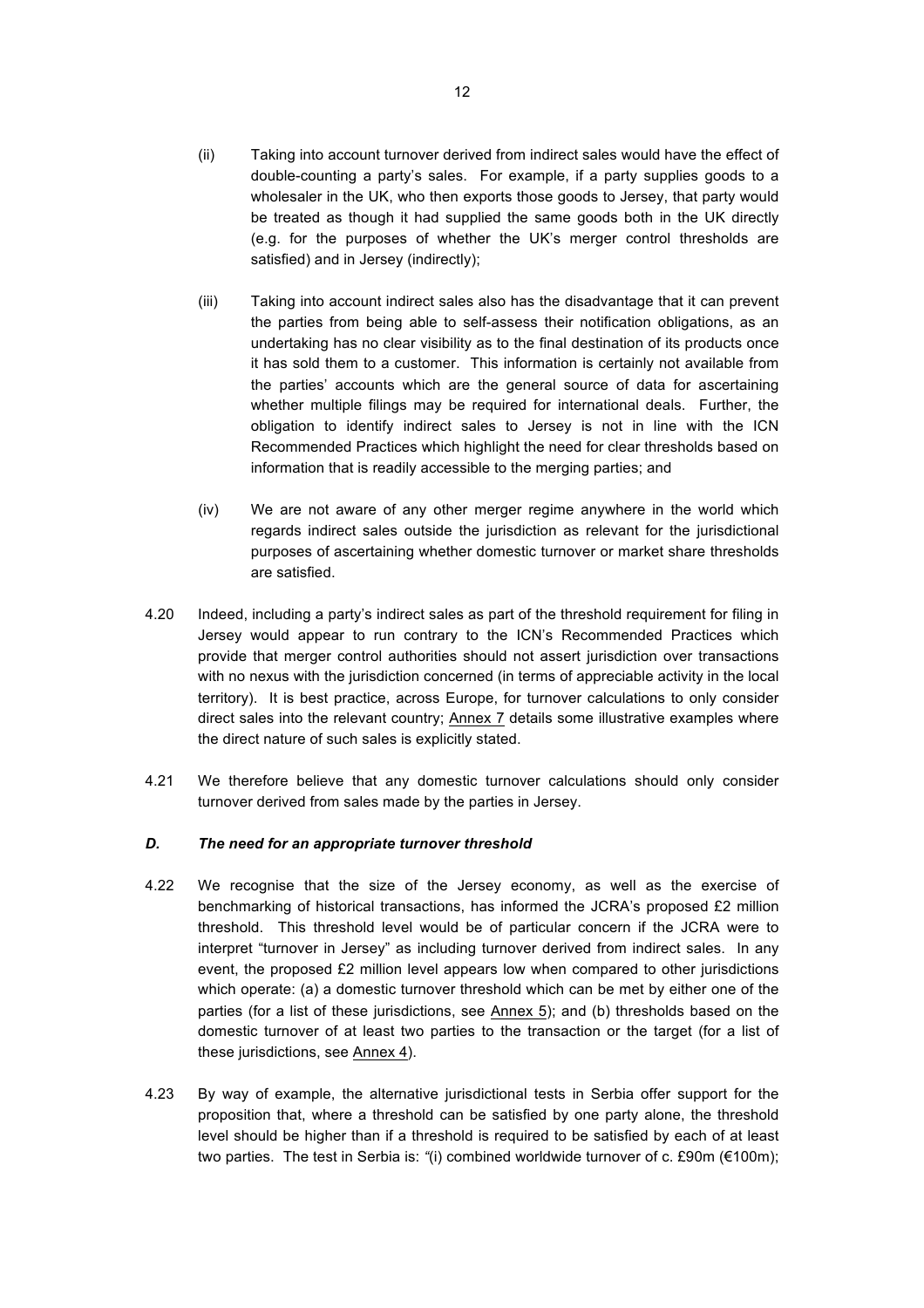and at least one undertaking has turnover in Serbia of c. £9m ( $\epsilon$ 10m); or (ii) combined turnover in Serbia of c. £18m ( $E$ 20m); and at least two undertakings each have turnover in Serbia of c. £0.9m ( $\epsilon$ 1m)"(emphasis added).

- 4.24 Of the two island economies which use a test which can be satisfied by only one party, Greenland has adopted a threshold of c. £12 million and Cyprus a threshold of £3 million. Both are significantly higher than the JCRA's proposed threshold of £2 million.
- 4.25 We therefore encourage the JCRA, if a mandatory regime is maintained, to reconsider the threshold level in light of the above.

### *E. The proposed asset test*

- 4.26 If the combined threshold test is satisfied, the proposed asset test is intended to screen those proposed international mergers where parties may generate sales locally but have no active local presence, thereby allowing the JCRA to concentrate its resources on mergers with the greatest likelihood of lessening competition in Jersey. The JCRA proposal envisages that this test would be satisfied only *where one or more of the parties to the merger or acquisition:*
	- *(a) has employees working in Jersey; or*
	- *(b) has a registered subsidiary, representative or branch office in Jersey; or*
	- *(c) holds a level of influence over local agents or facilities.*
- 4.27 Whilst establishing a nexus to Jersey is in line with ICN Recommended Practices, the ECLF believes that the proposed asset test is flawed for the following reasons (each of which is considered in further detail below):
	- (i) The third limb is not objective and is therefore not fully compliant with the ICN Recommended Practices;
	- (ii) There is limited precedent for such a test in other small island economies, or in Europe more generally; and
	- (iii) It is unnecessary to achieve the JCRA's aim of screening international mergers which generate turnover locally, but have no active local presence.

### *ICN non-compliance*

4.28 Section II of the ICN's Recommended Practices highlights the need for clarity and simplicity in notification thresholds, so as to permit parties to readily determine whether a transaction is notifiable. In particular, authorities should use clear, understandable, easily administrable and bright-line tests based on objectively quantifiable criteria.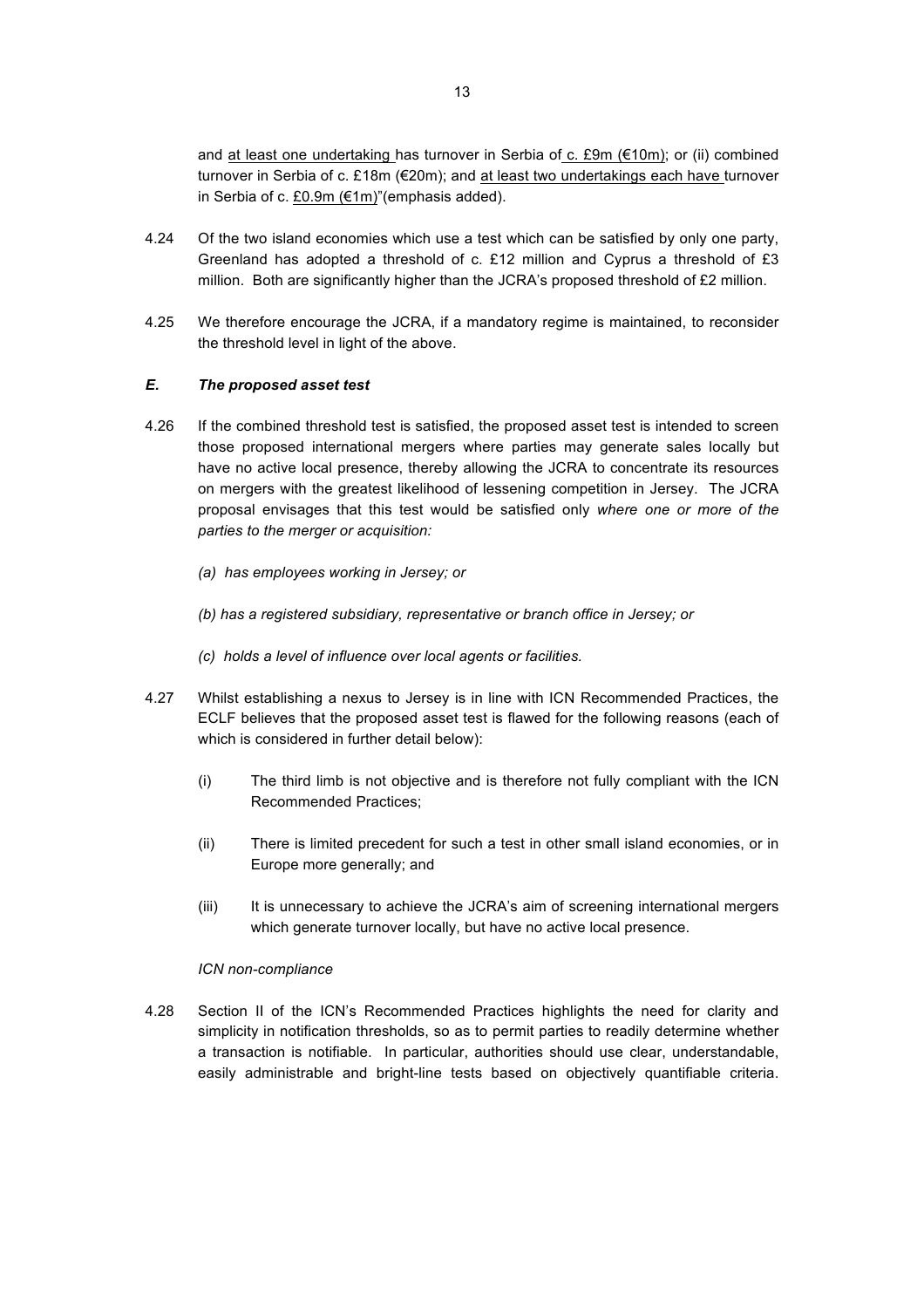Whilst the first two limbs of the asset test are objective, the final limb is ambiguous and not objective.**<sup>26</sup>**

4.29 Additionally, since the asset test can be met by the "assets" of only one of the parties to a proposed transaction, the asset limb of the notification threshold is also subject to the same criticisms as the turnover threshold (set out at paragraph 4.8 above).

### *Limited precedent*

4.30 Of the other island economies identified in Annex 3, only Greenland has a concept similar to the asset test; however, this test is more objective than a concept of *"level of influence"* (essentially being limited to an exemption for all transactions where neither party is located there). More widely, within Europe there are only five countries (in addition to Cyprus) which have a similar concept: Ireland, Croatia, Macedonia, Montenegro, and Ukraine; again, all of these use far clearer and more objective criteria than "*level of influence*" (Annex 8).

### *Unnecessary*

- 4.31 The purported aim of the asset threshold is to avoid a mandatory notification regime catching international mergers which generate turnover locally but have no active local presence.**27** However, as set out at paragraph 4.29, since the asset test can be met by the "assets" of only the acquiring firm, the thresholds will still bring to the JCRA's review numerous transactions with no impact whatsoever on Jersey's markets. Furthermore, as indicated, a mixture of combined domestic revenues and the domestic revenues of at least two parties to the transaction can be used much more effectively to target transactions with a significant domestic impact.
- 4.32 We therefore recommend the removal of the asset test and the introduction of a duallimbed turnover test comprising an aggregate limb and a limb which focuses on each of at least two of the parties' turnover in Jersey. This will provide a more objective and clear-cut method of ensuring that only relevant transactions are subject to a mandatory notification requirement. If the JCRA is unwilling to introduce a dual limbed turnover threshold instead of the proposed turnover and asset threshold, the JCRA should base this threshold exclusively on the presence of companies registered in Jersey or, at least, remove the concept of "*influence*" from the asset test.

**<sup>26</sup>** Level of influence is a subjective criterion, with the illustrative examples of situations which might lead to a finding of a level of influence (namely, long-term exclusivity arrangements, whether involving access or rights to storage or distribution facilities) themselves subjective and unclear. For example, how long-term is long-term? How important should the storage or distribution facilities be; does this entail a concept analogous to the EU's essential facilities doctrine?

**<sup>27</sup>** At paragraph 17 of the Consultation Paper, the JCRA states that *"[i]t is the case that even a relatively high turnover threshold would still capture many international mergers, the parties to which often generate a turnover locally but have no active local presence, selling into Jersey through independent agents.* The ECLF notes that a party which sells into a jurisdiction through a genuine agent *would* have sales (and therefore direct turnover) in that jurisdiction.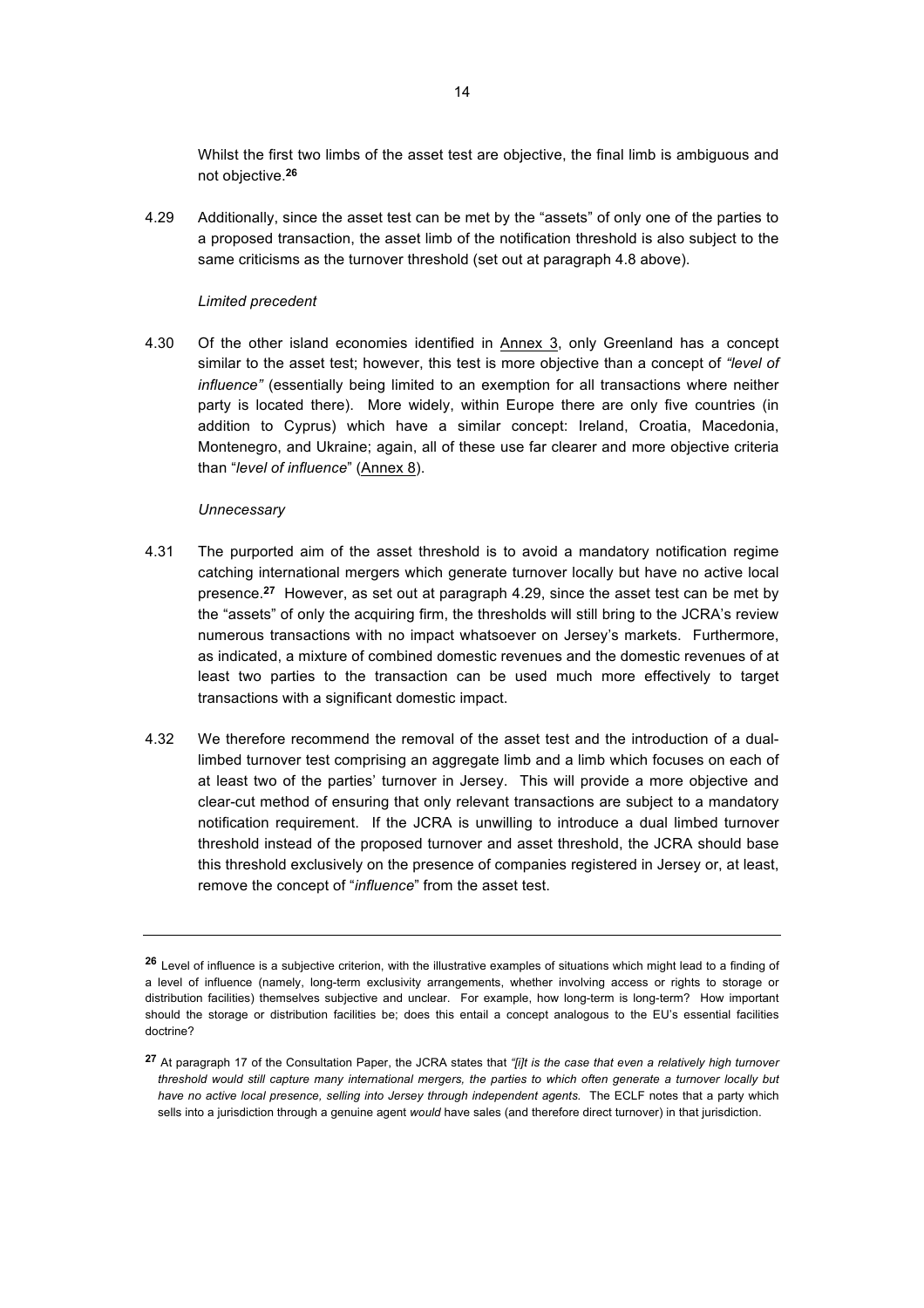### **5. PROPOSALS REGARDING MERGERS INVOLVING ESSENTIAL SERVICES**

- 5.1 There are certain services and infrastructure assets that may be of particular importance to the Jersey economy, and sectors in which it may be necessary to ensure, for the benefit of Jersey residents and consumers, that all mergers or acquisitions with the potential for anti-competitive effects can be reviewed by the JCRA. For the reasons explained at Parts 2 and 3 above, we believe that a voluntary notification regime may be better suited to the Jersey economy than a mandatory notification regime. That said, if the JCRA continues to operate a mandatory notification regime, as explained in Part 4 above we believe that the proposed aggregate test should be supplemented by a requirement for each of the acquiring and acquired, or merging, undertakings to have turnover in Jersey, which will provide an appropriate local nexus. However, whichever of these regimes is preferred, the ECLF recognises that the JCRA may be particularly concerned to identify so-called "essential services" sectors or industries, or particular assets or infrastructure which are of strategic importance to the Jersey economy, where mergers or acquisitions could potentially affect competition in Jersey, even where only one of the undertakings involved has local turnover.
- 5.2 We consider that the JCRA could be granted the authority to review non-notifiable mergers in respect of designated essential services sectors or industries, or essential assets. We also note that under the Competition (Jersey) Law 2005, the JCRA has the power to review undertakings which it has reasonable cause to suspect are involved in anti-competitive activities.
- 5.3 Alternatively, if this approach is unacceptable for the JCRA, it may be appropriate, in the interests of certainty, to put in place a separate notification threshold for certain designated essential services and/or infrastructure. This approach has already been adopted in The Netherlands, where the Ministry of Economic Affairs has the jurisdiction to lower thresholds for particular sectors (and has done so in the healthcare industry). In France, lower thresholds are applied to domestic transactions in the retail sector.**<sup>28</sup>** We do not offer a view as to any alternative merger thresholds for essential services. However, in line with international best practice and with the aim of achieving certainty for transacting undertakings, we consider that:
	- (i) Any alternative notification thresholds for designated essential services could be mandatory (even if for other areas of the economy Jersey were to move to a voluntary regime, as proposed at Parts 2 and 3 above);
	- (ii) Any alternative notification thresholds so introduced should include, in accordance with the ICN Recommended Practices, reference to activities or assets of the target in Jersey; and

**<sup>28</sup>** The standard notification thresholds in France are a combined worldwide turnover of €150m with at least two parties each having turnover in France of c. €50m; in contrast, notification thresholds in the retail sector are set at (for mergers or acquisitions where at least two parties operate one or several retail outlets in France) combined worldwide turnover of  $\epsilon$ 75m with at least two parties each having turnover in France of  $\epsilon$ 15m (turnover from retail activities only).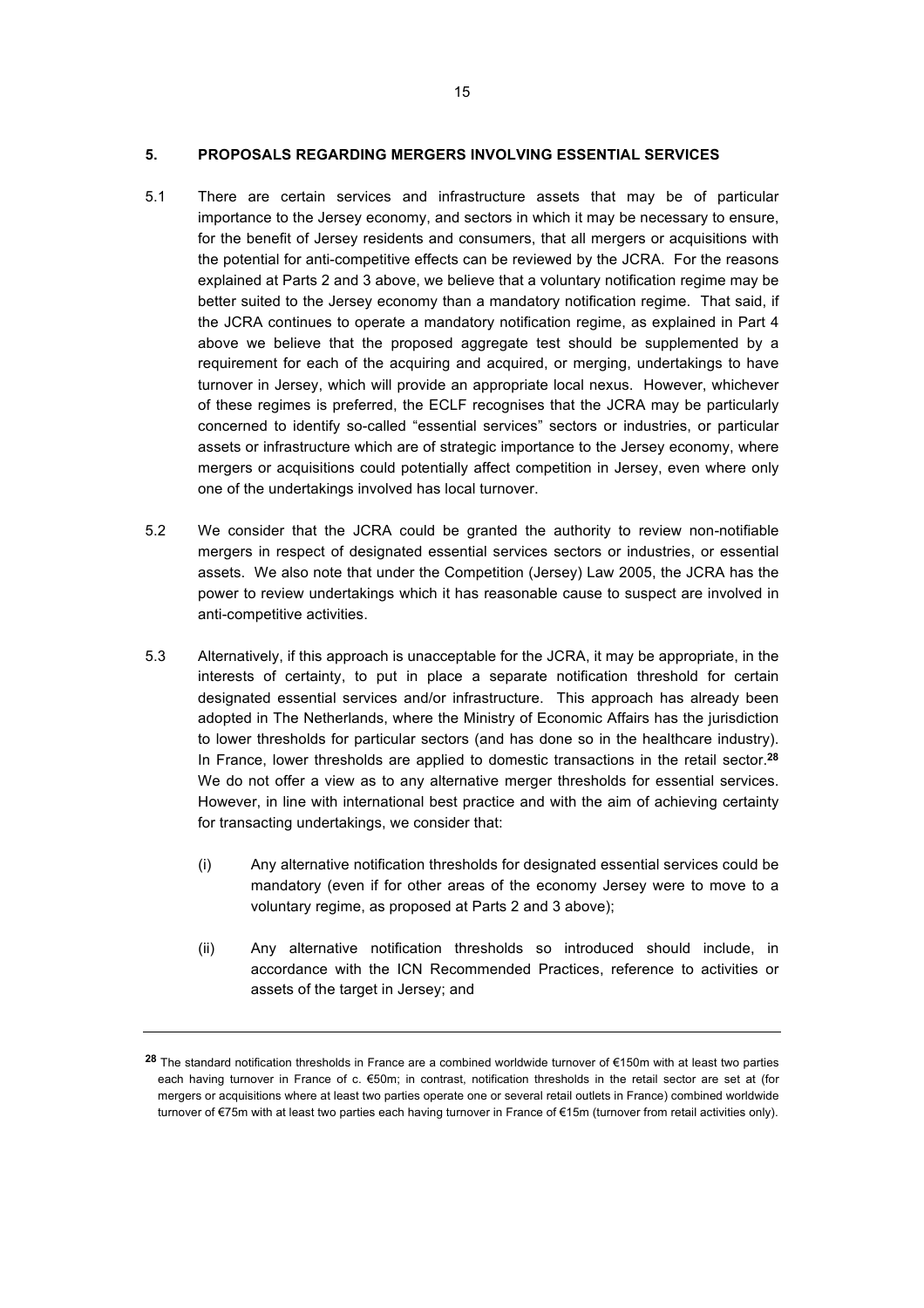- (iii) Any essential services test should not apply to pure foreign-to-foreign transactions (i.e. to mergers or acquisitions where the presence of both parties in Jersey is solely through importers).
- 5.4 It is our view that any sectors or industries (or particular assets and/or infrastructure) which are of particular importance to the Jersey economy, or to the provision of essential services to Jersey, could be clearly designated as "essential services" sectors by an Order of Jersey's Minister for Economic Development";**<sup>29</sup>** and that there should be no ambiguity over the sectors, industries, and/or assets or infrastructure subject to any alternative notification regime.
- 5.5 When considering the industries, infrastructure or assets that could be subject to an alternative essential services notification regime, we start from the premise that any such provisions would be strictly limited to relevant identified sectors. In addition, we believe that sectors considered essential to the health of the Jersey economy are already identified by law in the form of sectors subject to regulation, i.e. the postal and telecoms sectors. It is arguable as a matter of policy, consistent with a liberalised society, that only those essential services which are already subject to regulation in Jersey (i.e. licensed activities) should be subject to a separate mandatory notification regime (and defined as essential services by an Order).
- 5.6 However, we recognise that there may be other non-licensed sectors, such as retail, transport (for example, airlines and ferries servicing the island) and utilities, or certain assets and infrastructure, which, although not regulated, are of particular importance to the Jersey economy and could sensibly be designated as essential services. We are however concerned that any such sectors, and their parameters, be clearly defined by an Order, and only designated as essential services after a period of public consultation.
- 5.7 To reiterate, any essential services merger test should only be applicable where at least the target or seller has turnover or assets in Jersey (without this, they cannot be said to be of essential importance to Jersey); the regime should therefore not be applicable to pure foreign-to-foreign transactions.

### **6. PROPOSALS FOR EXEMPTIONS**

6.1 We welcome the JCRA's proposal that, given the nature of the Jersey market and the role of financial services in the local economy, certain types of transactions be exempted from notification, as they are unlikely to raise competitive concerns. Those exemptions provided for in other jurisdictions, and with which we agree, include:

**<sup>29</sup>** Currently regulated services in Jersey include the postal and telecommunication sectors.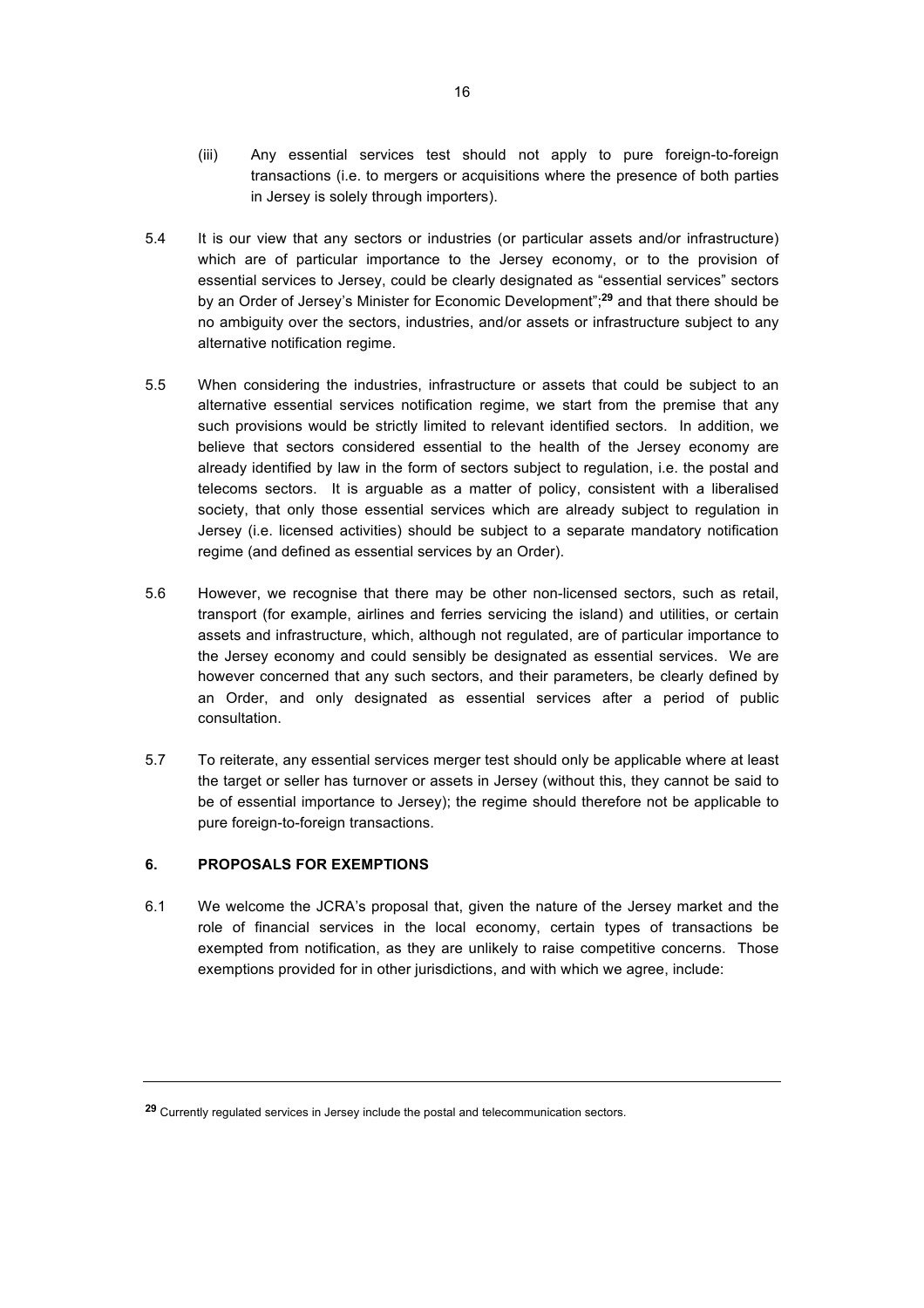- Where credit institutions, financial institutions or insurance companies acquire shares in another company for the purpose of resale where voting rights are not exercised and resale occurs within one year;
- Asset securitisation transactions; and
- Intra-group transfers of assets.
- 6.2 Another option, as in the USA, would be to exempt several categories of transactions because of their low likelihood of raising competitive concerns (for example, amongst others, intra-person transactions where the acquirer already holds 50% or more of the voting securities of the target, and further increases its shareholding).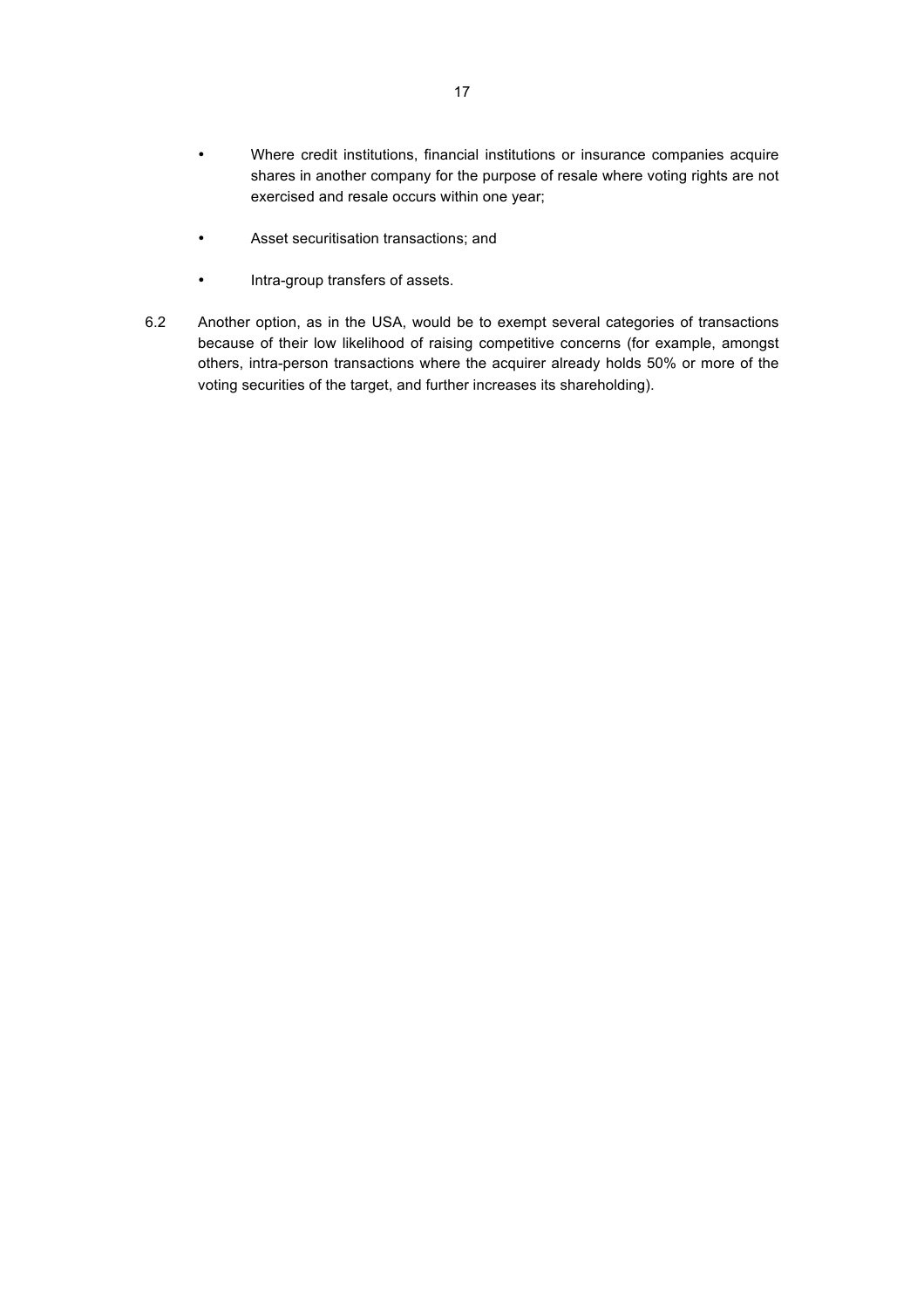June 2011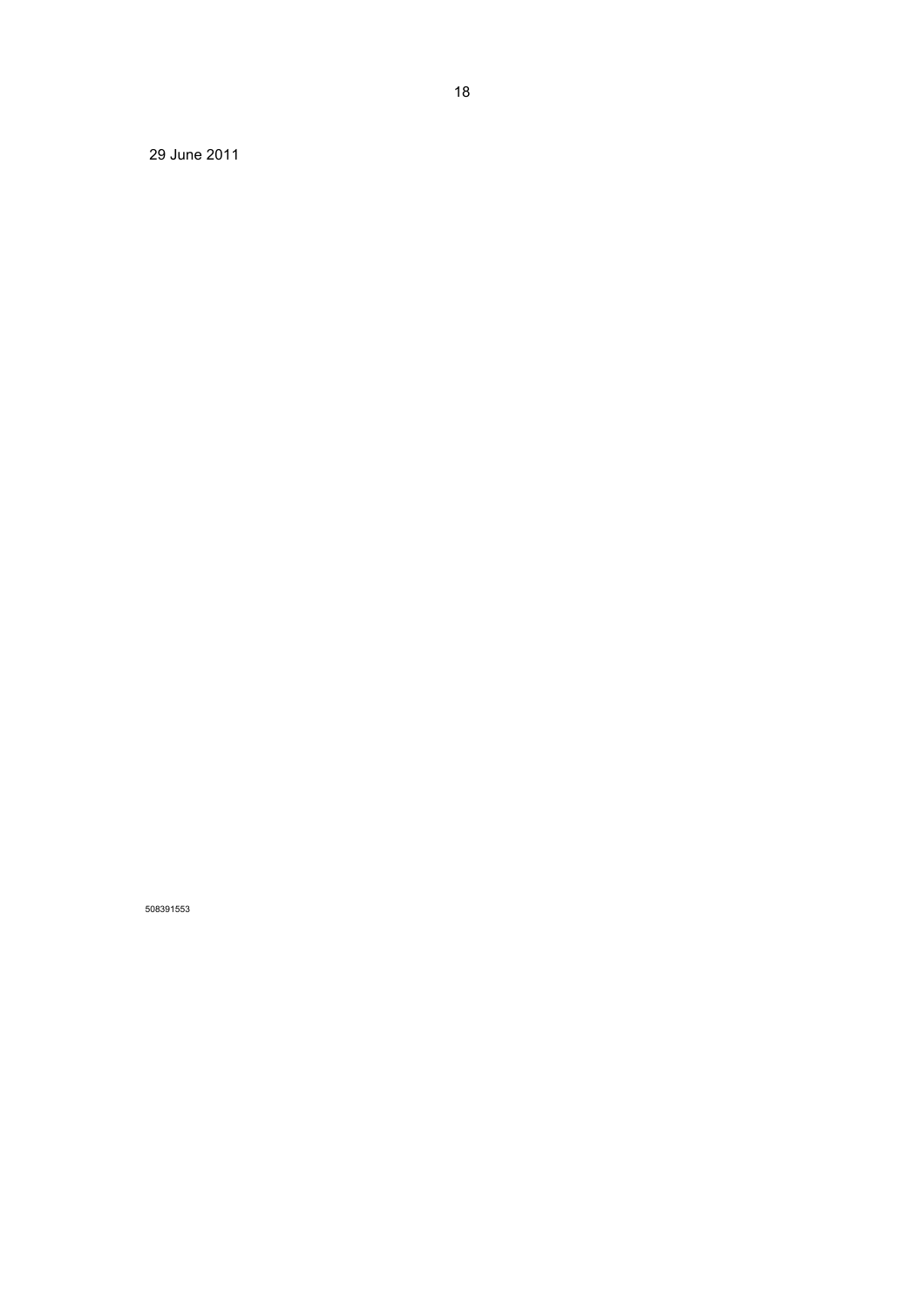### **ANNEX 1: MEMBERS OF THE ECLF WORKING PARTY ON THE JCRA CONSULTATION**

The European Competition Lawyers Forum (ECLF) is a group of leading competition lawyers from firms across Europe. It was founded in 1994 at the suggestion of certain officials within the European Commission's DG Competition to provide a forum for senior practitioners and officials to engage in an open dialogue on topical competition law issues and to discuss areas for reform. From time to time, the ECLF forms working parties on particular issues of interest and submits papers to contribute to the debate on topical issues.

The Members of the ECLF Working Party on the JCRA Consultation have been as follows:

- John Boyce and Daniela Bowry-Blum, Slaughter and May
- Julian Joshua, Steptoe & Johnson
- Massimo Merola and Omar Diaz, Bonelli Erede Papparlardo
- Luis Moscoso Del Prado Gonzalez, Uría Menéndez
- Simon Priddis, Freshfields Bruckhaus Deringer
- Simon Pritchard, Allen & Overy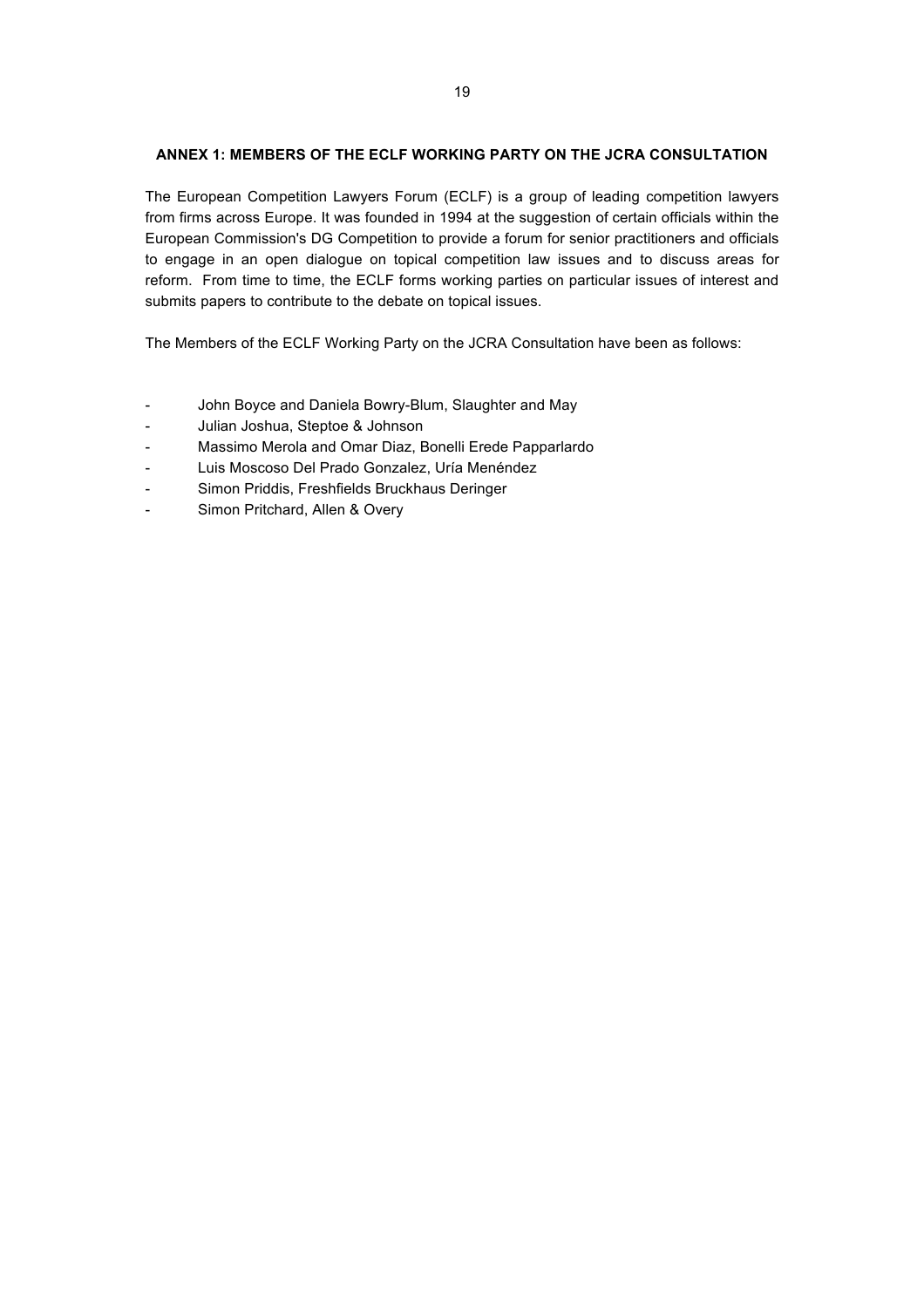### **ANNEX 2: EXTRACT FROM THE ICN RECOMMENDED PRACTICES FOR MERGER NOTIFICATION PROCEDURES**

### **I. Nexus to Reviewing Jurisdiction**

### **A. Jurisdiction should be asserted only over those transactions that have an appropriate nexus with the jurisdiction concerned.**

*WORKING GROUP COMMENTS Original Comments (September 2002)*

*Comment 1*: Jurisdictions are sovereign with respect to the application of their own laws to mergers. In exercising that sovereignty, however, jurisdiction should be asserted only with respect to those transactions that have an appropriate nexus with the reviewing jurisdiction.

### **B. Merger notification thresholds should incorporate appropriate standards of materiality as to the level of "local nexus" required for merger notification.**

*WORKING GROUP COMMENTS Original Comments (September 2002)*

*Comment 1*: In establishing merger notification thresholds, each jurisdiction should seek to screen out transactions that are unlikely to result in appreciable competitive effects within its territory. Requiring merger notification as to such transactions imposes unnecessary transaction costs and commitment of competition agency resources without any corresponding enforcement benefit. Merger notification thresholds should therefore incorporate appropriate standards of materiality as to the level of "local nexus" required, such as material sales or assets levels within the territory of the jurisdiction concerned.

*Comment 2*: This "local nexus" approach would not preclude the use of ancillary thresholds based on worldwide activities of the parties as an additional prerequisite, but worldwide revenues or assets should not be sufficient to trigger a merger notification requirement in the absence of a local nexus (e.g., revenues or assets in the jurisdiction concerned) exceeding appropriate materiality thresholds.

*Comment 3*: The "local nexus" thresholds should also be confined to the relevant entities or businesses that will be combined in the proposed transaction. In particular, the relevant sales and/or assets of the acquired party should generally be limited to the sales and/or assets of the business(es) being acquired.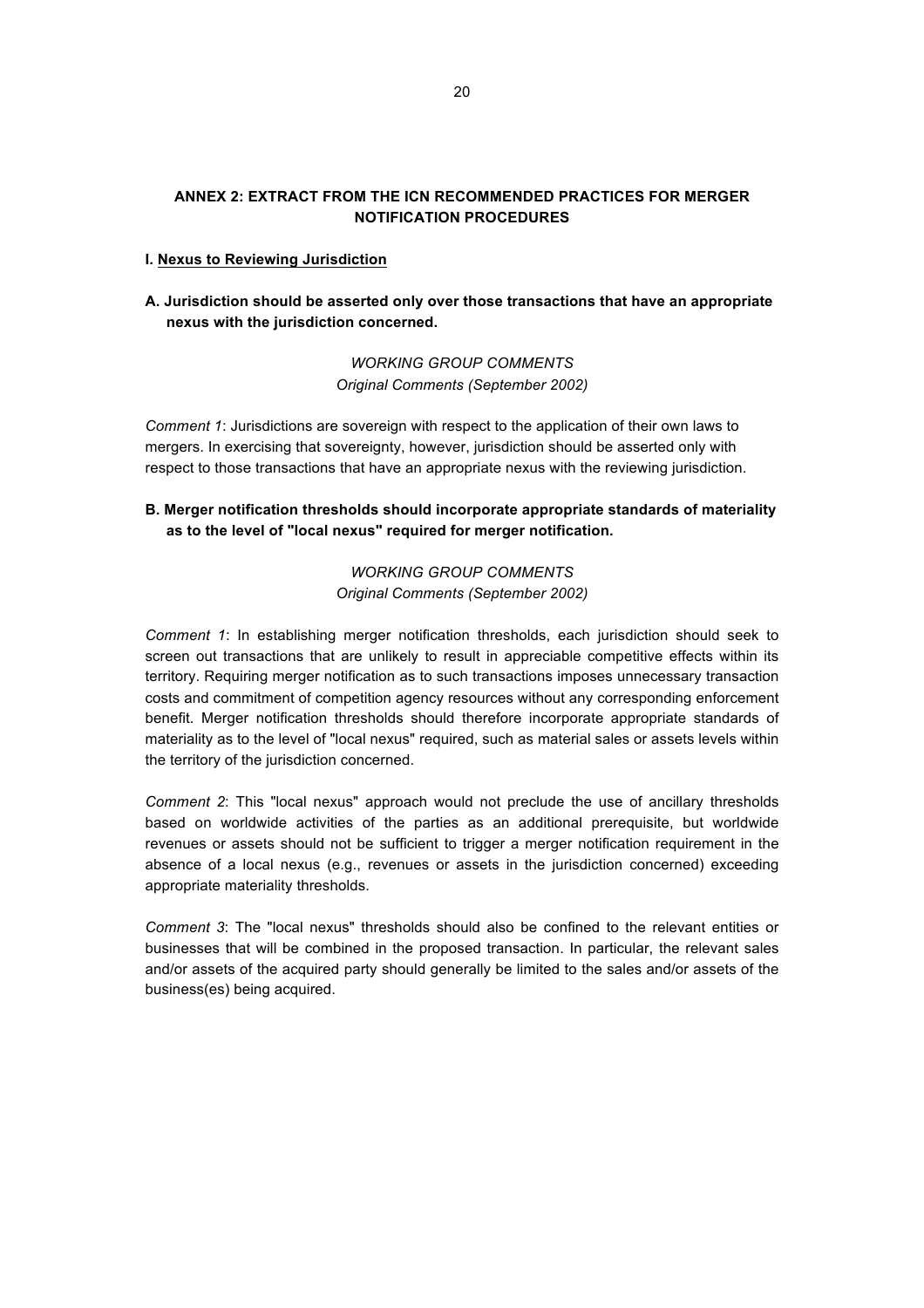**C. Determination of a transaction's nexus to the jurisdiction should be based on activity within that jurisdiction, as measured by reference to the activities of at least two parties to the transaction in the local territory and/or by reference to the activities of the acquired business in the local territory.** 

> *WORKING GROUP COMMENTS Original Comments (September 2002) Amended (June 2003)*

*Comment 1*: Notification should not be required unless the transaction is likely to have a significant, direct and immediate economic effect within the jurisdiction concerned. This criterion may be satisfied if each of at least two parties to the transaction have significant local activities. Alternatively, this criterion may be satisfied if the acquired business has a significant direct or indirect presence on the local territory, such as local assets or sales in or into the jurisdiction concerned.

*Comment 2*: Many jurisdictions require significant local activities by each of at least two parties to the transaction as a predicate for notification. This approach represents an appropriate "local nexus" screen since the likelihood of adverse effects from transactions in which only one party has the requisite nexus is sufficiently remote that the burdens associated with a notification requirement are normally not warranted. To the extent that the "local nexus" requirement can be satisfied by the activities of the acquired business alone, the requisite threshold should be sufficiently high so as to ensure that notification will not be required for transactions lacking a potentially material effect on the local economy.

*Comment 3*: Notification should not be required solely on the basis of the acquiring firm's local activities, for example, by reference to a combined local sales or assets test which may be satisfied by the acquiring person alone irrespective of any local activity by the business to be acquired. Likewise, the relevant local activities of the acquired party should generally be limited to the local sales or assets of the business(es) being acquired.

*Comment 4*: It is possible that competitive issues might be presented when a local, dominant firm acquires a significant foreign potential competitor that lacks significant sales in the jurisdiction. However, the use of notification thresholds based solely on the acquiring firm's local activities to cover these exceptional cases will impose unnecessary transaction costs on a much larger number of transactions that do not pose any appreciable risk of competitive harm. Accordingly, the adoption of notification thresholds premised solely on the acquiring firm's local activities should be considered only if the competition agency would otherwise be deprived of jurisdiction over such transactions (i.e., where the jurisdiction's laws preclude the agency from challenging non-notifiable transactions). If a jurisdiction adopts such notification criteria, the applicable notification thresholds should be set at a very high level. If such thresholds are insufficient to minimize unnecessary filings, other objectively-based limiting filters should be adopted.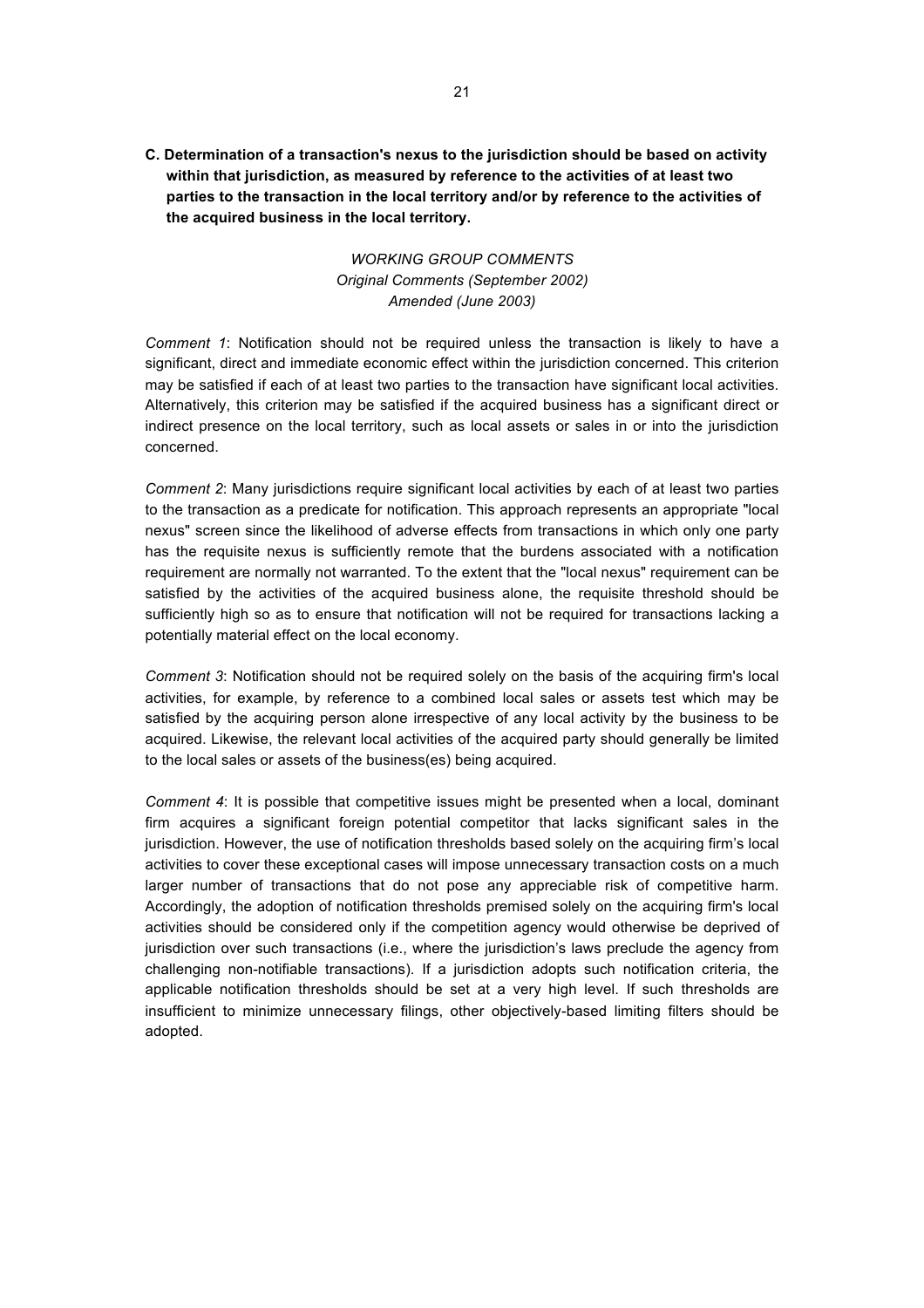### **II. Notification Thresholds**

### **A. Notification thresholds should be clear and understandable.**

### *WORKING GROUP COMMENTS Original Comments (September 2002)*

*Comment 1*: Clarity and simplicity should be essential features of notification thresholds so as to permit parties to readily determine whether a transaction is notifiable. Given the increasing incidence of multi-jurisdictional transactions and the growing number of jurisdictions in which notification thresholds must be evaluated, the business community, competition agencies and the efficient operation of capital markets are best served by clear, understandable, easily administrable, bright-line tests.

### **B. Notification thresholds should be based on objectively quantifiable criteria.**

### *WORKING GROUP COMMENTS Original Comments (September 2002)*

*Comment 1*: Notification thresholds should be based exclusively on objectively quantifiable criteria. Examples of objectively quantifiable criteria are assets and sales (or turnover). Examples of criteria that are not objectively quantifiable are market share and potential transaction-related effects. Market share-based tests and other criteria that are more judgmental may be appropriate for later stages of the merger control process (such as determinations relating to the amount of information required in the parties' notification and to the ultimate legality of the transaction), but such tests are not appropriate for use in making the initial determination as to whether a transaction is notifiable.

*Comment 2*: The specification of objective criteria will require a jurisdiction to explicitly identify several elements. First, the jurisdiction must identify the measurement tool -- e.g., assets or sales. Second, the jurisdiction must identify the scope of the geographic area to which the measurement tool is applied -- e.g., national or worldwide. Third, the jurisdiction must specify a time component. In the case of certain measurement tools, such as revenues, sales, or turnover, the time component will be a period over which the measurement should be taken - e.g., a calendar year. In the case of other measurement tools, such as assets, the time component will be a particular date as of which the measurement should be taken. In either case, the above referenced criteria may be defined by reference to pre-existing, regularlyprepared financial statements (such as annual statements of income and expense or year-end balance sheets).

*Comment 3*: The specified criteria should be defined in clear and understandable terms, including appropriate guidance as to included and/or excluded elements, such as taxes and intracompany transfers (as to sales), depreciation (as to assets), and material events or transactions that have occurred after the last regularly-prepared financial statements. Guidance should also be given as to the proper geographic allocation of sales and/or assets. To facilitate the merging parties' ability to gather multi-jurisdictional data on a consistent basis, jurisdictions should seek to adopt uniform definitions or guidelines with respect to commonly used criteria.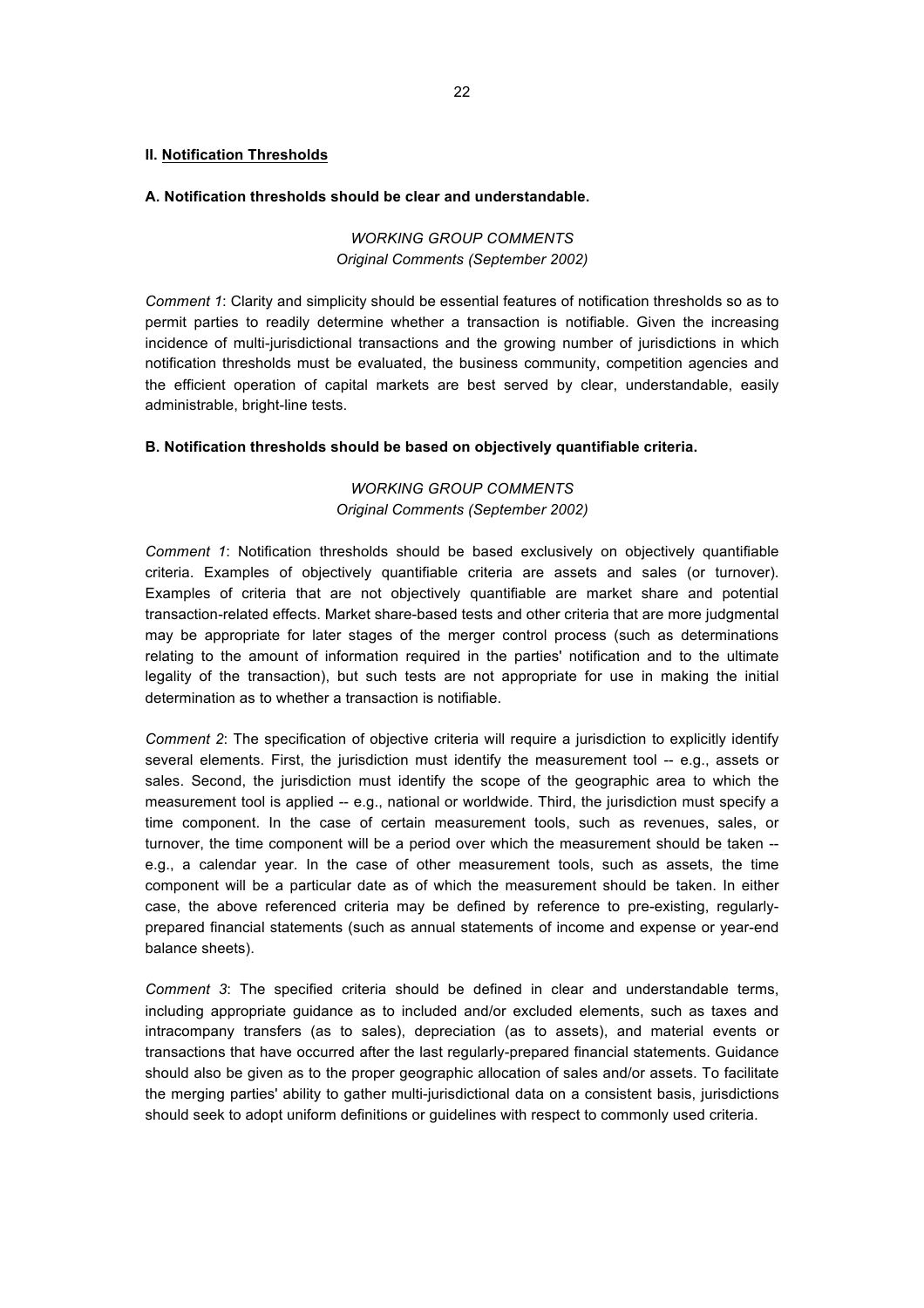### **C. Notification thresholds should be based on information that is readily accessible to the merging parties.**

### *WORKING GROUP COMMENTS Original Comments (September 2002)*

*Comment 1*: The information needed to determine whether notification thresholds are met should normally be of the type that is available to the parties in the ordinary course of business.

*Comment 2*: Notwithstanding Comment 1, the merging parties can reasonably be required to report their revenues or assets by jurisdiction even if they do not maintain data in that form in the ordinary course of business. As previously discussed, however, parties should be given appropriate guidance as to the methodology to be applied in developing the specified data. This is particularly important where information must be reported in a manner that is not consistent with a merging party's normal business practices.

*Comment 3*: Local currency values will generally be superior to other economic measures for purposes of establishing financial criteria in notification thresholds -- parties are more likely to maintain their financial data in the ordinary course by reference to currency values, and published data relating to currency values are generally readily accessible and available through standard international sources. It is recognized, however, that jurisdictions facing volatile local currency fluctuation may need to adopt more dynamic economic measures, such as monthly wage multiples. The general preference for local currency values is not intended to preclude a jurisdiction from expressing financial criteria in its notification thresholds by reference to a generally-recognized global trading currency if it chooses to do so. In all events, however, the relevant criteria should be clearly defined (including applicable rules pertaining to currency conversion), transparent and readily accessible by merging parties whether or not domiciled in the local jurisdiction.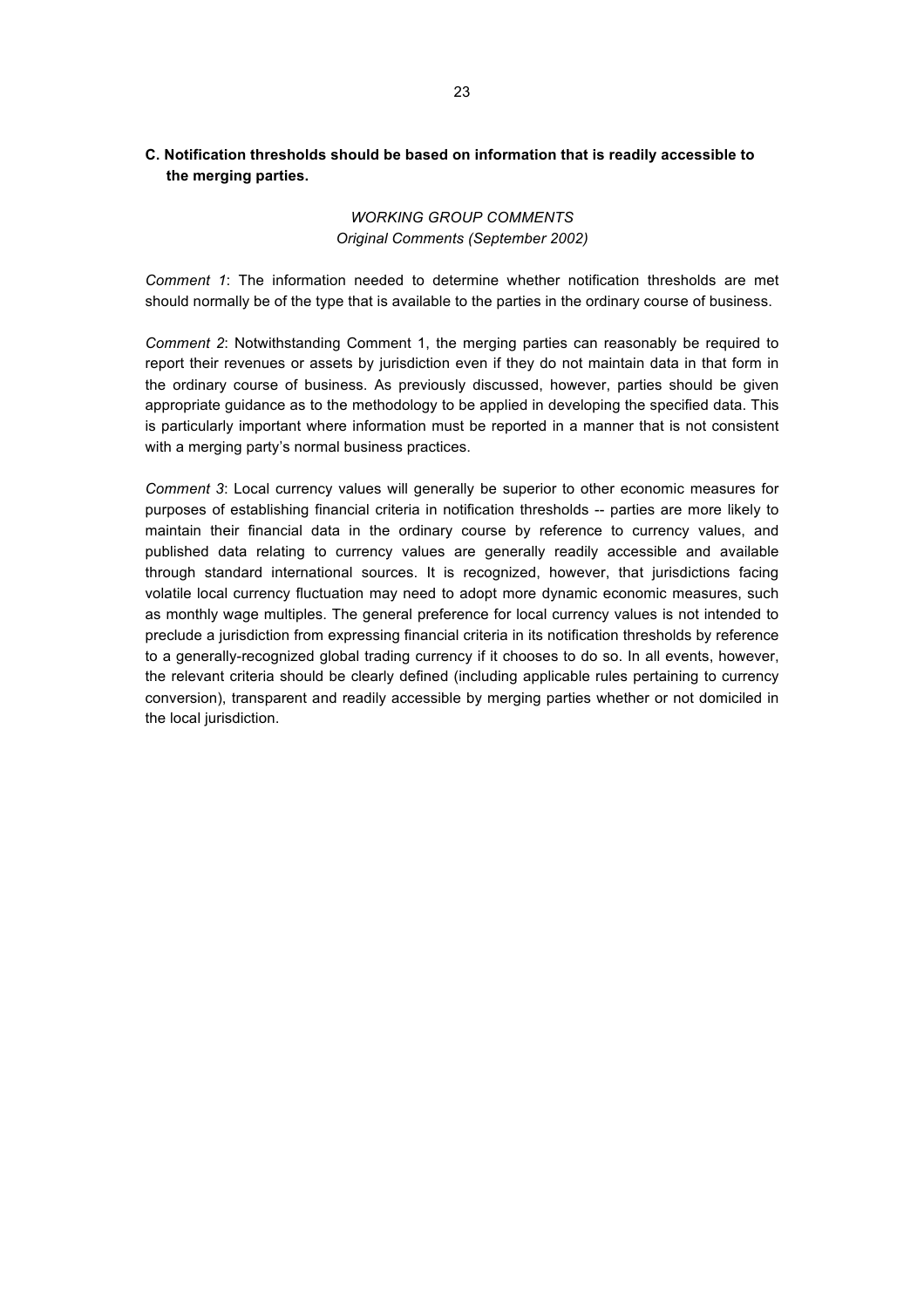| Country                   | Population <sup>31</sup> | power parity)<br>(purchasing<br>GDP (£)     | hreshold                                                                                                                                                                                                                                     |
|---------------------------|--------------------------|---------------------------------------------|----------------------------------------------------------------------------------------------------------------------------------------------------------------------------------------------------------------------------------------------|
| Singapore                 | 4,740,737                | £178.6 billion<br>$(2010 \text{ estimate})$ | unless:<br>Voluntary notification; CCS can investigate but guidelines state that the CCS is unlikely to intervene in a merger situation                                                                                                      |
|                           |                          |                                             | (1) Combined market share of 40% or more; or                                                                                                                                                                                                 |
|                           |                          |                                             | 70%.<br>(2) Compined market share of 20% to 40%; and the entities have a conditional post-merget intered in the factor of 20% to 40% to 40%.                                                                                                 |
|                           |                          |                                             | Specialist sectors: telecommunications, electricity and piped gas, newspapers and other publications, banking and<br>designated financial institutions, casinos, marine or port<br>services and facilities, and air transport.               |
| New Zealand <sup>32</sup> | 4,290,347                | £72.8 billion<br>$(2010$ estimate)          | substantial lessening of competition. Guidelines include indicative "safe harbours":<br>yournary verence there there as the conservation of thing your sectional state of the section of the state of the section of the section of $\alpha$ |
|                           |                          |                                             | (1) Combined market share of 40% or less, unless concentrated market; or                                                                                                                                                                     |
|                           |                          |                                             | (2) Combined market share of 20% or less, in a concer-<br>trated market.                                                                                                                                                                     |

# **ANNEX 3: SMALL ISLAND ECONOMIES WITH MERGER CONTROL (RANKED IN ORDER OF SIZE OF POPULATION)ANNEX 3: SMALL ISLAND ECONOMIES WITH MERGER CONTROL (RANKED IN ORDER OF SIZE OF POPULATION)<sup>30</sup>**

30 By way of comparison, Jersey has a population of 94,161 and GDP of £ £3.1 billion (2005 estimate). By way of comparison, Jersey has a population of 94,161 and GDP of £ £3.1 billion (2005 estimate).

<u>مب</u>  $\Gamma$  is taken from the DD and the DD and the CIA World Factbook (available at https://www.cia.gov/library/publications/the-world-factbook/index.html) and the DD and the Publications in the populations are estimates for th July 2011.

<sup>32</sup> Under review: the Commerce Commission issued consultation on Mergers and Acquisitions Guidelines in February 2011. Under review: the Commerce Commission issued consultation on Mergers and Acquisitions Guidelines in February 2011.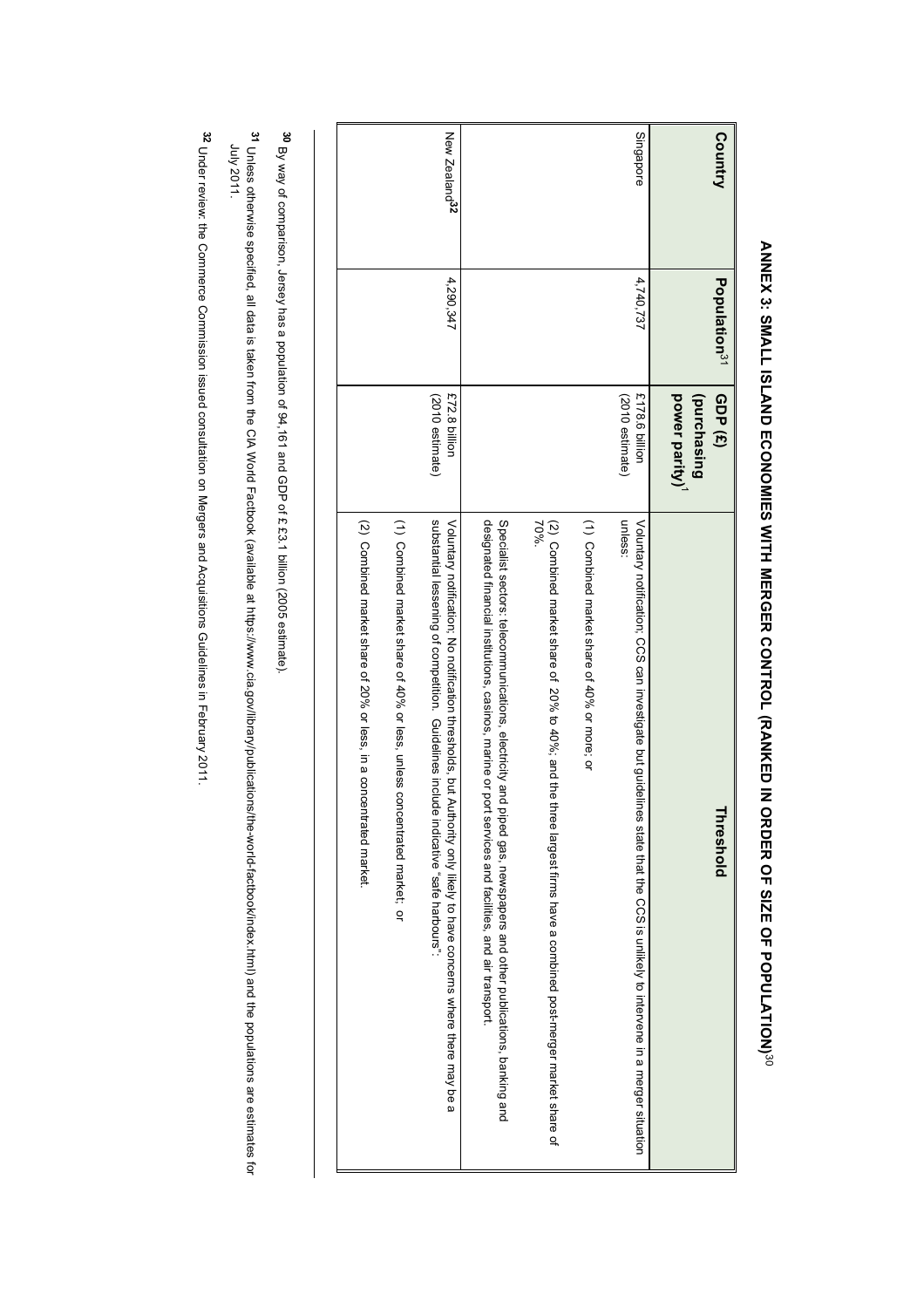| Country   | Population <sup>31</sup> | GDP (£)                                   | 긐<br>reshold                                                                                                                                                                                                                                                                                      |
|-----------|--------------------------|-------------------------------------------|---------------------------------------------------------------------------------------------------------------------------------------------------------------------------------------------------------------------------------------------------------------------------------------------------|
|           |                          | power parity) <sup>1</sup><br>(purchasing |                                                                                                                                                                                                                                                                                                   |
| Jamaica   | 2,868,380                | £14.6 billion<br>$(2010$ estimate)        | dominance.<br>No specific merger control regime but economic concentrations are analysed under the Fair Competition Act in terms of                                                                                                                                                               |
| Mauritius | 1,303,717                | £10.7 billion<br>(2010 estimate)          | Voluntary prior-notification where                                                                                                                                                                                                                                                                |
|           |                          |                                           | (1) Combined market share of 30% or more on a relevant market; or                                                                                                                                                                                                                                 |
|           |                          |                                           | within any market for goods and services<br>grounds to believe that the merger situation has resulted<br>(2) One of the parties has market share of 30% or more<br>in or is likely to result in a substantial lessening of competition<br>on a relevant market; and the Commission has reasonable |
|           |                          |                                           | Special sector: petroleum                                                                                                                                                                                                                                                                         |
| Cyprus    | 1,120,489                | £14.2 billion<br>(2010 estimate)          | Mandatory pre-notification if:                                                                                                                                                                                                                                                                    |
|           |                          |                                           | (1) At least two parties each have worldwide turnover of<br>c. £3m (€3.4m); and                                                                                                                                                                                                                   |
|           |                          |                                           | branch); and<br>(2) At least one party carries on business in Cyprus (that<br>is, it must have sales in Cyprus, either through a subsidiary or a                                                                                                                                                  |
|           |                          |                                           | (3) Combined turnover in Cyprus of c. £3m (€3.4m).                                                                                                                                                                                                                                                |
|           |                          |                                           | Special rules for broadcasting and press                                                                                                                                                                                                                                                          |
| 콬         | 883,125                  | £2.0 billion<br>(2010 estimate)           | concerning a transaction where it results in:<br>No notification requirement. However, the Minister of Commerce may (on application by any person), make a declaration                                                                                                                            |
|           |                          |                                           | (1) Acquirer gaining or strengthening a dominant position; and                                                                                                                                                                                                                                    |
|           |                          |                                           | (2) No public benefit.                                                                                                                                                                                                                                                                            |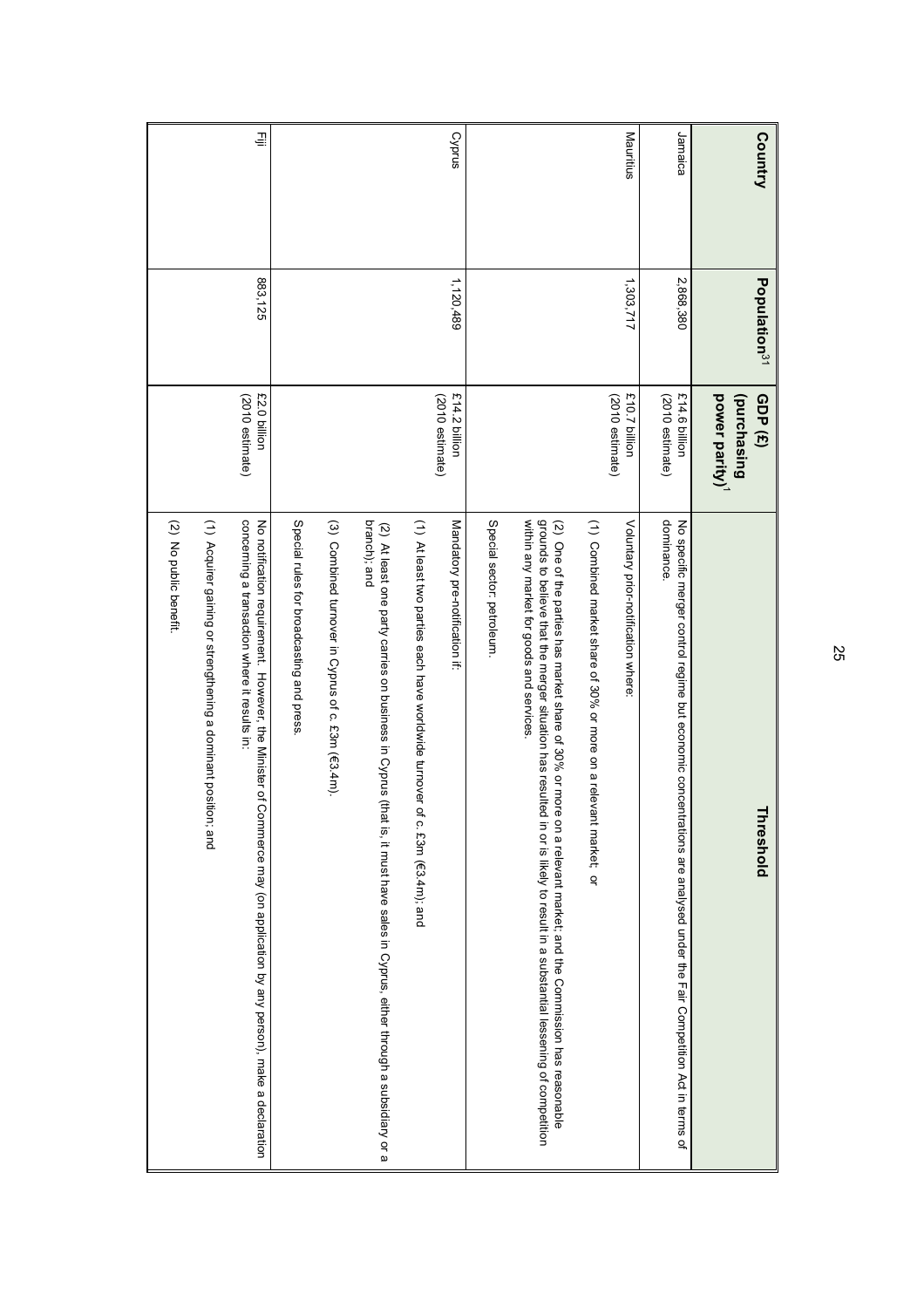| <b>Country</b>             | Population <sup>31</sup>               | GDP (£)                                                   | Threshold                                                                                                                                                                                                                                                                                                                                                                                                                                                                                                                                                 |
|----------------------------|----------------------------------------|-----------------------------------------------------------|-----------------------------------------------------------------------------------------------------------------------------------------------------------------------------------------------------------------------------------------------------------------------------------------------------------------------------------------------------------------------------------------------------------------------------------------------------------------------------------------------------------------------------------------------------------|
|                            |                                        | power parity)<br>(purchasing                              |                                                                                                                                                                                                                                                                                                                                                                                                                                                                                                                                                           |
| (French DOM)<br>Réunion    | 000'Z38<br>(2009 estimate)<br>(Source: | £12.9 billion<br>$(2008$ estimate)<br>(Source: Wikipedia) | French competition authority if:<br>Even if the transaction is below the French domestic thresholds, if will still be subject to mandatory notification to the                                                                                                                                                                                                                                                                                                                                                                                            |
|                            | Wikipedia)                             |                                                           | (1) Combined worldwide turnover of c. £65 (€75m); and                                                                                                                                                                                                                                                                                                                                                                                                                                                                                                     |
|                            |                                        |                                                           | (2) At least two parties each have turnover in Réunion of<br>c. £13m (€15m).                                                                                                                                                                                                                                                                                                                                                                                                                                                                              |
| Malta                      | 408,333                                | £7.2 billion<br>(2010 estimate)                           | Mandatory pre-notification if:                                                                                                                                                                                                                                                                                                                                                                                                                                                                                                                            |
|                            |                                        |                                                           | (1) Combined turnover in Malta of c. £2m (€2.3m); and                                                                                                                                                                                                                                                                                                                                                                                                                                                                                                     |
|                            |                                        |                                                           | Malta.<br>(2) Each of the undertakings concerned has tumover in<br>Valta equivalent to at least 10% of parties' combined turnover in                                                                                                                                                                                                                                                                                                                                                                                                                      |
|                            |                                        |                                                           | with no sales or just negligible sales in the island<br>country. Likewise, this second threshold prevents the notification of the acquisition of a Maltese company by a company<br>whereby a buyer that reaches the first threshold shood causing of the shop deal causing out aboved or with negligible effects in the<br>This sebard thread to best operations it is significated of Manusian of Manus in the set of the best operation is so that of the sequence to be the proced to be sequence to be sequence to be sequence to be sequence to be s |
| (French DOM)<br>Guadeloupe | 405,500<br>(Source:<br>(2008)          | £6.8 billion<br>(Source: Wikipedia)<br>(2006)             | French competition authority if:<br>Even if the transaction is below the French domestic thresholds, if will still be subject to mandatory notification to the                                                                                                                                                                                                                                                                                                                                                                                            |
|                            | Wikipedia)                             |                                                           | (1) Combined worldwide turnover of c. £65m (€75m); and                                                                                                                                                                                                                                                                                                                                                                                                                                                                                                    |
|                            |                                        |                                                           | (2) At least two parties each have turnover in Guadeloupe of c. £13m (€15m).                                                                                                                                                                                                                                                                                                                                                                                                                                                                              |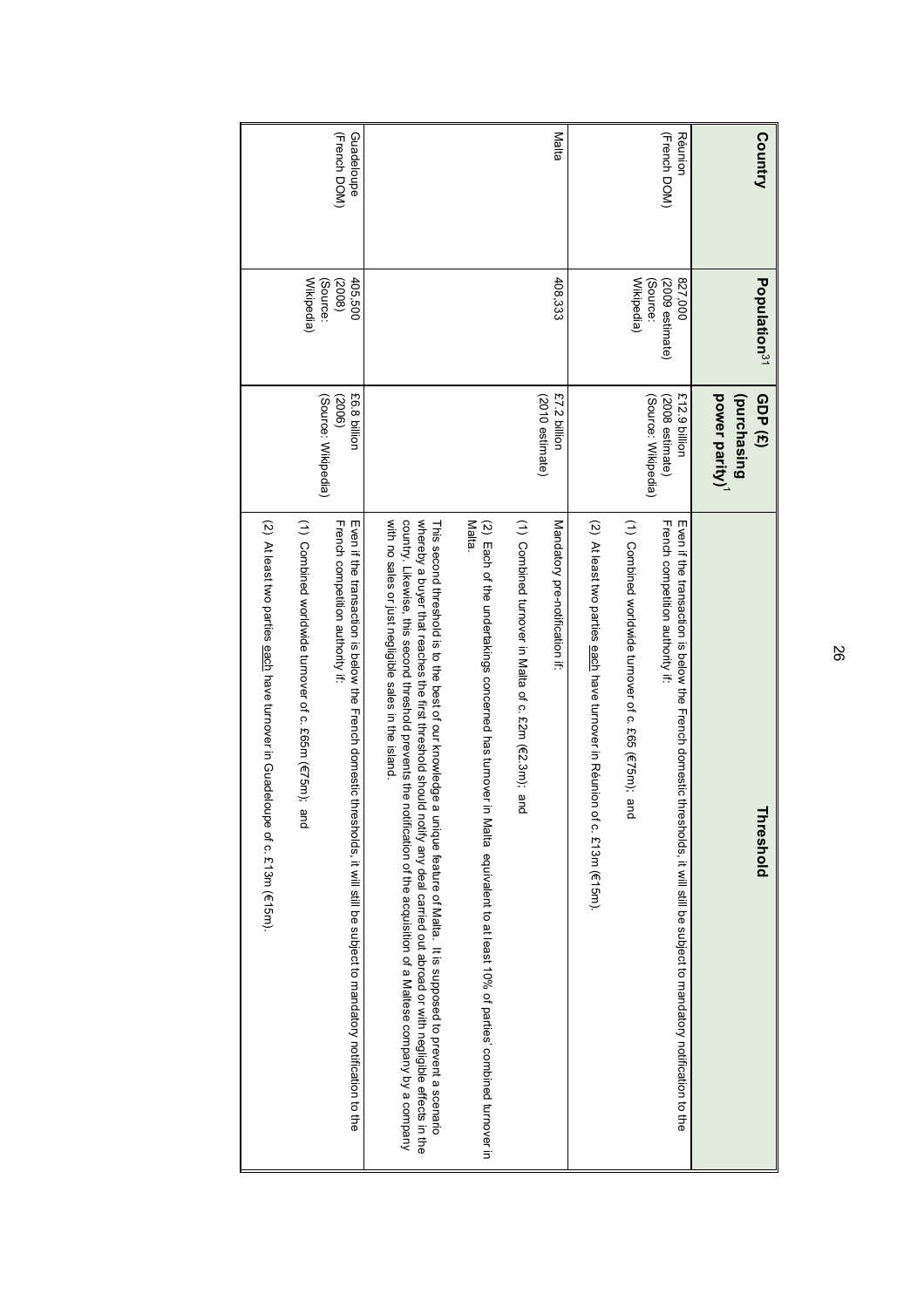| and services to be supplied in Barbados (and imports, where appropriate). Occasionally it may be appropriate to define a<br>market broader than Barbados (for example Caribbean-wide).<br>Foreign-to-foreign transactions: Merger control will only be applied when a merger has an effect on a market for goods | (2010 estimate)                                        |                               |                            |
|------------------------------------------------------------------------------------------------------------------------------------------------------------------------------------------------------------------------------------------------------------------------------------------------------------------|--------------------------------------------------------|-------------------------------|----------------------------|
| Mandatory pre-notification if individual or combined market share of 40% of any market                                                                                                                                                                                                                           | £3.8 billion                                           | 286,705                       | Barbados                   |
| Special sectors: for non-EEA residents: fishing, energy exploitation rights, real estate and airlines.                                                                                                                                                                                                           |                                                        |                               |                            |
| effect in Iceland<br>Foreign transactions: Merger control will be then the then the then the transaction has, or is interphed to have, an                                                                                                                                                                        |                                                        |                               |                            |
| of c. £5m.<br>is significant probability that merger can substantially reduce competition. This is subject to combined turnover in Iceland<br>Post merger notification may be required for mergers not meeting the above thresholds if the Authority believes that there                                         |                                                        |                               |                            |
| (2) At least two parties each have turnover in Iceland of c. £1m                                                                                                                                                                                                                                                 |                                                        |                               |                            |
| (1) Combined turnover in lceland of c. £10m; and                                                                                                                                                                                                                                                                 |                                                        |                               |                            |
| Mandatory pre-notification if:                                                                                                                                                                                                                                                                                   | £7.3 billion<br>(2010 estimate)                        | 311,058                       | lceland                    |
| (2) At least two parties each have turnover in Martinique<br>of c. £13m (€15m).                                                                                                                                                                                                                                  |                                                        |                               |                            |
| (1) Combined worldwide turnover of c. £65 (€75m); and                                                                                                                                                                                                                                                            |                                                        | Wikipedia)                    |                            |
| mven if the transaction is below the French domestic thresholds, if will still be subject to mandatory notification to the<br>French competition authority if:                                                                                                                                                   | £6.9 billion<br>(Source: Wikipedia)<br>(2008 estimate) | 397,730<br>(Source:<br>(2002) | (French DOM)<br>Martinique |
| reshold                                                                                                                                                                                                                                                                                                          | (purchasing<br>power parity)<br>GDP (£)                | Population <sup>31</sup>      | Country                    |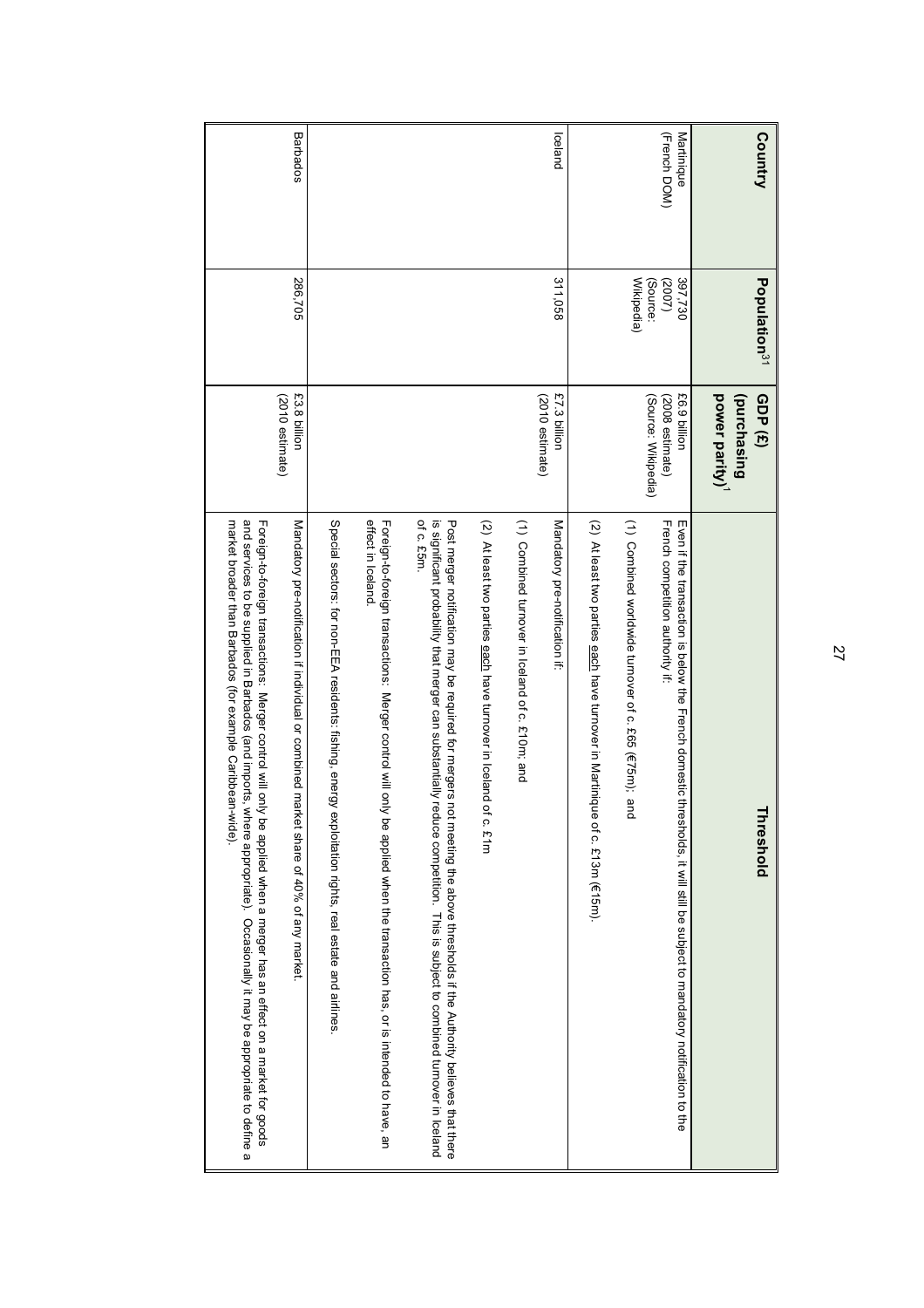| <b>Country</b>               | Population <sup>31</sup>               | GDP (£)                                                | holdshold                                                                                                                                                                                                                                                                                                                         |
|------------------------------|----------------------------------------|--------------------------------------------------------|-----------------------------------------------------------------------------------------------------------------------------------------------------------------------------------------------------------------------------------------------------------------------------------------------------------------------------------|
|                              |                                        | power parity) <sup>1</sup><br>(purchasing              |                                                                                                                                                                                                                                                                                                                                   |
| (French DOM)<br>Mayotte      | (2009 estimate)<br>(Source:<br>194,000 | £0.8 billion<br>(Source: Wikipedia)<br>(2005 estimate) | French competition authority if:<br>Even it the transaction is below the French domestic threase is it will still be subject to mandatory notification to the                                                                                                                                                                     |
|                              | Wikipedia)                             |                                                        | (1) Combined worldwide turnover of c. £65m (€75m); and                                                                                                                                                                                                                                                                            |
|                              |                                        |                                                        | (2) At least two parties each have turnover in Mayotte of<br>c. £13m (€15m).                                                                                                                                                                                                                                                      |
| Greenland                    | 57,670                                 | £1.2 billion<br>(2009 estimate)                        | Mandatory post-notification if combined turnover of parties and affiliates exceeding c. £12m.                                                                                                                                                                                                                                     |
|                              |                                        |                                                        | Greenland.<br>NB: Foreign-to-foreign transactions: Merger control will only be applied where at least one of the parties is located in                                                                                                                                                                                            |
| Faroe Islands                | 49,267                                 | <b>F1.0 billion</b><br>(2008 estimate)                 | Mandatory pre-notification if at the ast the state shall have use that the state is lands of c. £0.6m                                                                                                                                                                                                                             |
|                              |                                        |                                                        | £9m long form notification is required<br>Competition Council grants permission. In addition, if parties have a combined turnover in Faroe Islands of more than c.<br>if aboviduation consident critical corresponsive to a serial state of the section is a second torm of the section consideration and the section is abovided |
| Saint Martin<br>(French COM) | 30,615                                 | УŇ                                                     | French competition authority if:<br>Even if the transducion is below the French domestic triesholds, it will still be subject to mandatory notification to the                                                                                                                                                                    |
|                              |                                        |                                                        | (1) Combined worldwide turnover of c. £65m (€75m);<br>டி<br>ದ                                                                                                                                                                                                                                                                     |
|                              |                                        |                                                        | (2) At least two parties each have turnover in Saint Martin of c. £13m (€15m).                                                                                                                                                                                                                                                    |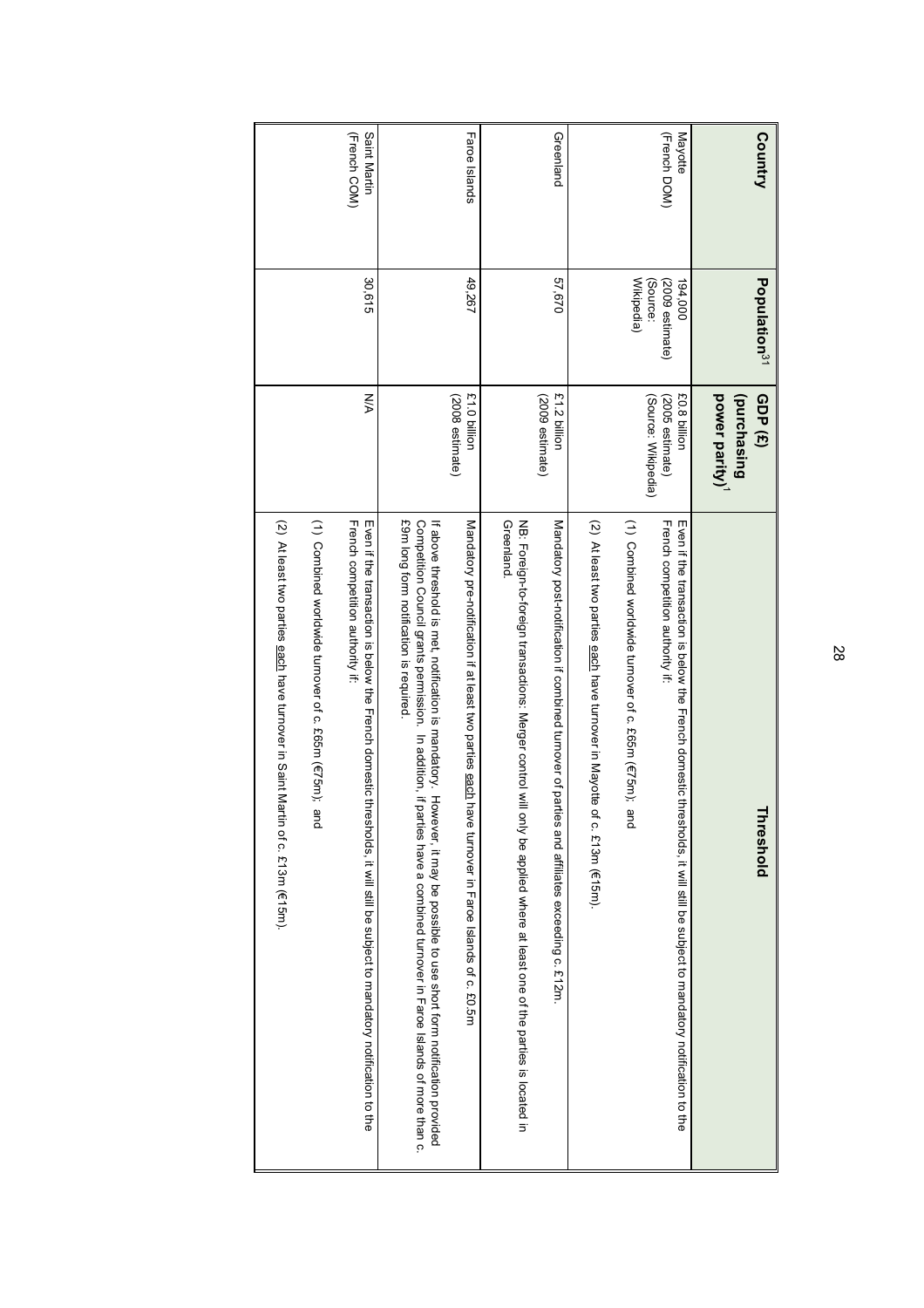| Country                                  | Population <sup>31</sup> | GDP (£)<br>power parity)<br>(purchasing | hreshold                                                                                                                                                       |
|------------------------------------------|--------------------------|-----------------------------------------|----------------------------------------------------------------------------------------------------------------------------------------------------------------|
| (French COM)<br>Saint Barthélemy         | 7,367                    | NA                                      | French competition authority if:<br>mven it the transaction is below the French domestic thresholds, it will be subject to mandatory notification to the       |
|                                          |                          |                                         | (1) Combined worldwide turnover of c. £65m (E75m)                                                                                                              |
|                                          |                          |                                         | (2) At least two parties each have turnover in Saint Barthélemy of c. £13m (€15m).                                                                             |
| (French COM)<br>Saint Pierre et Miquelon | 5,888                    | (2003 estimate)<br>29.5 million         | French competition authority if:<br>mven if the transaction is below the French domestic threabolds, if will still be subject to mandatory notification to the |
|                                          |                          |                                         | (1) Combined worldwide turnover of c. £65m (€75m), and                                                                                                         |
|                                          |                          |                                         | (2) The ast the particle and parallel and the control of the parallel of controlled the state of $(2)$                                                         |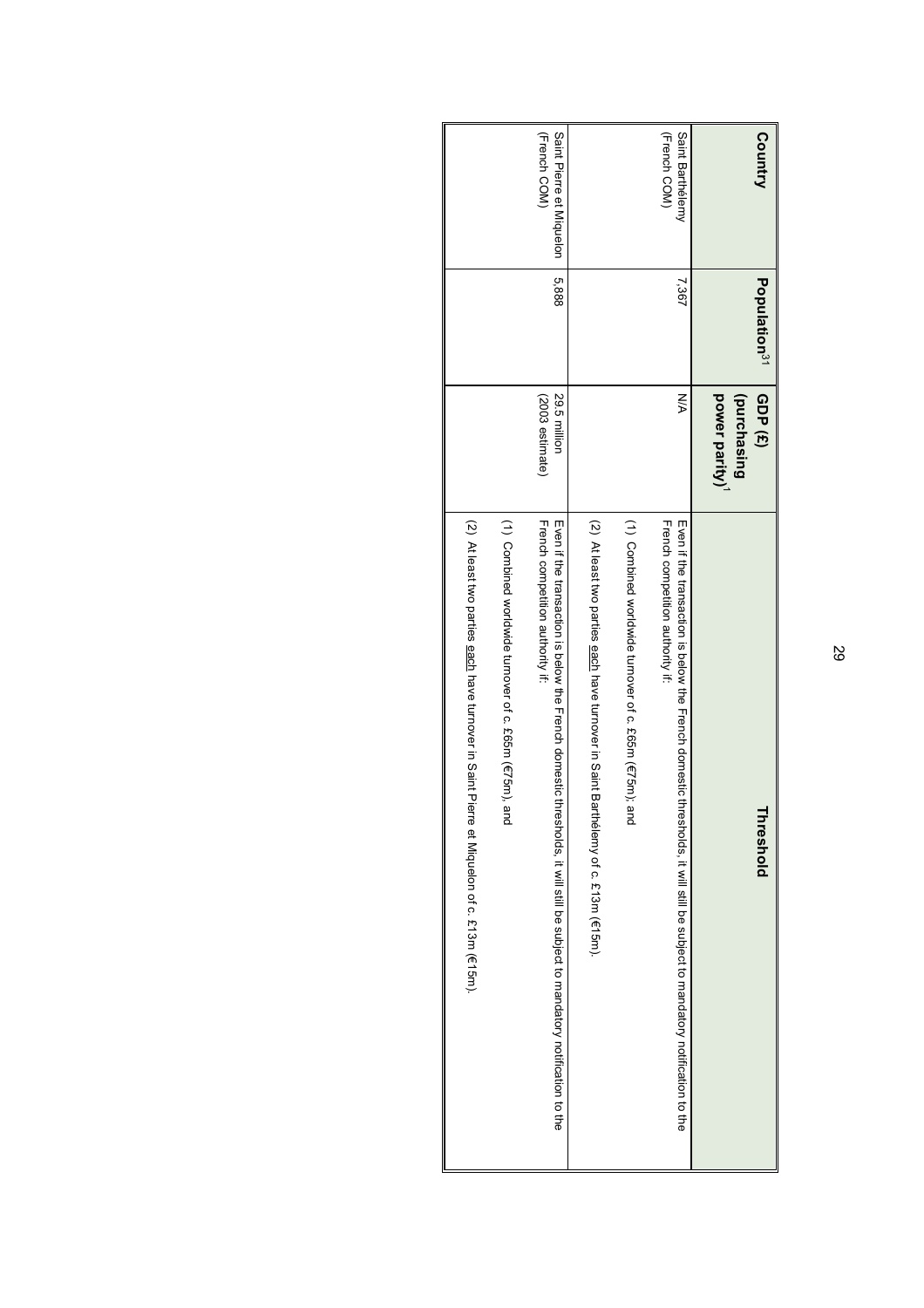| Country            | Threshold                                                                                                                                                                                                                                                                                                                                                             |
|--------------------|-----------------------------------------------------------------------------------------------------------------------------------------------------------------------------------------------------------------------------------------------------------------------------------------------------------------------------------------------------------------------|
| Belgium            | Mandatory prior-notification if:                                                                                                                                                                                                                                                                                                                                      |
|                    | (1) Combined turnover in Belgium of c. £90m (€100m); and                                                                                                                                                                                                                                                                                                              |
|                    | (2) At least two parties each have turnover in Belgium of c. £35m (€40m).                                                                                                                                                                                                                                                                                             |
| Bosnia Herzegovina | Mandatory prior-notification if:                                                                                                                                                                                                                                                                                                                                      |
|                    | (1) Combined worldwide turnover of c. £45m (KM 100m); and                                                                                                                                                                                                                                                                                                             |
|                    | $\widetilde{\mathcal{Q}}$<br>Each of at least two parties have turnover of c. £4m (he see the proper of the the compulsion and 40% of the relevant market. (In practice, only the second<br>limb is considered when the transaction applies to local companies - although it is unclear whether the Authority is competent to interpret the legislation in this way). |
| Croatia            | Mandatory prior-notification if:                                                                                                                                                                                                                                                                                                                                      |
|                    | (1) Combined worldwide tumover of c. £120m (HRK 1000m); and                                                                                                                                                                                                                                                                                                           |
|                    | (2) At least one of the undertakings concerned has its seat or a subsidiary in Croatia; and                                                                                                                                                                                                                                                                           |
|                    | (3) Each of at least two parties has turnover in Croatia of c. £12m (HRK 100m).                                                                                                                                                                                                                                                                                       |
| Estonia            | Mandatory prior-notification if:                                                                                                                                                                                                                                                                                                                                      |
|                    | (1) Compinent truncer in Estonia of c. £55m (EEK 100m); and                                                                                                                                                                                                                                                                                                           |
|                    | (2) At least two parties each have tumover in Estonia of c. £1.5m (EEK 30m).                                                                                                                                                                                                                                                                                          |

# ANNEX 4: THRESHOLDS IN CERTAIN EUROPEAN COUNTRIES **ANNEX 4: THRESHOLDS IN CERTAIN EUROPEAN COUNTRIES**

# **A.** European countries (mandatory notification regimes) with separate domestic thresholds for at least two of the parties **European countries (mandatory notification regimes) with separate domestic thresholds for at least two of the parties**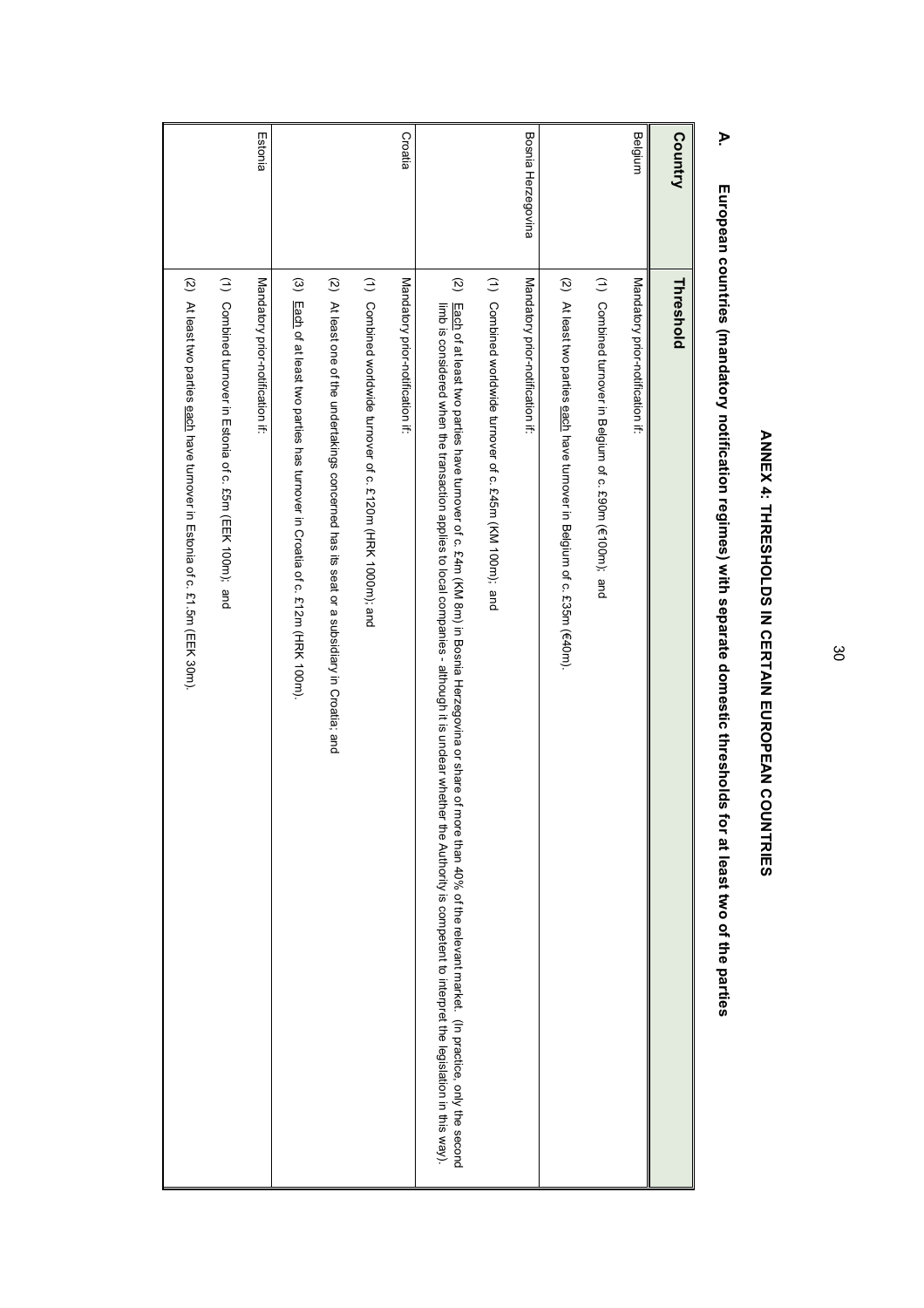| Country       | Threshold                                                                                                                                                                        |
|---------------|----------------------------------------------------------------------------------------------------------------------------------------------------------------------------------|
| Finland       | Mandatory prior-notification if:                                                                                                                                                 |
|               | (1) Combined worldwide turnover of c. £300m (€350m); and                                                                                                                         |
|               | (2) At least two parties each have turnover in Finland of c. £18m (€20m).                                                                                                        |
| France        | Mandatory prior-notification if:                                                                                                                                                 |
|               | (1) Combined worldwide turnover of c. £130m (€150m); and at least two parties each have turnover in<br>France of c. £45m (€50m).                                                 |
|               | Special thresholds apply for the retail trade sector: Any concentration involving at least two parties operating one or several retail trade outlets in France is notfirable if. |
|               | (1) Combined wordwide turnover of £65.95m (€75m); and                                                                                                                            |
|               | $\widetilde{\omega}$<br>At least two parties e achr have trimover in Trance of 2.131.19m (f(5), 19m) from retail a crivities                                                     |
| Germany       | Mandatory prior-notification if:                                                                                                                                                 |
|               | (1) Combined worldwide turnover of c. £440m (€500m); and                                                                                                                         |
|               | $\widetilde{\omega}$<br>At least one party has turnover in Germany of c. £22m (€25m); and                                                                                        |
|               | $\odot$<br>At least one other party has turnover in Germany of c. £4.5m (€5m).                                                                                                   |
| <b>Greece</b> | Mandatory prior-notification if:                                                                                                                                                 |
|               | (1) Combined turnover of c. £130m (€150m) worldwide; and                                                                                                                         |
|               | (2) At least two parties each have turnover in Greece of c. £13m (€15m).                                                                                                         |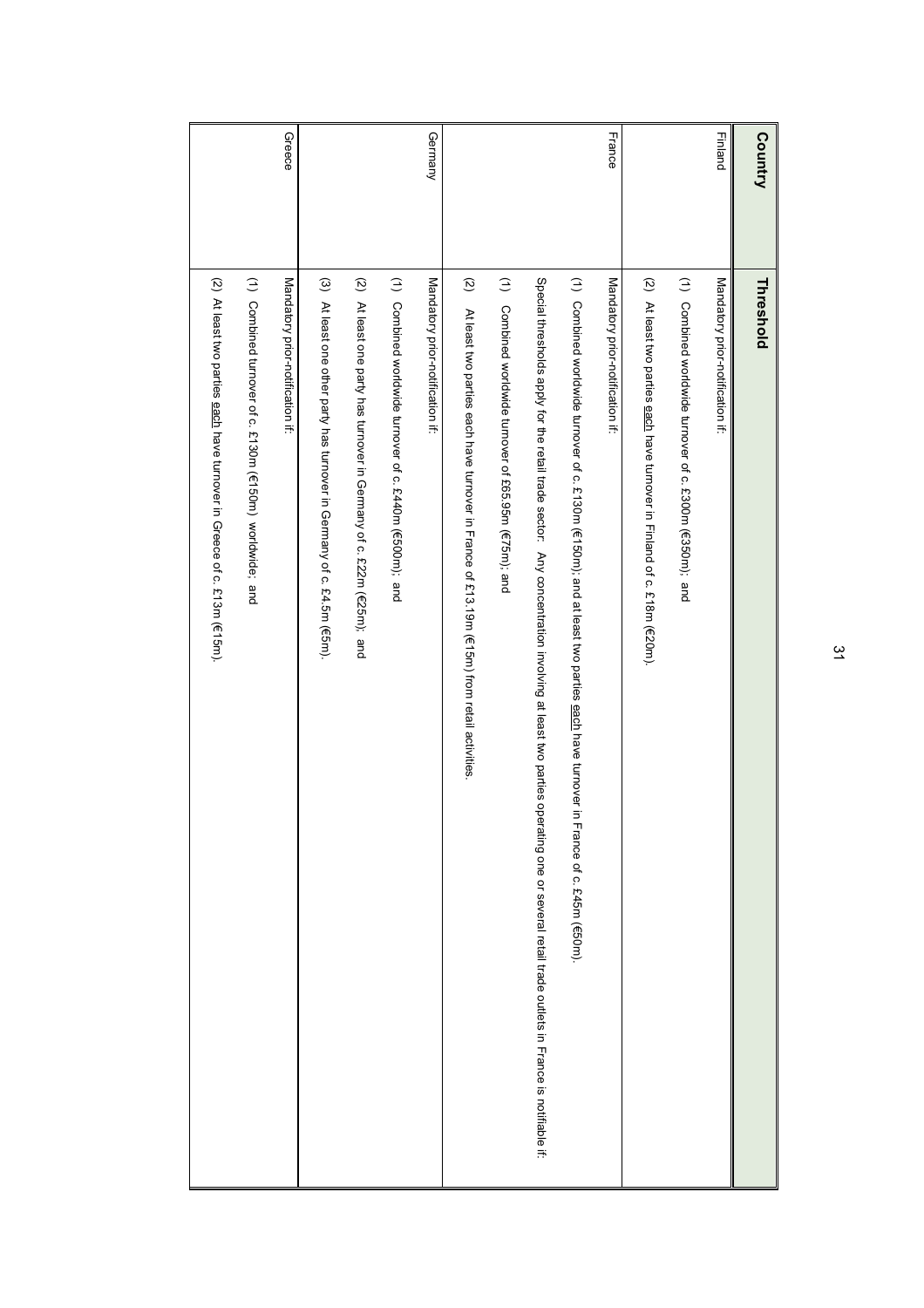| Country | Threshold                                                                                                                                                                                                                                                    |
|---------|--------------------------------------------------------------------------------------------------------------------------------------------------------------------------------------------------------------------------------------------------------------|
| Hungary | Mandatory prior-notification if:                                                                                                                                                                                                                             |
|         | (1) Combined turnover of c. £50m (HUF 15,000m) in Hungany; and                                                                                                                                                                                               |
|         | (2) At least two parties each have turnover of c. £2m (HUF 500m) in Hungary                                                                                                                                                                                  |
| lceland | Mandatory prior-notification if:                                                                                                                                                                                                                             |
|         | (1) Combined turnover in lceland of c. £10m (ISK 2 bn); and                                                                                                                                                                                                  |
|         | (2) At least two parties each have turnover in lceland of c. £1m (ISK 200m).                                                                                                                                                                                 |
|         | A merger can require post merger notification if the Authority believes there is a risk of SRC; simplified<br>notification available if certain conditions are met.                                                                                          |
| Ireland | Mandatory prior-notification if.                                                                                                                                                                                                                             |
|         | $\widehat{z}$<br>At least two parties each have worldwide turnover of c. £35m (€40m);                                                                                                                                                                        |
|         | (2) At least two parties each carry on business in any part of the island of Ireland (i.e. including Northern Ireland); and                                                                                                                                  |
|         | (3) At least one party has turnover in the Irish Republic of c. £35m (€40m).                                                                                                                                                                                 |
|         | include:<br>Interpretative Notice (amended in December 2006) states that the Competition Authority understands the phrase 'carries on business in any part of the island' to                                                                                 |
|         | (1) Any undertaking that has a physical presence on the island of Ireland (including a registered office<br>sales or supplies services, or both, to customers on the island of Ireland; or<br>subsidiary, branch, representative office or agency) and makes |
|         | $\widetilde{\mathcal{Q}}$<br>Any undertaking that has made sales into the island of Ireland of at least c. £2m in the most recent<br>Ireland)<br>financial year (even if it has no physical presence on the island of                                        |
|         |                                                                                                                                                                                                                                                              |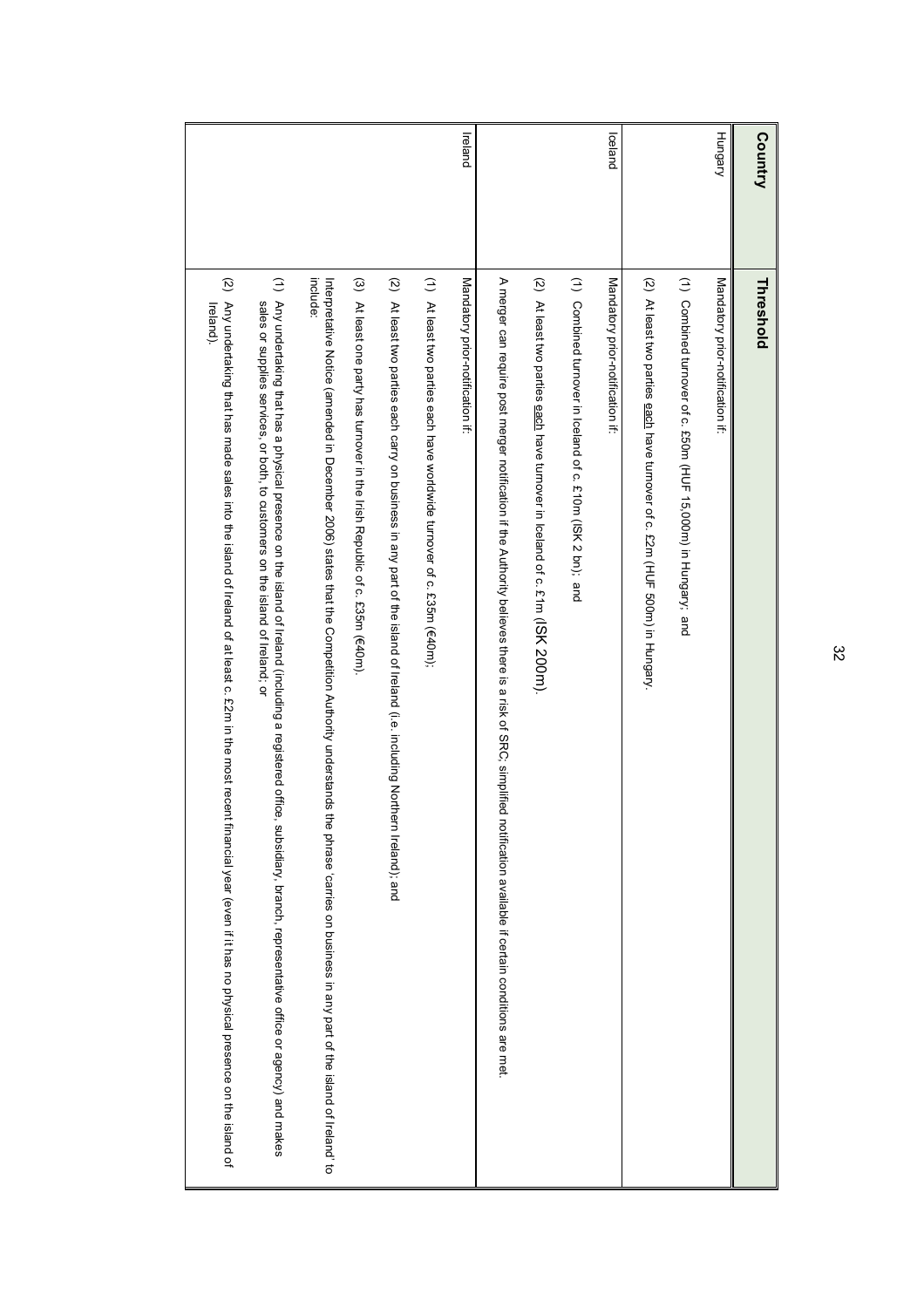| Country     | Threshold                                                                                                                                                                                                                       |
|-------------|---------------------------------------------------------------------------------------------------------------------------------------------------------------------------------------------------------------------------------|
| Latvia      | Mandatory prior-notification if:                                                                                                                                                                                                |
|             | (1) Combined turnover in Latvia of c. £30m (LV 25m); and <u>each</u> of at least two parties has a turnover of c. £2m (LV1.5m) in Latvia; or                                                                                    |
|             | (2) Combined market share in the relevant market exceeds 40%; and each of the two merger participants has a turnover of £2m (LV 1.5m) in Latvia                                                                                 |
|             | of the merger participants takes place in Latvia<br>Foreign-toreign transactions: merger control will be applied only when the Latvian market will be affected by the merger, i.e. when the business activities of at least one |
| Lithuania   | Mandatory prior-notification if.                                                                                                                                                                                                |
|             | $\hat{z}$<br>Combined worldwide turnover of c. £8m (Lt 30m); and                                                                                                                                                                |
|             | $\widetilde{\omega}$<br>At least two parties each have worldwide turnover of c. £1m (Lt 5m).                                                                                                                                    |
|             | NB In relation to foreign companies, the turnover is only that derived from sales in Lithuania.                                                                                                                                 |
| Malta       | Mandatory pre-notification if                                                                                                                                                                                                   |
|             | (1) Combined turnover in Malta of c. £2m (€2.3m); and                                                                                                                                                                           |
|             | $\widetilde{\mathcal{Q}}$<br>Each of the undertakings concerned has turnover in Malta equivalent to at least 10% of parties' combined turnover.                                                                                 |
| Netherlands | Mandatory prior-notification if.                                                                                                                                                                                                |
|             | (1) Combined worldwide turnover of c. £100m (€113.45m); and                                                                                                                                                                     |
|             | (2) Each of at least two parties has turnover in the Netherlands of c. £26m (€30m).                                                                                                                                             |
|             | Special sector: healthcare                                                                                                                                                                                                      |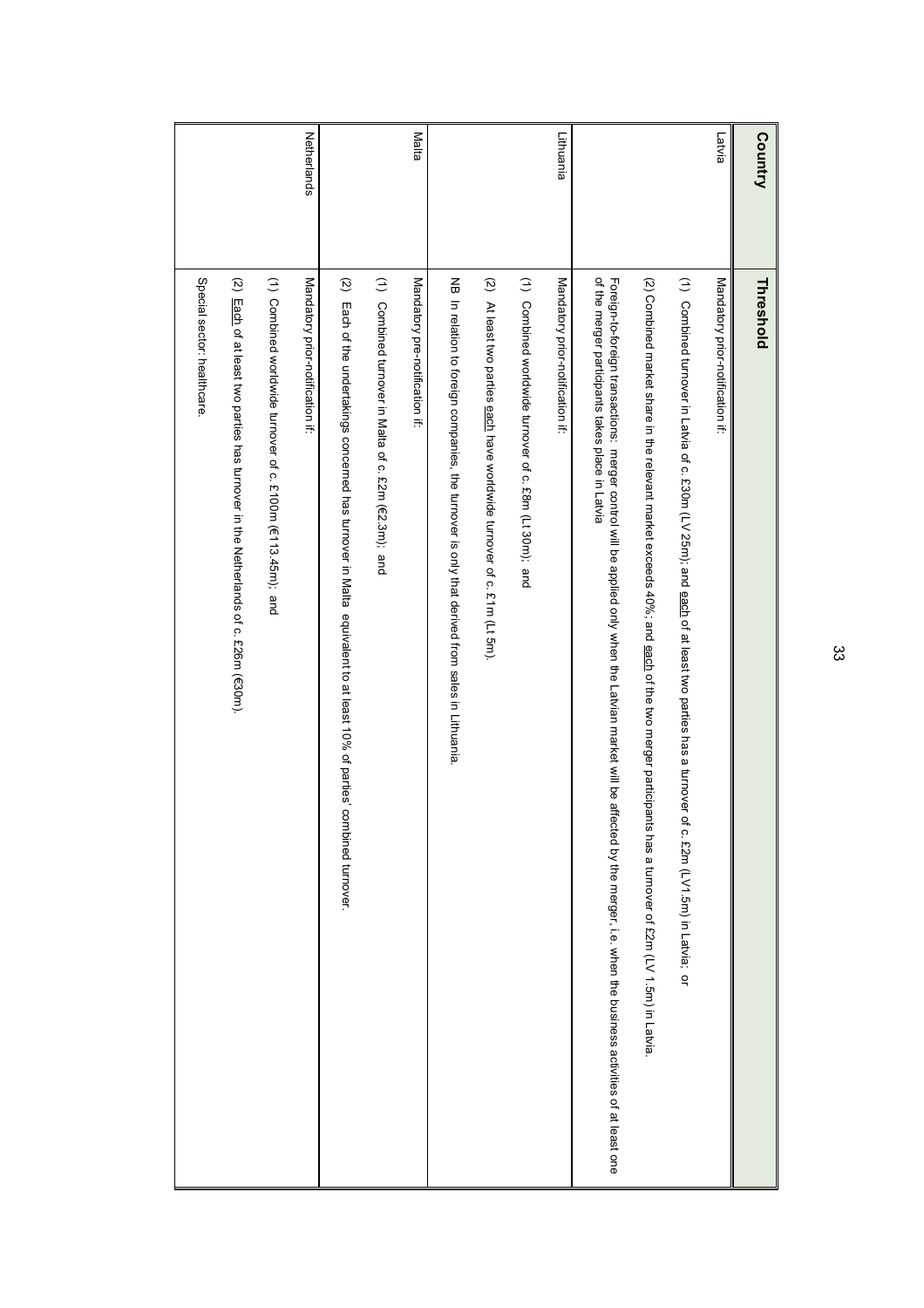| Country  | Threshold                                                                                                                                                           |
|----------|---------------------------------------------------------------------------------------------------------------------------------------------------------------------|
| Norway   | Mandatory prior-notification if:                                                                                                                                    |
|          | (1) Combined turnover in Norway of c. £55m (NOK 50m); and                                                                                                           |
|          | (2) At least two parties each have turnover in Norway of c. £2m (NOK 20m).                                                                                          |
|          | Special sectors: finance, media and energy.                                                                                                                         |
| Portugal | Mandatory prior-notification if:                                                                                                                                    |
|          | (1) Combined turnover in Portugal of c. £130m (€150m); and at least two parties eadh have turnover in Portugal of c. £2m (€2m); or                                  |
|          | (2) Creation or strumptle procedured procedure in the state share is that the product of the procedure of the procedure of $(2)$                                    |
| Romania  | Mandatory prior-notification if:                                                                                                                                    |
|          | (1) Compined worldwide trimover of to the G form of the data to particle particle sequence for produced for the compilation of $\Gamma$<br>nania of c. £3.5m (€4m). |
| Spain    | Mandatory prior-notification if:                                                                                                                                    |
|          | (1) Ocupristra definition of C. 3.2 DH (42403), and at east axo parties eagly have termover in your communition (1) Compristed that of C. 3.3 DH                    |
|          | (2) Creation or strengthening of combined market share in Spain of 30%, or acquisition of target which has 30% market share (even if no overlap). <sup>33</sup>     |

33 This threshold will not apply when target's turnover in Spain was under €10m in the last financial year, provided that the parties' individual or combined market share is under 50%. This threshold will not apply when target's turnover in Spain was under  $\epsilon$ 10m in the last financial year, provided that the parties' individual or combined market share is under 50%.

34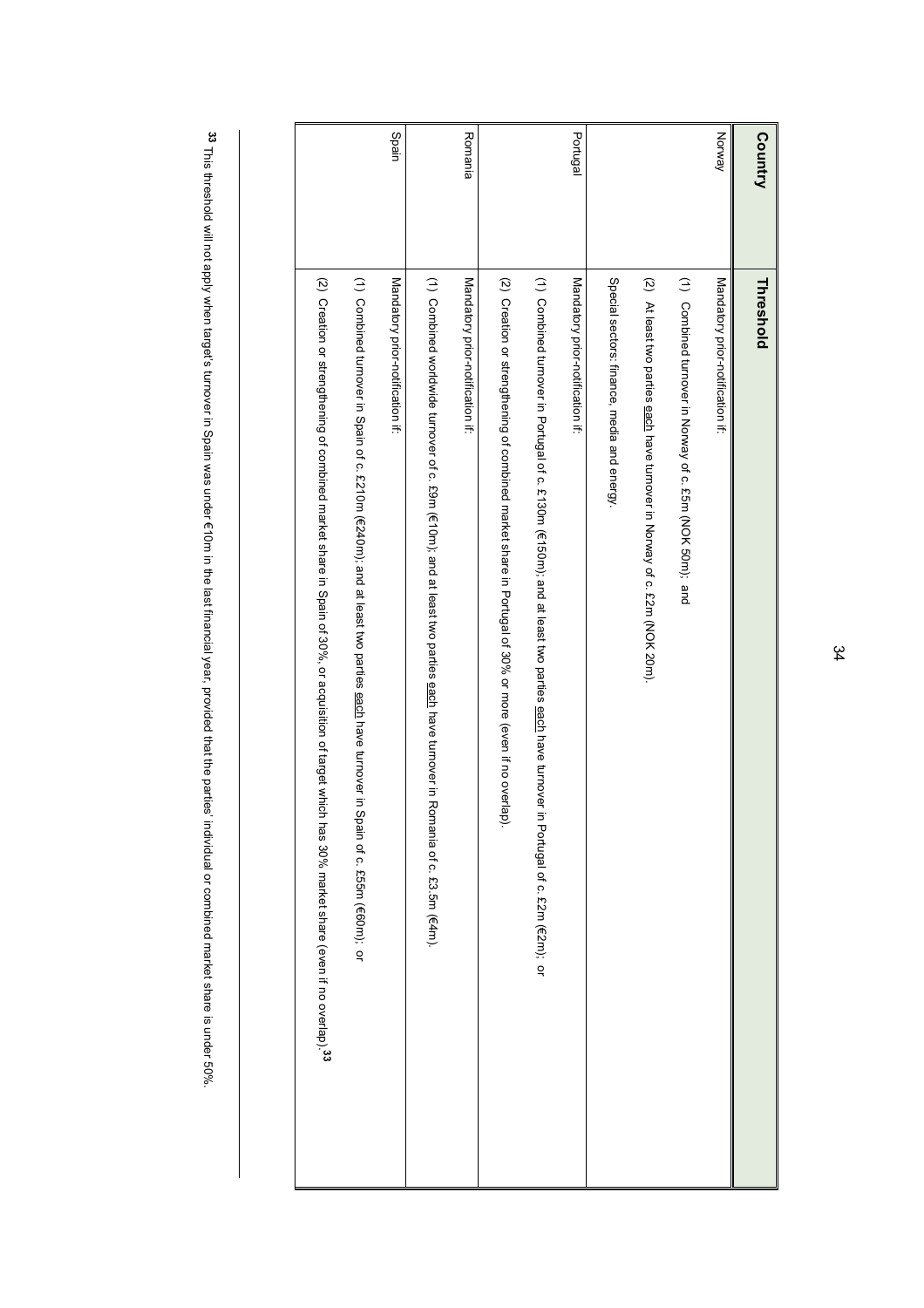| Country     | Threshold                                                                                                                                         |
|-------------|---------------------------------------------------------------------------------------------------------------------------------------------------|
| Sweden      | Mandatory prior-notification if:                                                                                                                  |
|             | (1) Combined turnover in Wweden of c. ft95m (SEK 1000m); and                                                                                      |
|             | (2) At least two paties early have trinover in Sweden of c. t. 19m (€2001).                                                                       |
| Switzerland | Mandatory prior-notification if:                                                                                                                  |
|             | (1) Combined worldwide turnover of c. £1,500m (CHF 2000m), and at least two parties each have turnover in Switzerland of c. £70m (CHF 100m); or   |
|             | (2) Ocuprine d trunover in Decidation of c. b.360m (CHF 500m), and at least two partise sequented trunover in Switzerland of c. ft70m (CHF 100m). |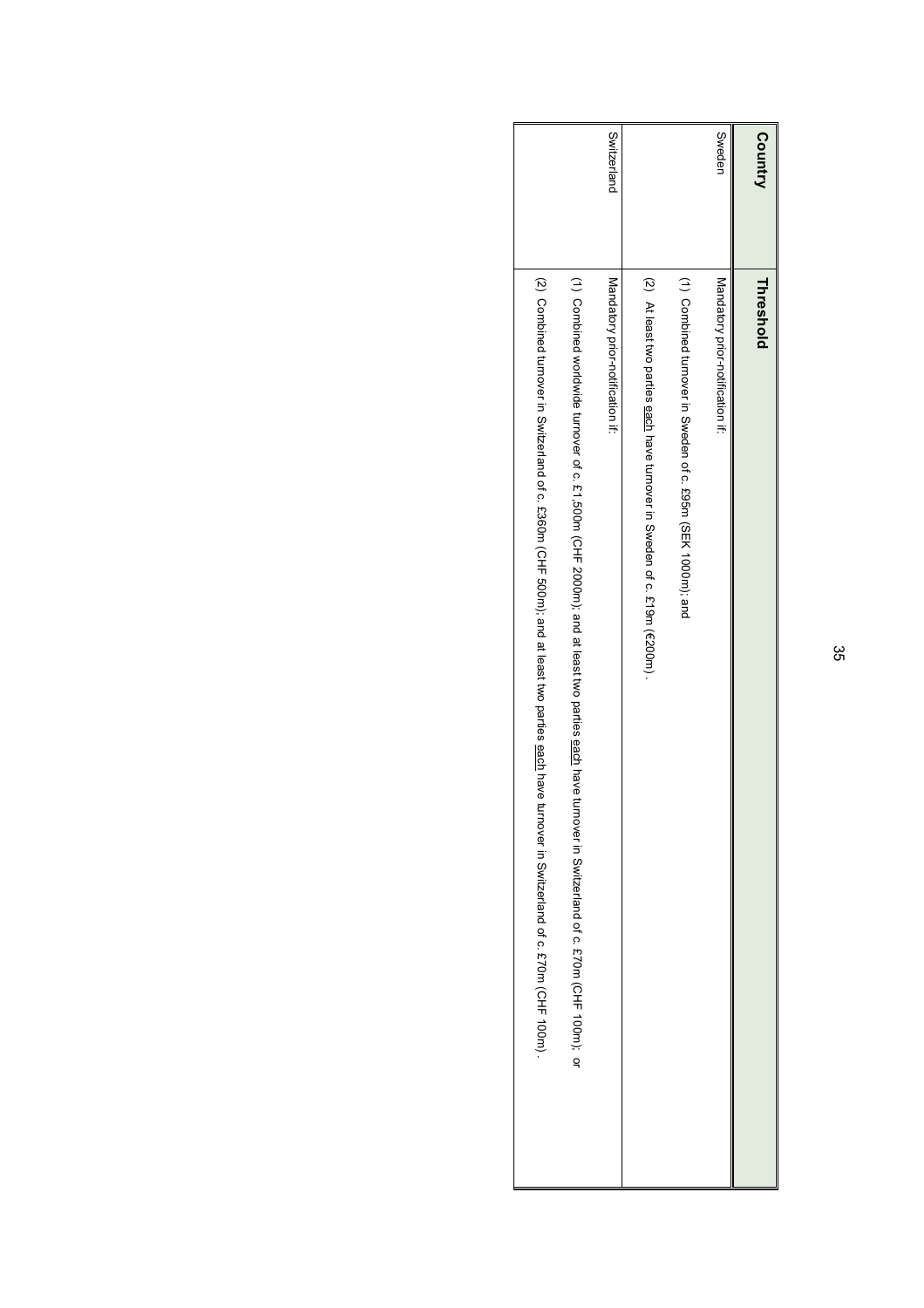| <b>Country</b>        | Threshold                                                                                                                                                                                                                      |
|-----------------------|--------------------------------------------------------------------------------------------------------------------------------------------------------------------------------------------------------------------------------|
| <b>Bulgaria</b>       | Mandatory prior-notification if:                                                                                                                                                                                               |
|                       | (1) Combined turnover in Bulgaria of c. £11m (BGN 25M); and                                                                                                                                                                    |
|                       | (2) Ether, and thas two parties each have the parabole in Doplain of (b) target that (b) target have in BGM 3 for the sect have in Buggaria of c. 2 full                                                                       |
| <b>Czech Republic</b> | Mandatory prior-notification if:                                                                                                                                                                                               |
|                       | (1) Ocanoired trunded that the procedure of CNA 1900H1) and at easer the earlies agains at the set they carried to the case for the proper proper cording in $O$ (1) Ocanoired the case of $O$ is $O$ or the capical in $O$ or |
|                       | (2) I arget has turnover in Cyech Republic of c. P.55m (CZK 1500m), and at least one other party has<br>worldwide turnover of c. ft951 (СЛК 57н).                                                                              |
| klaly                 | Mandatory prior-notification if:                                                                                                                                                                                               |
|                       | (1) Combined turnover in Italy of c. £472m(F472m);                                                                                                                                                                             |
|                       | (2) Target has turnover in Italy of c. $41m$ ( $647m$ ).                                                                                                                                                                       |
| Poland                | Mandatory prior-notification if:                                                                                                                                                                                               |
|                       | (1) Combined worldwide turnover of c. £880m (€1000m); or                                                                                                                                                                       |
|                       |                                                                                                                                                                                                                                |

# **B.** European countries whose turnover thresholds can be met just by the target **European countries whose turnover thresholds can be met just by the target**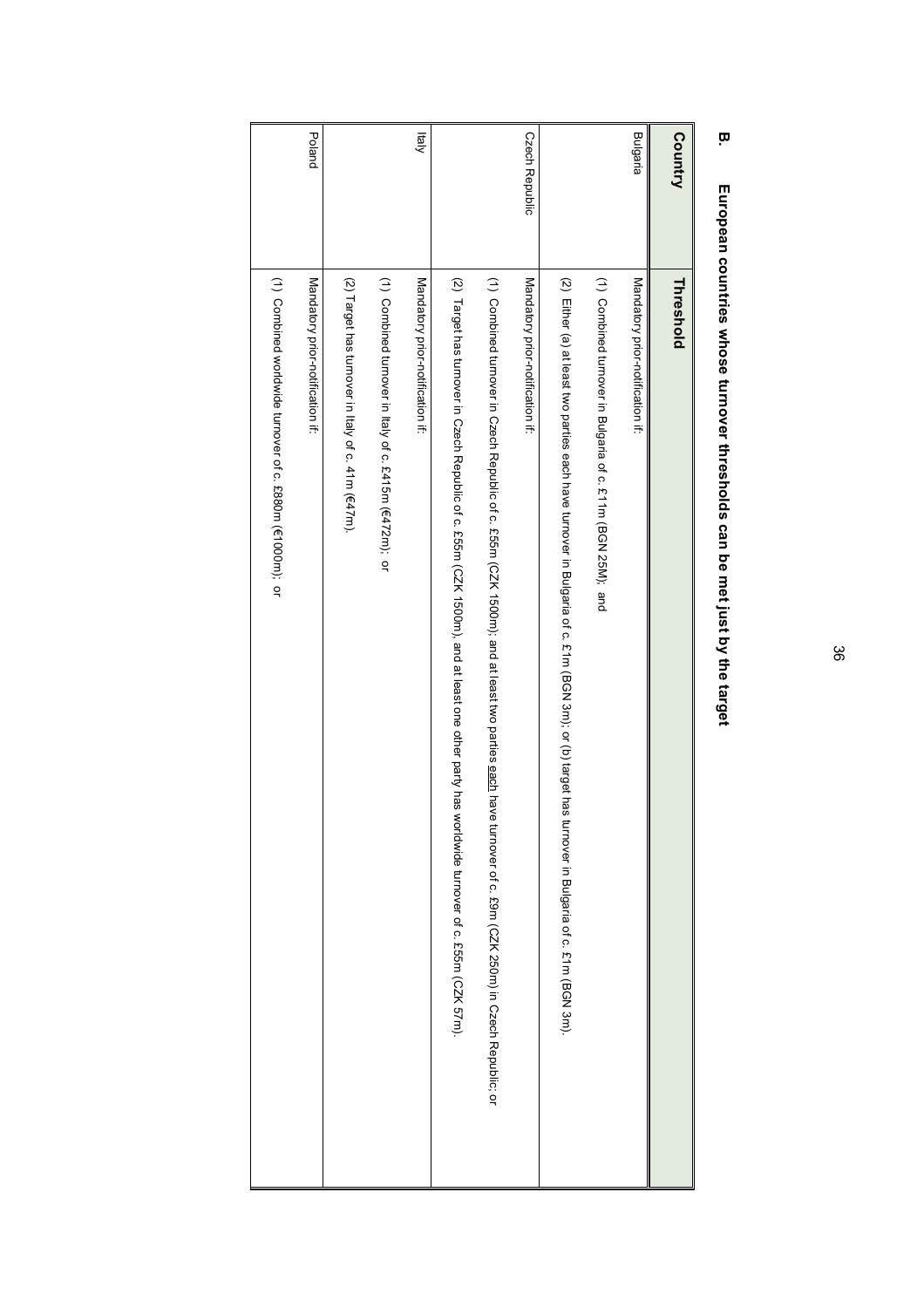|                                                                                                                                                                     |                                                                                                                               | Spain                            |                                                                                                                |                                                                                                                                                                                                                                                               |                                                          | Slovenia                         |                                                                                                                                |                                                    |
|---------------------------------------------------------------------------------------------------------------------------------------------------------------------|-------------------------------------------------------------------------------------------------------------------------------|----------------------------------|----------------------------------------------------------------------------------------------------------------|---------------------------------------------------------------------------------------------------------------------------------------------------------------------------------------------------------------------------------------------------------------|----------------------------------------------------------|----------------------------------|--------------------------------------------------------------------------------------------------------------------------------|----------------------------------------------------|
| (2) Creation or strengthening of complision of spain et in Spain of 30%, or acquisition of target which<br>has 30% market share (even if no overlap). <sup>35</sup> | (1) Combined turnover in Spain of c.2210m (6240m); and at least two parties each have turnover in Spain of c. £53m (€60m); or | Mandatory prior-notification if: | In addition a merger may be notifiable if alls pelow the threshold burbarties have 60% of the nelevant market. | Slovenia of c. £0.9m (€1m).<br>(2) Lithur (i) Target has turnover in Slovenia of c. £0.0hm (ii) of (ii) in (iii) of (iii) in cases of fleast two partiess, including affiliated companies, including affiliated companies, including affiliated companies, in | (1) Combined turnover in Slovenia of c. £30m (€35m); and | Mandatory prior-notification if: | However, no filling is required if the target of has turnover in Poland of less than c. tsp. (e.10m) in the previous two years | (2) Combined turnover in Poland of c. £44m (€50m). |

<sup>34</sup> Applicable to acquisitions, not mergers or JVs. Applicable to acquisitions, not mergers or JVs.

35 This threshold will not apply when target's turnover in Spain was under €10m in the last financial year, provided that the parties' individual or combined market share is under 50%. This threshold will not apply when target's turnover in Spain was under  $\epsilon$ 10m in the last financial year, provided that the parties' individual or combined market share is under 50%.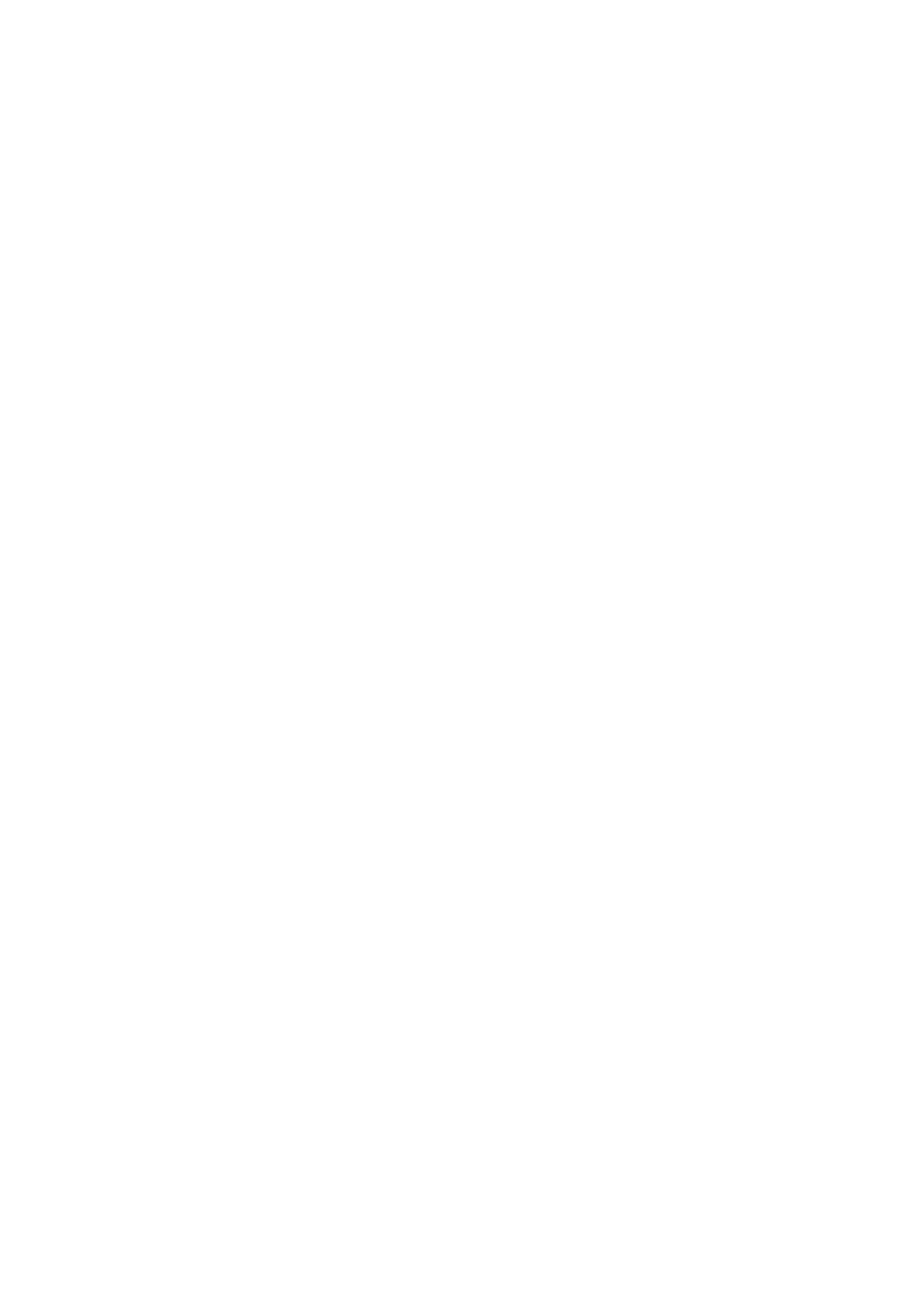### Bulgaria Austria **Country** Czech Republic Denmark Denmark Czech Republic Mandatory prior-notification if: (1) Combined turnover in Czech Republic of c. £55m (CZK 1500m), and at least two parties <u>each</u> have turnover of c. £9m (CZK 250m) in Czech Republic; or Mandatory prior-notification if: (1) Combined turnover in Bulgaria of c. £11m (BGN 25m); and Mandatory prior-notification if: However, even if the above thresholds are met, transaction is not notifiable if. (2) Target has turnover in Czech Republic of c. £55m (CZK 1500m), and at least one other party has worldwide tumover of c. £2m (CZK 57m) (2) Either. (a) at least two parties each have turnover in Bulgaria of c. £1m (BGN 3m); or (b) target has turnover in Bulgaria of c. £1m (BGN 3m) (2) Combined turnover in Austria of c. £26m (€30m); and Mandatory prior-notification if: **Threshold** Mandatory prior-notification if:(2) Target has turnover in Czech Republic (1) Combined turnover in Czech Republic of c. £55m (CZK 1500m); and at least two Mandatory prior-notification if: (2) Either: (a) at least two parties each have turnover in Bulgaria (1) Combined turnover in Bulgaria of c. £11m (BGN 25m); and Mandatory prior-notification if: ( However, even if the above thresholds are met, transaction is not notifiable if: (3) At least two parties each (2) Combined turnover in Austria of c. £26m ((1) Mandatory prior-notification if: **Threshold** a) Only one of the parties has turnover of c. £4m (Combined worldwide turnover of c. £264m (have worldwide turnover of c. £25m (CZZ 1500m), and at least one other party has worldwide turnover of c. £2m (CZZ 57m). 30m); and €300m); ጠ 5m) within Austria; and of c. £4m (€5m) of c. £1m (BGN 3m); or (b) target has  $\widehat{\Xi}$ all other parties have combined worldwide turnover of less than c. £26m parties each have turnover of c. £9m (CZK 250m) in Czech Republic; turnover in Bulgaria of c. £1m (BGN 3m). (!30m).

### **C.** European countries with alternative threshold tests **European countries with alternative threshold tests**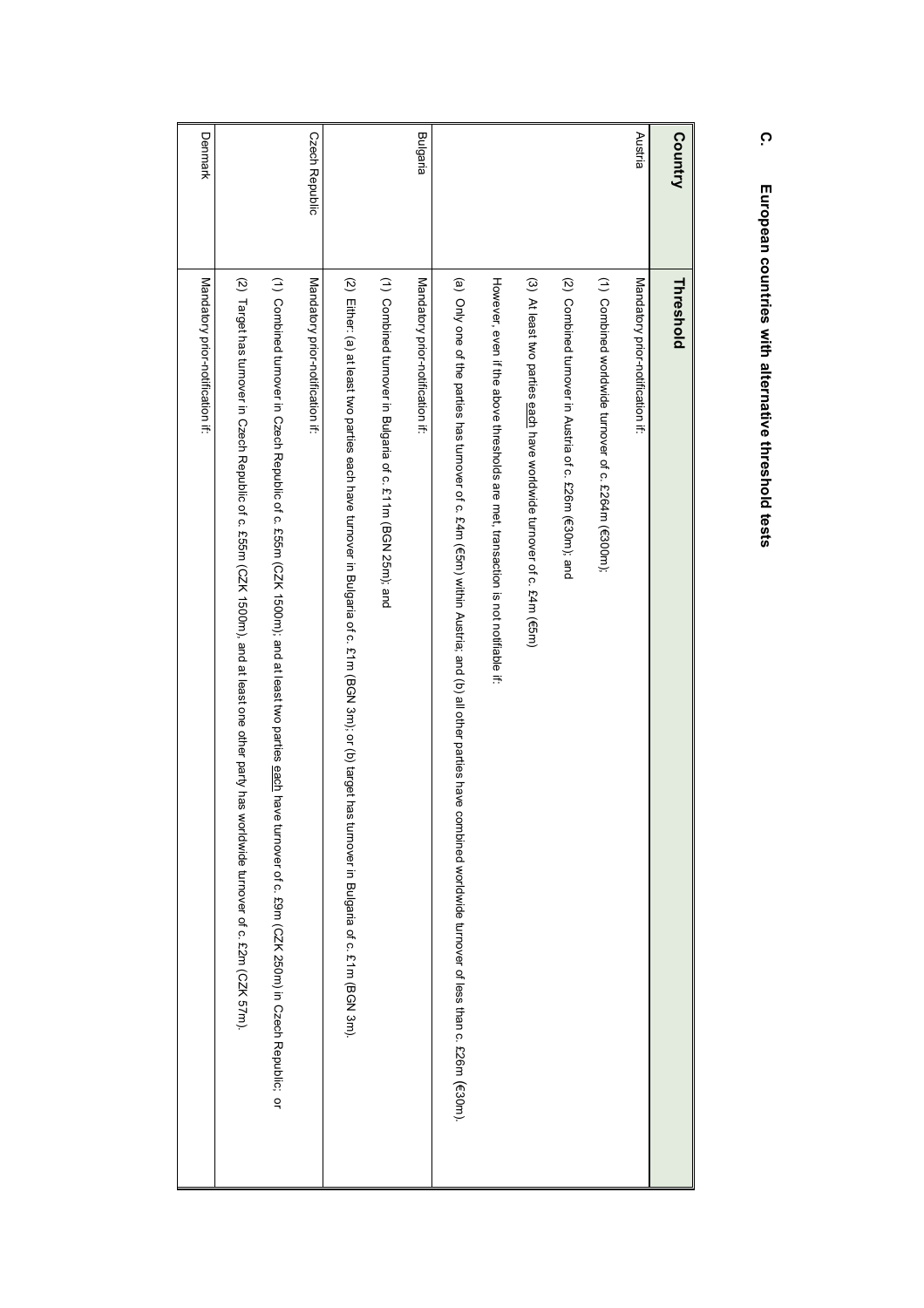| (2) Worldwide turnever of at least one of a face of the barry based one of the party has turnever of $c \cdot c$ 193m (NTL 500m), and at least one barry has turnever of a fight of $c \cdot c$ 193m (NTL 500m), and at least one barry | (1) Combined turnover in Turkey of c. 5:39m (NTL 100m); and at least two parties each have turnover | Turkey<br>Mandatory prior-notification if: | (2) A Least on the second of c. 2.1711 (Eqs) (2-9) (6-9) (6-9) (6-9) (6-9) (6-9) is a day thang the only last of parability and the SQ-1 (2) (2) and the U. 2.1711 (Eqs). | (1) Ocupique do injight Astarbook Report on the data of the seal plane of the seal plane is the subset of the sealing of the sealing of $\sigma$ to the sealing of the sealing on the sealing on the sealing on the sealing on the | Slovakia<br>Mandatory prior-notification if: | (2) At least one party has trimover in Denmark of 0: ft, 000m (DKK 3, 8bn); and at least one off the other | (1) Oombined trimover in Demast Of 2. ft 106m (DKK 900m); and at feast two parties legal pave turnover in Demast Demast Of 2. ft 12m (DKK 100m); or |
|-----------------------------------------------------------------------------------------------------------------------------------------------------------------------------------------------------------------------------------------|-----------------------------------------------------------------------------------------------------|--------------------------------------------|---------------------------------------------------------------------------------------------------------------------------------------------------------------------------|------------------------------------------------------------------------------------------------------------------------------------------------------------------------------------------------------------------------------------|----------------------------------------------|------------------------------------------------------------------------------------------------------------|-----------------------------------------------------------------------------------------------------------------------------------------------------|
|                                                                                                                                                                                                                                         | of c. £2m (NTL 30m); or                                                                             |                                            |                                                                                                                                                                           |                                                                                                                                                                                                                                    |                                              | parties has worldwide turnover of c. fb00m (DKK3.8pr).                                                     |                                                                                                                                                     |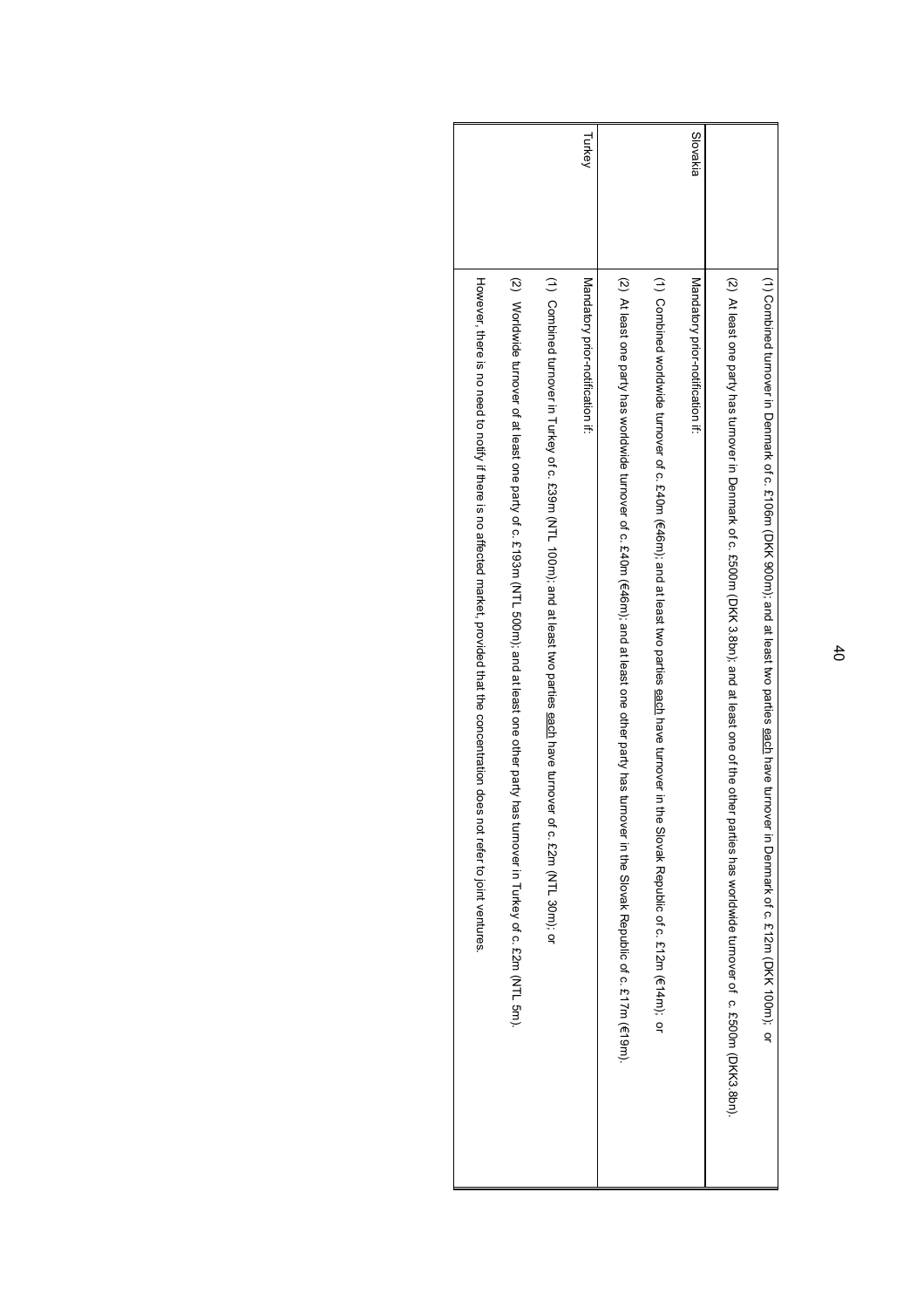| Country        | Threshold                                                                                                                                                                                                                      |
|----------------|--------------------------------------------------------------------------------------------------------------------------------------------------------------------------------------------------------------------------------|
| <b>Albania</b> | Mandatory prior-notification if:                                                                                                                                                                                               |
|                | (1) Compiued wordwide to that is a data form of the state of the state of the state of the state of the state of the state of the state of the state of the state of the state of the state of the state of the state of the s |
|                | (2) Compinent throwth in Alpha of c. 8.3 (1) THZ 4 41 (100H), is nd at least one particle of c. 8.3 (1) Octorial throwth in Alpha is<br>of c. £2m (LEK 200m)                                                                   |
| Austria        | Mandatory prior-notification if:                                                                                                                                                                                               |
|                | (1) Combined worldwide turnover of c. £264m (€300m);                                                                                                                                                                           |
|                | (2) Combined turnover in Austria of c. £26m (€30m); and                                                                                                                                                                        |
|                | (3) At least two parties each have worldwide turnover of c. £4m (€5m)                                                                                                                                                          |
|                | However, even if the above thresholds are met, transaction is not notifiable if.                                                                                                                                               |
|                | (a) Only one of the parties has tumover of c. £4m (€5m) within Austria; and (b) all other parties have combined worldwide turnover of less than c. £26m (€30m).                                                                |
| Cyprus         | Mandatory pre-notification if.                                                                                                                                                                                                 |
|                | (1) At least two parties each have worldwide turnover of c. £3m (€3.4m); and                                                                                                                                                   |
|                | (2) At least one party carries on business in Cyprus (that is, it must have sales in Cyprus, either throug<br>h a subsidiary or a branch); and                                                                                 |
|                | (3) Combined turnover in Cyprus of c. £3m (€3.4m).                                                                                                                                                                             |
|                | Special rules for broadcasting and press                                                                                                                                                                                       |
|                |                                                                                                                                                                                                                                |

# ANNEX 5: COUNTRIES WHOSE DOMESTIC TURNOVER THRESHOLDS CAN BE MET BY ONLY ONE MET BY ONLY OTHER THAN THE TARGET) **ANNEX 5: COUNTRIES WHOSE DOMESTIC TURNOVER THRESHOLDS CAN BE MET BY ONLY ONE PARTY (OTHER THAN THE TARGET)**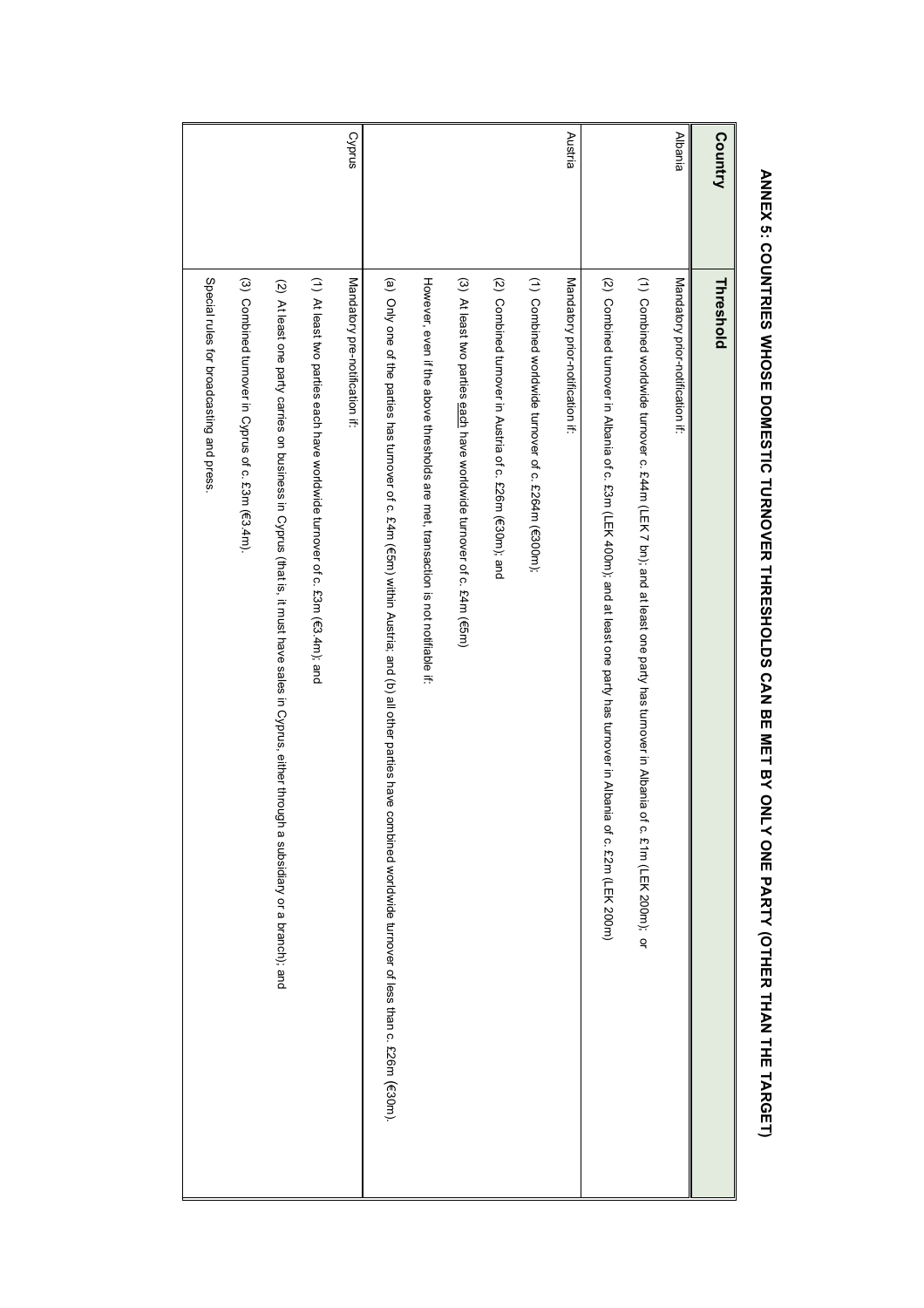| <b>Country</b> | Threshold                                                                                                                                       |
|----------------|-------------------------------------------------------------------------------------------------------------------------------------------------|
| Greenland      | Mandatory post-notification if.                                                                                                                 |
|                | (1) Combined turnover of parties and affiliates exceeding c. £12m (US\$20m).                                                                    |
|                | NB: Foreign-to-foreign transactions: merger control where at least one of the pariled where at least one of the parties is located in Greenland |
| kialy          | Mandatory prior-notification if:                                                                                                                |
|                | (1) Combined turnover in Italy of c. £415m ( $\epsilon$ 472m); or                                                                               |
|                | $(2)$ Target has turnover in Italy of c. 41m ( $\epsilon$ 47m).                                                                                 |
| Macedonia      | Mandatory prior-notification if:                                                                                                                |
|                | (1) Combined worldwide turnover of c. £9m (€10m); and at least one party is registered in Macedonia;<br>q                                       |
|                | (2) Conhined turnover in Macedonia of c. £2m (€2.5m); or                                                                                        |
|                | (3) At least one party has market share of 40% or combined market share of 60% in relevant market.                                              |
| Montenegro     | Mandatory prior-notification if:                                                                                                                |
|                | (1) Combined turnover in Montenegro of £3m (€3m); or                                                                                            |
|                | (2) Ountimed worldwinde to the construct of the construct of the construction of the constance in Mondenian Co                                  |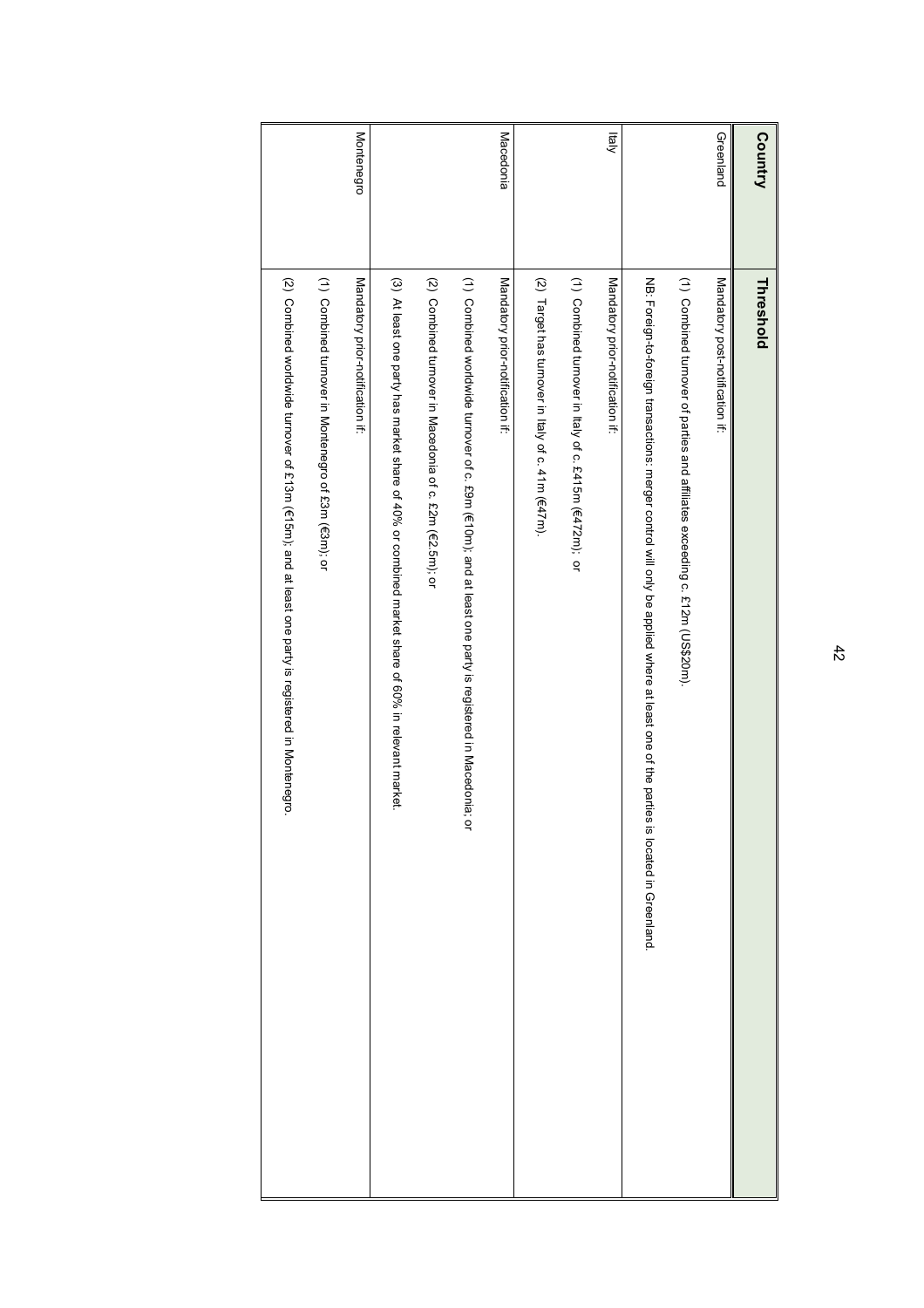| Ukraine                          |                                                                                                                                                                                                                                                                                                                                                                                                                                                                                | Serbia                           | Country   |
|----------------------------------|--------------------------------------------------------------------------------------------------------------------------------------------------------------------------------------------------------------------------------------------------------------------------------------------------------------------------------------------------------------------------------------------------------------------------------------------------------------------------------|----------------------------------|-----------|
| Mandatory prior-notification if: |                                                                                                                                                                                                                                                                                                                                                                                                                                                                                | Mandatory prior-notification if: | Threshold |
|                                  | (1) Connivide worldwide trimover of a 1989 II (4001); and at least opercriptation and the set of the series of the series of c. to COI (1) (1) Connivide trimover of a cash of $\epsilon$<br>Possibility of ex officio investigation (even when above thresholds are not met) when parties, combined<br>(2) Compined turnover in Serbia of cash (SZOF), shat a bast heast two undertakings each have turnover<br>in Serbia of £1m (€1m).<br>market share in Serbia exceeds 40% |                                  |           |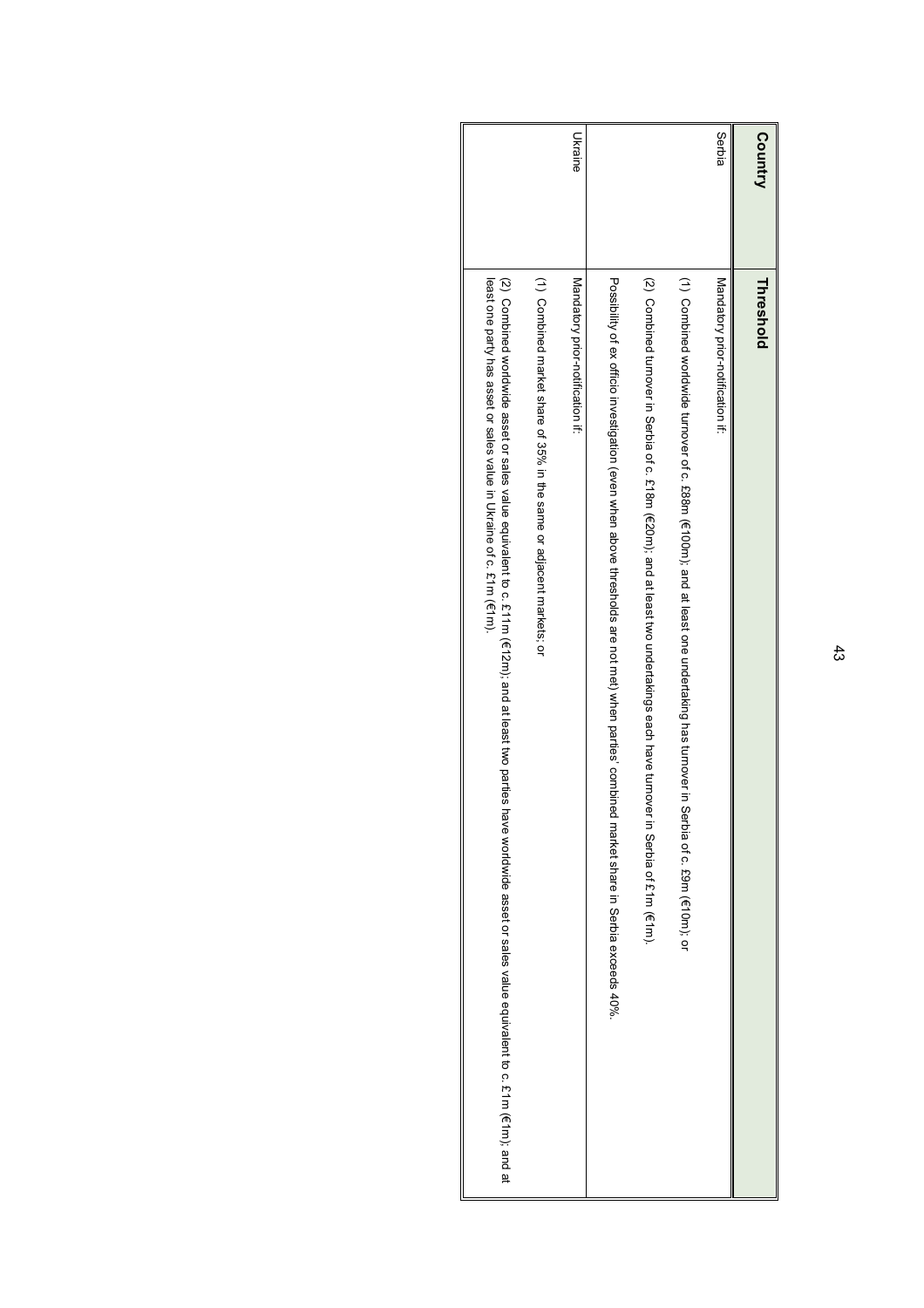| <b>Amendment</b>                                   | threshold<br><b>Problem with then existing</b>                         | Aims/goals of reform                                                         | Research conclusions                                                        | Threshold                                                               |
|----------------------------------------------------|------------------------------------------------------------------------|------------------------------------------------------------------------------|-----------------------------------------------------------------------------|-------------------------------------------------------------------------|
|                                                    |                                                                        |                                                                              |                                                                             |                                                                         |
| merger review.<br>1991 - introduction of mandatory |                                                                        |                                                                              |                                                                             | €25m; and combined market share of<br>Combined worldwide turnover of c. |
|                                                    |                                                                        |                                                                              |                                                                             | over 20%                                                                |
| March 1995 - First amendment.                      | Problem of a large number of<br>notifications which posed no threat to | authority to rebalance enforcement<br>Ained to limit notifications and allow |                                                                             | €75m; and combined market share of<br>Combined worldwide turnover of    |
|                                                    | Belgium.                                                               | resources                                                                    |                                                                             | the parties exceeded 25%.                                               |
| April 1999 - Second amendment.                     | Did not limit notifications. Non-<br>legislative local effects test    | - Clear and objective test, based on<br>turnover                             | - Threshold test was combined<br>theret<br>ore, a filing was possible where | exceeded €25m; and<br>Combined domestic turnover                        |
|                                                    | introduced as well, but parties notified                               | - limit notifications to those having a                                      | one party met the threshold;                                                | at least two of the firms each had a                                    |
|                                                    | on a fail safe basis                                                   | market;<br>material impact on the Belgian                                    | had a limited local nexus; and<br>- turnover was worldwide, therefore,      | tumover in Belgium of at least €10m.                                    |
|                                                    |                                                                        | - local nexus, therefore turnover                                            | - vario<br>us problems associated with                                      |                                                                         |
|                                                    |                                                                        | should be Belgian only;<br>- new threshold should be set at a                | marke<br>t share test                                                       |                                                                         |
|                                                    |                                                                        | sufficiently high level to free up                                           |                                                                             |                                                                         |
|                                                    |                                                                        | resources; and                                                               |                                                                             |                                                                         |
|                                                    |                                                                        | - increase convergence with ECMR                                             |                                                                             |                                                                         |
|                                                    |                                                                        | - should avoid problematic mergers<br>escaping notification.                 |                                                                             |                                                                         |
|                                                    |                                                                        |                                                                              |                                                                             |                                                                         |

## **ANNEX 6: THE BELGIAN EXPERIENCE**ANNEX 6: THE BELGIAN EXPERIENCE<sup>36</sup>

<sup>36</sup> Information taken from International Competition Network, Merger Working Group, Notification, Setting Mo*tification Thresholds for Merger Review,* Report to the ICN<br>Annual Conference, April 2008, Annex C Information taken from International Competition Network, Merger Working Group, Notification & Procedures Subgroup, *Setting Notification Thresholds for Merger Review*, Report to the ICN Annual Conference, April 2008, Annex C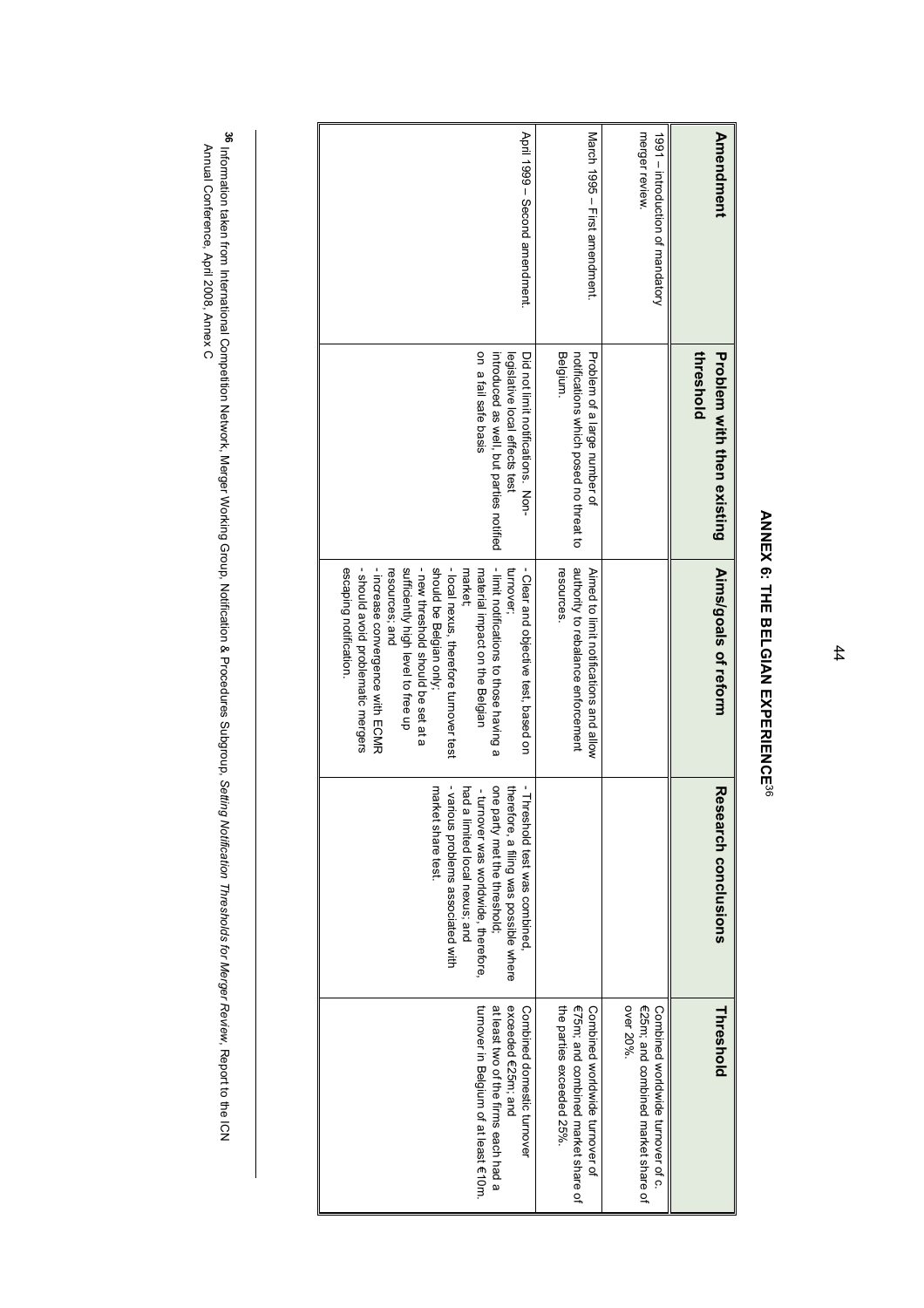| be working effectively and catching suitable mergers                                                                                                                 | The rise of the two stage threshold to be storess in a position is a perceive through $\alpha$ and $\alpha$ is a stage through                                                                                                |                                                                        |                              |
|----------------------------------------------------------------------------------------------------------------------------------------------------------------------|-------------------------------------------------------------------------------------------------------------------------------------------------------------------------------------------------------------------------------|------------------------------------------------------------------------|------------------------------|
| €40m<br>at least two of the parties concerned<br>Belgium exceeds f(100m; and each of<br>Compined transfer of the parties in<br>has a turnover in Belgium of at least | - ICN alignment.<br>-threshold sufficiently high to ensure<br>- Clear jurisdictional nexus;<br>- clear and accessible; and<br>that only mergers with a significant<br>- Clear and objective;<br>local impact would be caught; |                                                                        | July 2005 - Fourth amendment |
| €15m<br>Incease thresholds to $640m$ and                                                                                                                             |                                                                                                                                                                                                                               | of threshold being too low<br>Still too many notifications as a result | June 1999 – Third amendment  |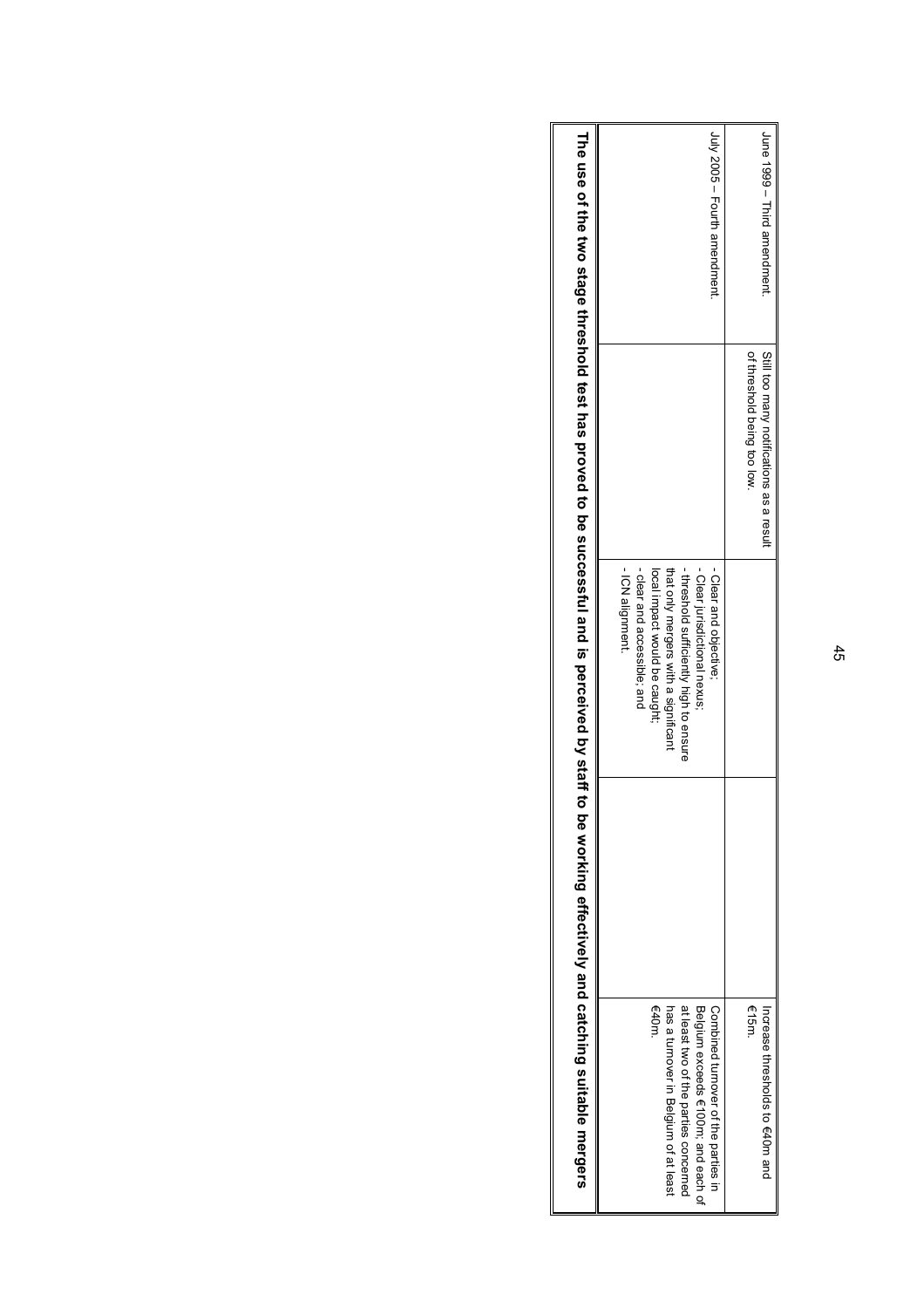| Country              | Method for determining threshold                                                                                                                                                                                                                                                                                                                                                                                                                                                                                                                                                                                                                                                                                                                |
|----------------------|-------------------------------------------------------------------------------------------------------------------------------------------------------------------------------------------------------------------------------------------------------------------------------------------------------------------------------------------------------------------------------------------------------------------------------------------------------------------------------------------------------------------------------------------------------------------------------------------------------------------------------------------------------------------------------------------------------------------------------------------------|
| Denmark              | when the agreement was made.<br>The summark, cf. Section 12 (1) 5 detail completion Act, shall complished outlines of<br>and services provided to customers who are resident in Denmark at the time                                                                                                                                                                                                                                                                                                                                                                                                                                                                                                                                             |
|                      | Source: Article 10 of the Fxecutive order on the calculation of turnover in the Competition Act (Fxecutive Order No. order No. 808 of 14 August 2009) available at<br>http://www.konkurrencestyrelsen.dk/en/competition/legislation/                                                                                                                                                                                                                                                                                                                                                                                                                                                                                                            |
| French DOMs and COMs | the location where they are provided must be taken into account.<br>With regard to the sale of goods, the reader over the statement was signed and the deliver and the deliver of the secondance was inversion to the the definition of the secondance of $\sim$ 10 km s and the secondance was sign<br>The geodraphical allecation of the terms of the focation where the connection is in<br>effect, in other words, generally to the place where the customer is located                                                                                                                                                                                                                                                                     |
|                      | seless to the poligio carribed its members in the other hand, it includes the seless carriers of the warge carriers of the ward of the other hand, it including, it includes to the other hand of the ware to the order to sel<br>allocation of the sales figure included in paragraphe in paragraphy 4 of Article 5 of Regulation, As a general rule, the network head's turnover does not the deptination of the space of Regulation of Article 5 of Regulatio<br>compensation to services and involvided that the advices to its members to the services to<br>In the case of distribution networks involving independent mennbers and coordinated by a network head (franchise networks, cooperatives, etc), the general provisions for the |
|                      | Source: Autorité de la concurrence, Merger Control Guidelines, paras 92 and 98, available at http://www.autoritedelaconcurrence.fr/doc/ld_mergers_final.pdf                                                                                                                                                                                                                                                                                                                                                                                                                                                                                                                                                                                     |
| Latvia               | added tax and other taxes directly related to turnover<br>in the territory of Latvia during the previous financial year, and deducting from the amount obtained as sales discount and other allocated discounts, as well as the value<br>The net turnover of a market participant shall be calculated by adding the income from the activities, the sale of goods and the provision of services of the market participant                                                                                                                                                                                                                                                                                                                       |
|                      | Source: Part III of the Subedures for the Suberialistication is a Full-form and Short-form and Short-form and Short form and Short is a light of a lable of Market Participation a Merger of Market Participation and Example<br>http://www.kp.gov.lv/uploaded_files/ENG/E_mkn800.pdf                                                                                                                                                                                                                                                                                                                                                                                                                                                           |
| Lithuania            | The aggregate income of an undertaking of a foreign state is calculated as the sum total of incon<br>ne, received on the product markets of the Republic of Lithuania                                                                                                                                                                                                                                                                                                                                                                                                                                                                                                                                                                           |
|                      | Source: Article 10 (5) of the Law of Competition                                                                                                                                                                                                                                                                                                                                                                                                                                                                                                                                                                                                                                                                                                |
|                      | the aggregate involution in the state of the parameter species of the state of the state funded as the and the codoc derived on the radio derived on the coduct and the coduct and the coduct of the coduct of the coduct of t                                                                                                                                                                                                                                                                                                                                                                                                                                                                                                                  |

# ANNEX 7: METHODS FOR CALCULATING TURNOVER - ILLUSTRATIVE EXAMPLES **ANNEX 7: METHODS FOR CALCULATING TURNOVER – ILLUSTRATIVE EXAMPLES**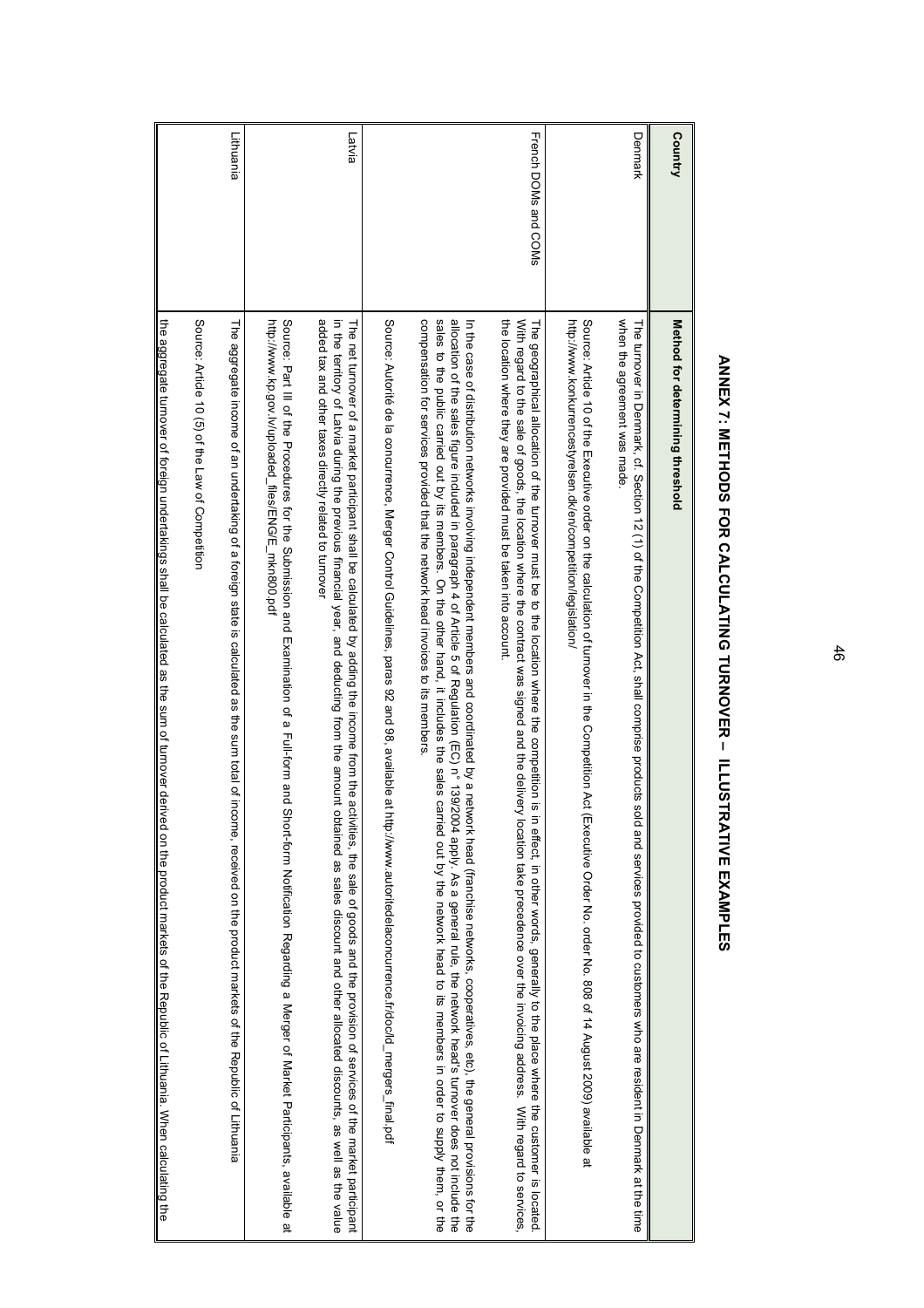| Source: Aricle 10/30 of the Leagl Pation product for Competition, available at http://www.concorrencia.pd/pownships/indial-                              |          |
|----------------------------------------------------------------------------------------------------------------------------------------------------------|----------|
| The terricover included to product social and services provided to undertakings and consumers whim the familover profugale.                              | Portugal |
| Source: Obstrain a diffusion and Distribution and Hemation of Zottication on Concentration and D. Calculation of Aggregate Turnover.                     |          |
| (iii) aggregate turnover of associational updatakings registered in the discussion of Lithuania.                                                         |          |
| (ii) total announce of associated undertarkened in the distribution of the same areas dension States disteratings registerings registered in the luminon |          |
| (i) total amochts derived from sales to undertakings registered in the Republic of Lithuanis.                                                            |          |
| turnover of toreign undertakings derived on product markets of the Republic of Lithuania, the<br>following shall be included:                            |          |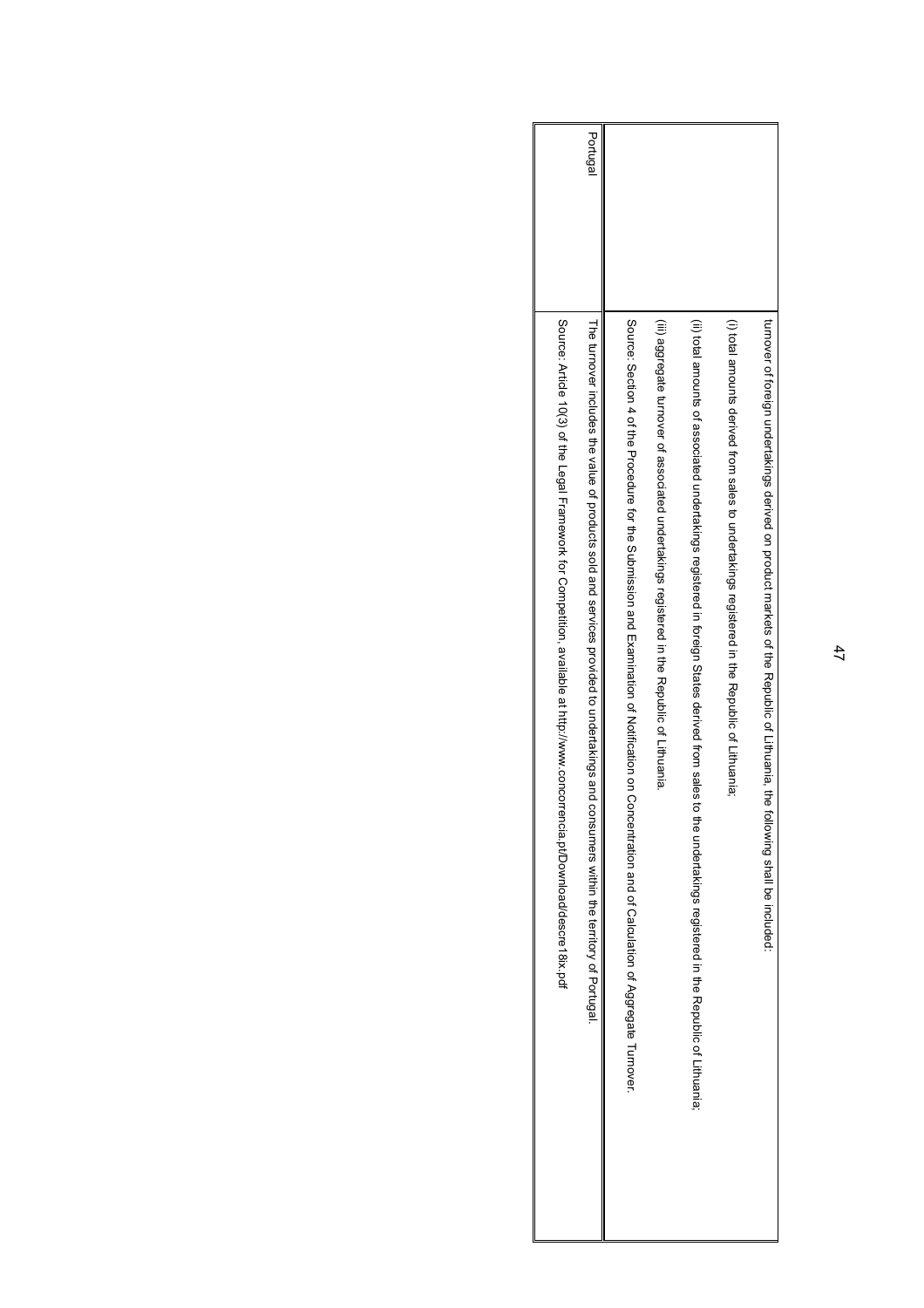| Country   | Threshold                                                                                                                                                                                                                                             |
|-----------|-------------------------------------------------------------------------------------------------------------------------------------------------------------------------------------------------------------------------------------------------------|
| Croatia   | Mandatory prior-notification if.                                                                                                                                                                                                                      |
|           | $\widehat{z}$<br>Combined worldwide turnover of c. £120m (HRK 1000m);                                                                                                                                                                                 |
|           | $\widetilde{\mathcal{O}}$<br>At least one of the undertakings concerned has its seat or a subsidiary in Croatia; and                                                                                                                                  |
|           | $\widehat{\omega}$<br>Each of at least two parties has turnover in Croatia of c. £12m (HRK 100m)                                                                                                                                                      |
| Ireland   | Mandatory prior-notification if.                                                                                                                                                                                                                      |
|           | $\widehat{z}$<br>At least two parties each have worldwide turnover of c. £35m (€40m);                                                                                                                                                                 |
|           | $\widehat{\mathcal{Q}}$<br>At least two parties each carry on business in any part of the island of Ireland (i.e. including Northern Ireland); and                                                                                                    |
|           | $\widehat{\omega}$<br>At least one party has turnover in the Irish Republic of c. £35m (€40m).                                                                                                                                                        |
|           | Ireland' to include:<br>http://barabion.complesion.com/carget carriers.com/information princitity inderstands that the Densities that the pression pricially completed in Pario diagram on Densities and the state of the islease can be completed in |
|           | (1) Any undertaking that has a physical presence on the island of Ireland (including a registered office, subsidiany, branch, representative of agency) and<br>makes sales or supplies services, or both, to customers on the island of Ireland; or   |
|           | (2) Any undertaking that has made sales into the island of lreland of at least c. £2m in the most recent financial year (even if it has no physical presence on the<br>island of Ireland).                                                            |
| Macedonia | Mandatory prior-notification if.                                                                                                                                                                                                                      |
|           | (1) Combined worldwide turnover of c. £9m; and at least one party is registered in Macedonia;<br>q                                                                                                                                                    |
|           | (2) Combined tumover in Macedonia of c. £2m; or                                                                                                                                                                                                       |

# ANNEX 8: EUROPEAN COUNTRIES WITH AN ASSET TEST **ANNEX 8: EUROPEAN COUNTRIES WITH AN ASSET TEST**